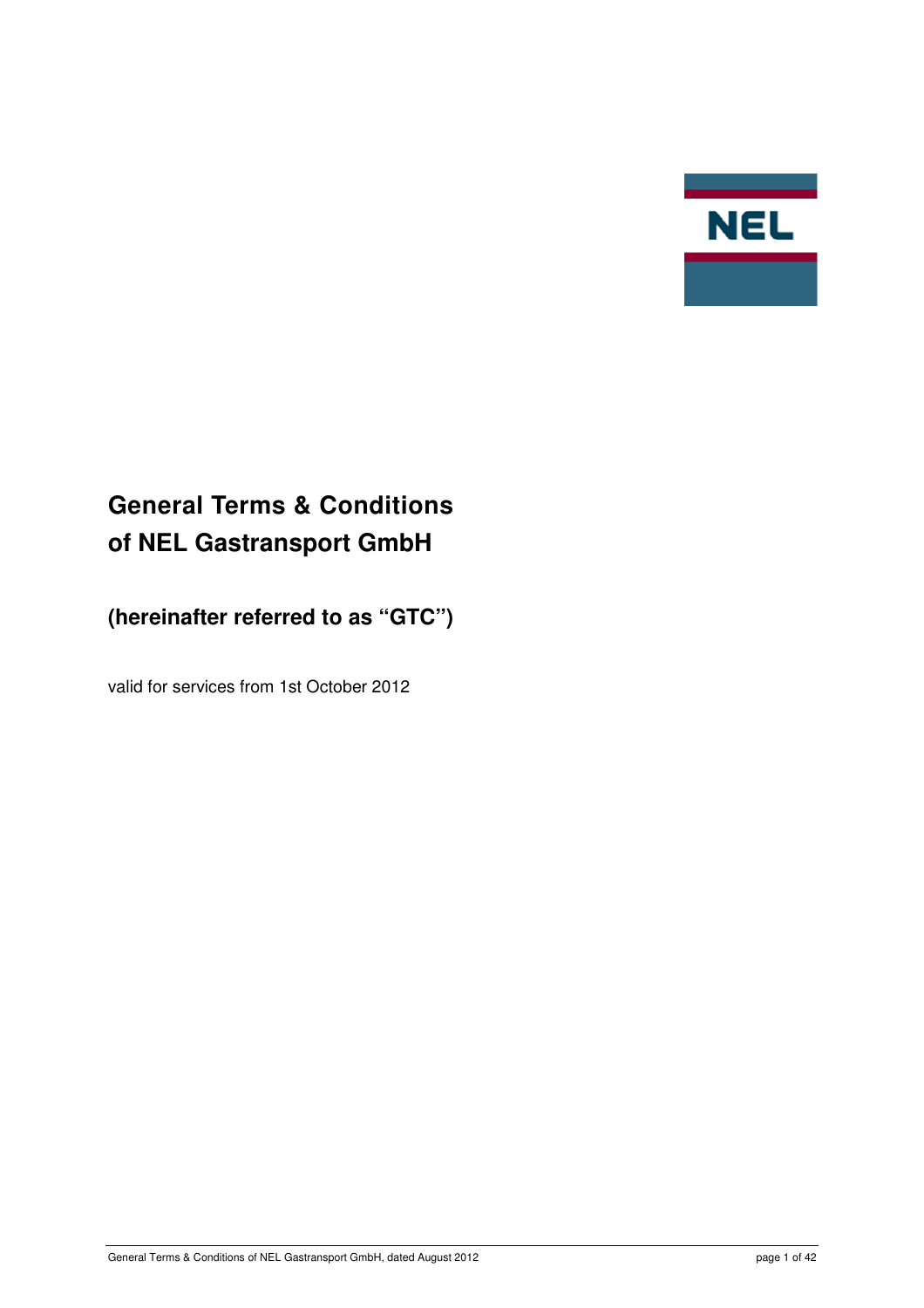## **Table of Contents**

| <b>General Terms &amp; Conditions</b> |                                                                                                                         | 1  |
|---------------------------------------|-------------------------------------------------------------------------------------------------------------------------|----|
| <b>Section 1</b>                      | <b>Conclusion of contract</b>                                                                                           | 5  |
| <b>Section 2</b>                      | <b>Definitions of terms</b>                                                                                             | 6  |
|                                       | Section 2a Admission to the primary capacity platform                                                                   | 8  |
| <b>Section 3</b>                      | Scope of the entry contract                                                                                             | 9  |
| <b>Section 4</b>                      | <b>Purpose of the exit contract</b>                                                                                     | 9  |
| <b>Section 5</b>                      | General entry and exit requirements                                                                                     | 9  |
| Section 6                             | Preconditions for use of booked capacity at market area<br>interconnection and cross-border interconnection points      | 10 |
| <b>Section 7</b>                      | Incorporation of entry and exit points to balancing groups                                                              | 11 |
| <b>Section 8</b>                      | <b>Bundled booking points</b>                                                                                           | 11 |
| <b>Section 9</b>                      | <b>Capacity products</b>                                                                                                | 12 |
|                                       | Section 10 Conversion of interruptible capacity                                                                         | 13 |
|                                       | Section 11 Subscribing/unsubscribing network usage for supplying<br>end-consumers                                       | 14 |
|                                       | Section 12 Nomination and renomination at market area interconnection points<br>and cross-border interconnection points | 14 |
|                                       | Section 13 Nomination and renomination                                                                                  | 16 |
|                                       | Section 13a Operational processing of nominations                                                                       | 17 |
|                                       | <b>Section 13b Communication test</b>                                                                                   | 18 |
|                                       | Section 13c Balancing of nominations ("Matching")                                                                       | 19 |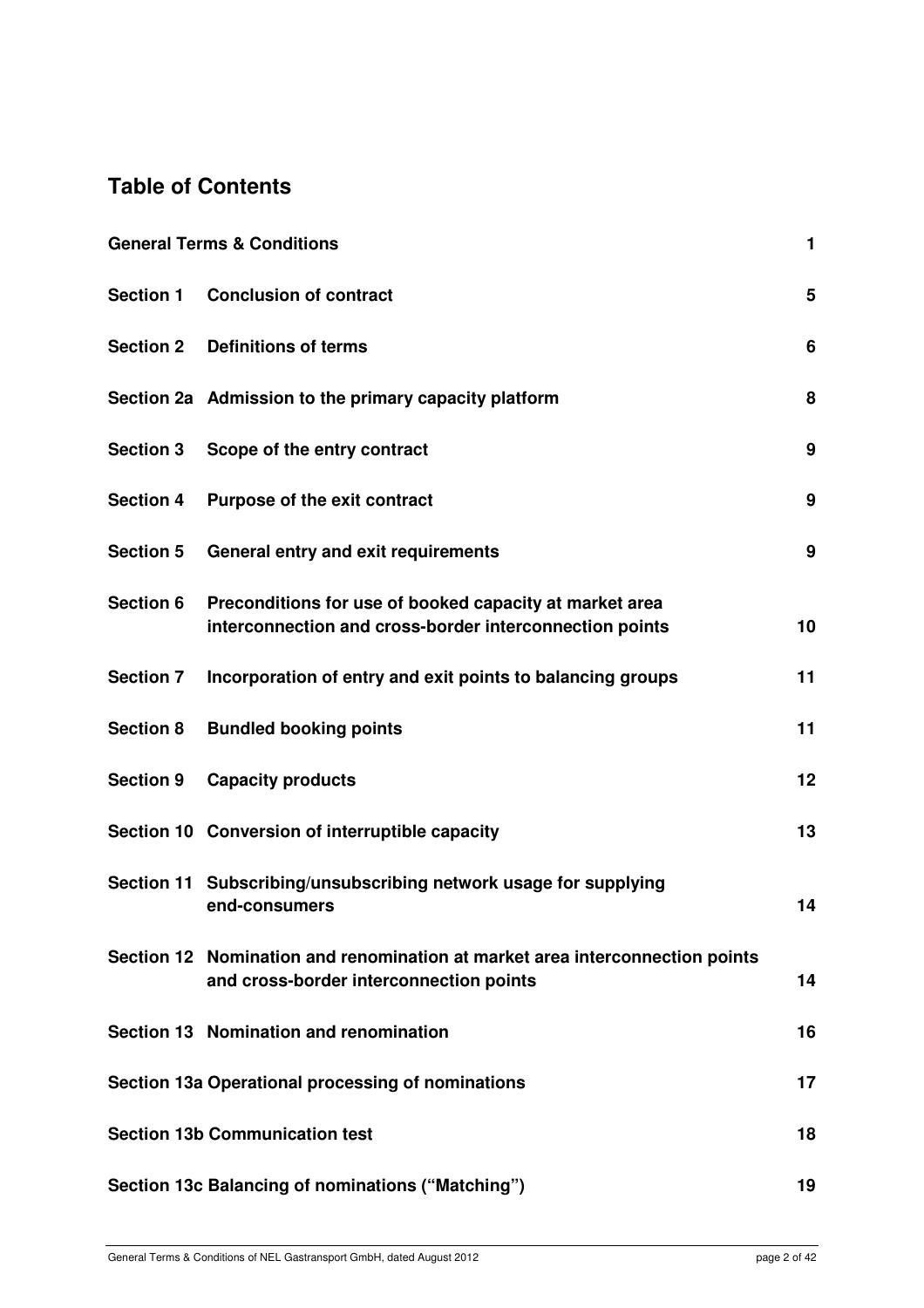|                         | Section 14 Nomination Replacement procedure                                                                             | 19 |
|-------------------------|-------------------------------------------------------------------------------------------------------------------------|----|
|                         | Section 15 Technical feed-in and offtake notice                                                                         | 20 |
|                         | Section 16 Capacity return                                                                                              | 20 |
|                         | Section 17 Transmission system operator offering firm capacity left unused on<br>short notice per Section 16 (2) GasNZV | 21 |
|                         | Section 18 Withdrawal of capacity left unused over a longer term per<br>Section 16 (3) and (4) GasNZV                   | 21 |
|                         | Section 19 Secondary market trading                                                                                     | 22 |
|                         | <b>Section 20 Technical requirements</b>                                                                                | 23 |
|                         | Section 21 Non-compliance with gas quality or pressure specification                                                    | 24 |
|                         | Section 22 Allocation of quantities                                                                                     | 24 |
|                         | Section 23 Meter operation and Metering                                                                                 | 25 |
|                         | Section 24 Settlement of oversupply/undersupply quantities                                                              | 27 |
| <b>Section 25 Fees</b>  |                                                                                                                         | 28 |
|                         | Section 26 Invoicing and payment                                                                                        | 30 |
| <b>Section 27 Taxes</b> |                                                                                                                         | 30 |
|                         | <b>Section 28 Maintenance</b>                                                                                           | 31 |
|                         | Section 29 Interruption of interruptible capacity                                                                       | 32 |
|                         | Section 29a Reduction procedure for firm capacity nomination                                                            | 32 |
|                         | Section 30 Capacity overrun                                                                                             | 33 |
|                         | Section 31 Suspension or modification of contractual obligations                                                        | 33 |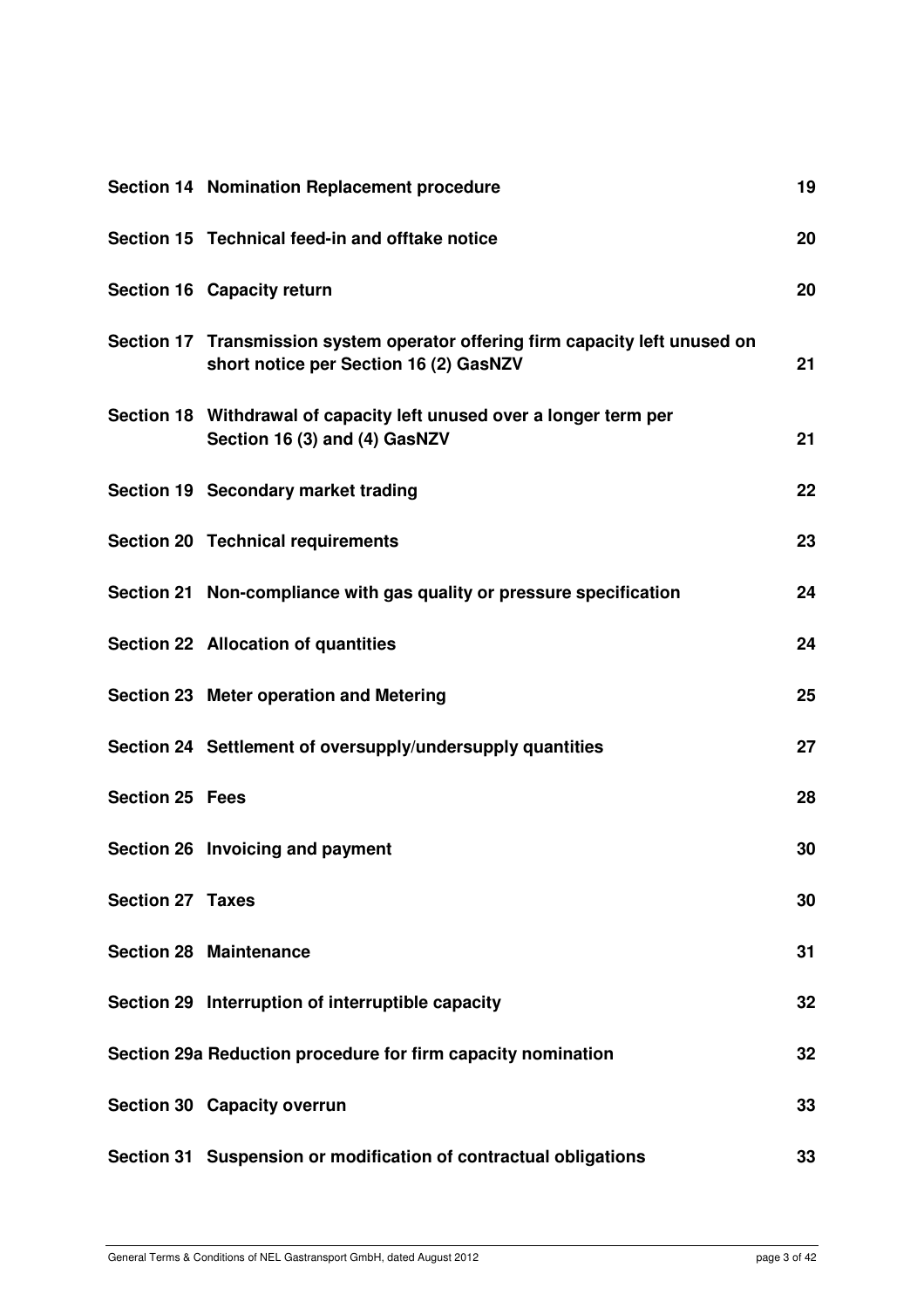|                             | Section 32 Transmission System Operator contact person and availability | 35 |
|-----------------------------|-------------------------------------------------------------------------|----|
|                             | Section 33 Data transmission and data processing                        | 35 |
|                             | Section 34 Force majeure                                                | 35 |
| <b>Section 35 Liability</b> |                                                                         | 35 |
| <b>Section 36 Deposit</b>   |                                                                         | 36 |
|                             | Section 37 Termination of contract                                      | 39 |
| <b>Section 38 Loyality</b>  |                                                                         | 40 |
|                             | <b>Section 39 Confidentiality</b>                                       | 40 |
|                             | Section 40 Legal succession                                             | 41 |
|                             | <b>Section 41 Contract amendments</b>                                   | 41 |
|                             | <b>Section 42 Severability</b>                                          | 41 |
| Section 43 Text form        |                                                                         | 42 |
|                             | Section 44 Place of jurisdiction and applicable law                     | 42 |
|                             | Section 45 Index of appendices                                          | 42 |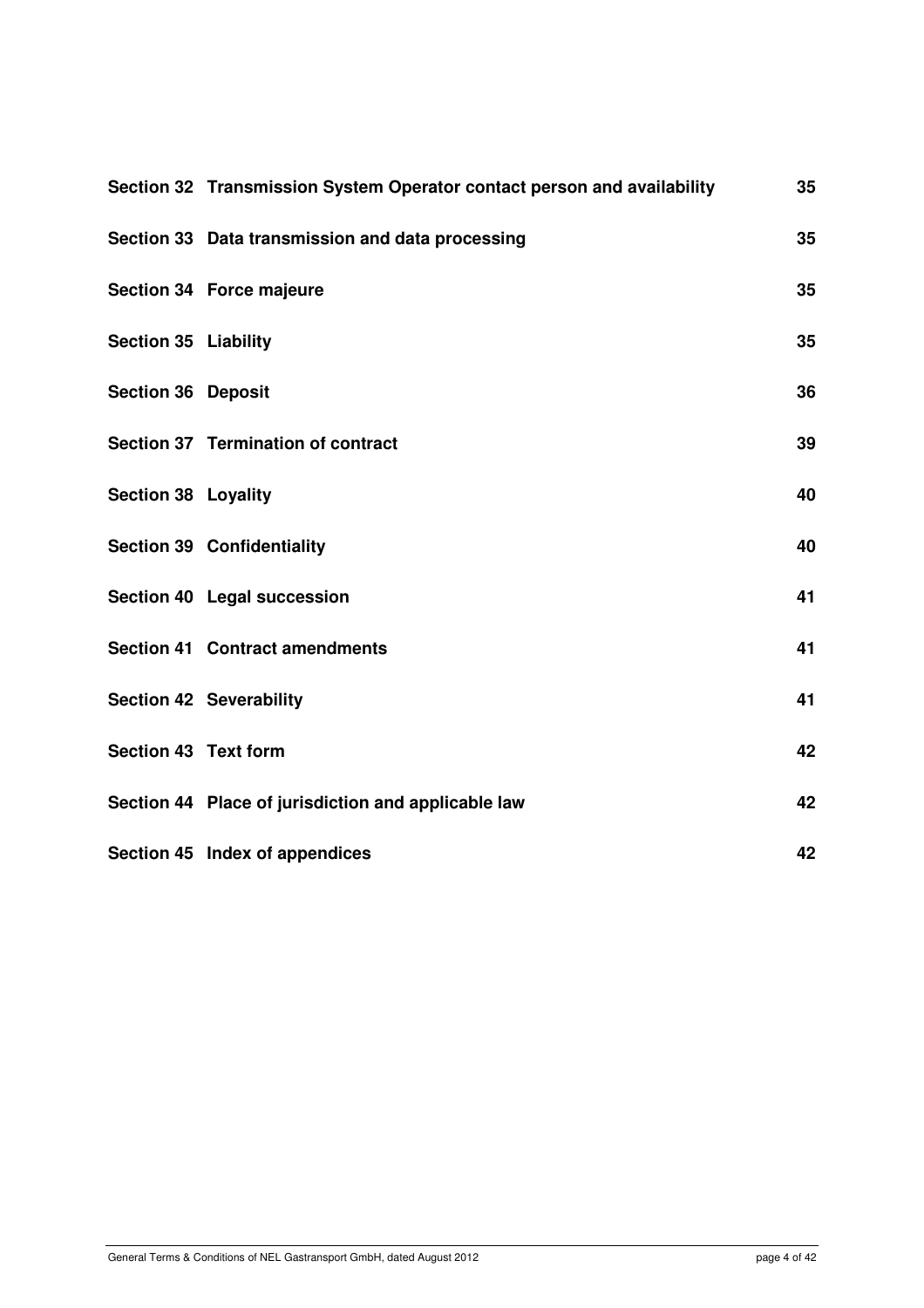#### **Section 1 Conclusion of contract**

- 1. The Shipper concludes this entry/exit contract via the primary capacity platform jointly operated by the transmission system operators. The preconditions for contract conclusion are registration as shipper on the primary capacity platform and acceptance by the transmission system operator as a shipper pursuant to Section 2a. The primary capacity platform´s terms and conditions published on the primary capacity platform operator's website apply regarding registration on the primary capacity platform jointly operated by the transmission system operators in accordance with Section 6 of the Gas Grid Access Ordinance (GasNZV). In case of a failure of the primary capacity platform or the connected systems of the transmission system operators, booking requests for day-ahead capacity may be directly forwarded in text form to the transmission system operator. In this case, allocation is carried out according to transmission system operator´s ability and without any guarantee on the basis of the chronological order of the binding requests received at the regulated daily capacity tariff.
- 2. The entry/exit contract for firm entry and exit capacity at market area interconnection points as well as at cross-border interconnection points comes into effect upon the allocation of capacity at the end of the auction.
- 3. The following capacity types are allocated in the chronological order in which binding requests are received:
	- a) Exit capacity to end-consumers and storage facilities
	- b) Entry capacity from storage, production and LNG facilities
	- c) Entry capacity from facilities within the meaning of section 6 of GasNZV for biogas injection, and
	- d) Interruptible capacity.

In these cases the contract comes into effect upon receipt by the shipper of an electronic booking confirmation. Day-ahead capacity may only be booked until 18:00 hours.

- 4. Entry/exit contracts per item 3 may be concluded as follows: with a term of
	- one year or longer at any time
	- less than one year a minimum of 3 months prior to commencement of the contract term
	- less than one month a minimum of 20 business days prior to commencement of the contract term.
- 5. The supplementary terms and conditions of the respective transmission system operators in the version applicable at the time of entry/exit contract conclusion constitute an integral part of this contract. In the event of conflicting provisions between the entry/exit contract and the respective transmission system operators' supplementary terms and conditions, the terms of this entry/exit contract shall have precedence over said terms and conditions. Transmission system operators' supplementary terms and conditions may implement ex-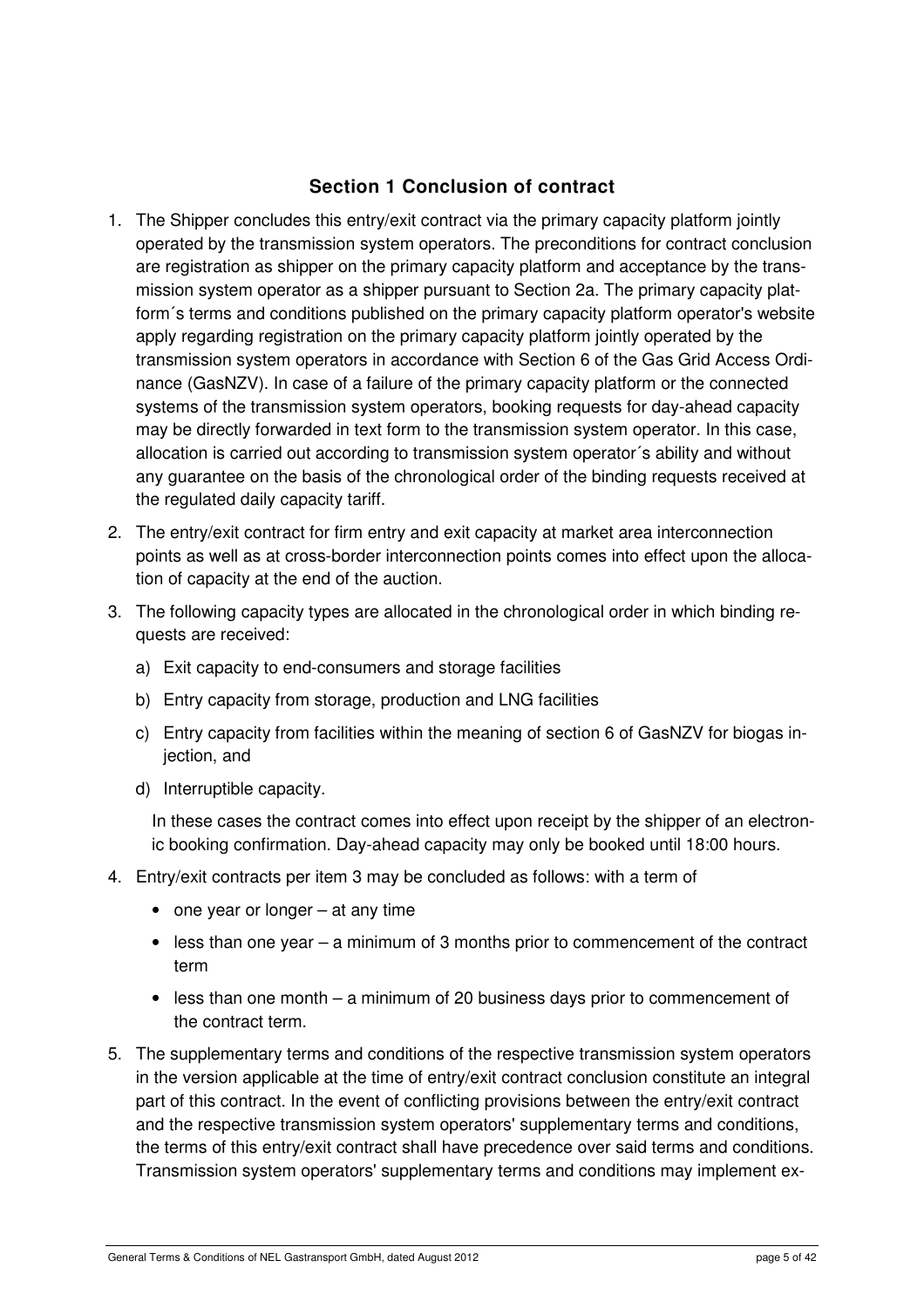ceptions for cross-border interconnection points per items 2 lit. a), item 3 and 6 to the rules outlined in the Federal Network Agency's 'Determination in the matter of capacity management and auction proceedings in the gas sector' (file no. BK7-10-001) dated 24 February 2011 (KARLA).The Transmission system operator and the shipper may agreed on rules deviating from this contract to realize projects pursuant to Section 39 GasNZV.

- 6. The inclusion of shipper´s general terms and conditions shall be expressly objected.
- 7. Section 23 item 4 para 5, Section 23 item 5 and Section 24 item 1 sentence 3 shall apply as of 1 January 2013.

#### **Section 2 Definitions of terms**

The definitions of terms set forth in the following shall apply. Terms used in the singular imply the plural accordingly.

- 1. Bundled capacity: exit capacity and the corresponding entry capacity that a shipper can book together in a single procedure.
- 2. Bundled booking point: consolidation of a bookable exit point and a bookable entry point between two domestic or one domestic and one foreign market area into a single point at which shippers can book bundled capacity.
- 3. Bundled nomination: a single nomination for a bundled booking point.
- 4. Day-ahead capacity: capacity bookable the day before utilization as daily capacity.
- 5. Rest-of-the-day capacity: capacity bookable on the day of utilization for the rest of that day.
- 6. Within-day capacity: capacity bookable on the day of utilization for a particular part of that day.
- 7. Primary capacity platform: booking platform jointly operated by transmission system operators.
- 8. Person holding the network connection As per Section 1 (3) NDAV, applies accordingly to medium and high-pressure networks.
- 9. Exit network operator Network operator with whom the shipper concludes an exit/withdrawal contract per Section 3 (1) sentence 1 GasNZV, including in the form of a supplier framework agreement.
- 10. Exit point

A point within a market area where gas can be withdrawn by a shipper from a network operator's network to supply end-consumers or for injection into storages, or to pass it at market area borders and country borders. Several exit points grouped together within a zone in accordance with Section 11 (2) GasNZV are also considered as exit point.

11. Balancing calorific value

Balancing calorific value is an advance estimate of a final gross calorific value in a given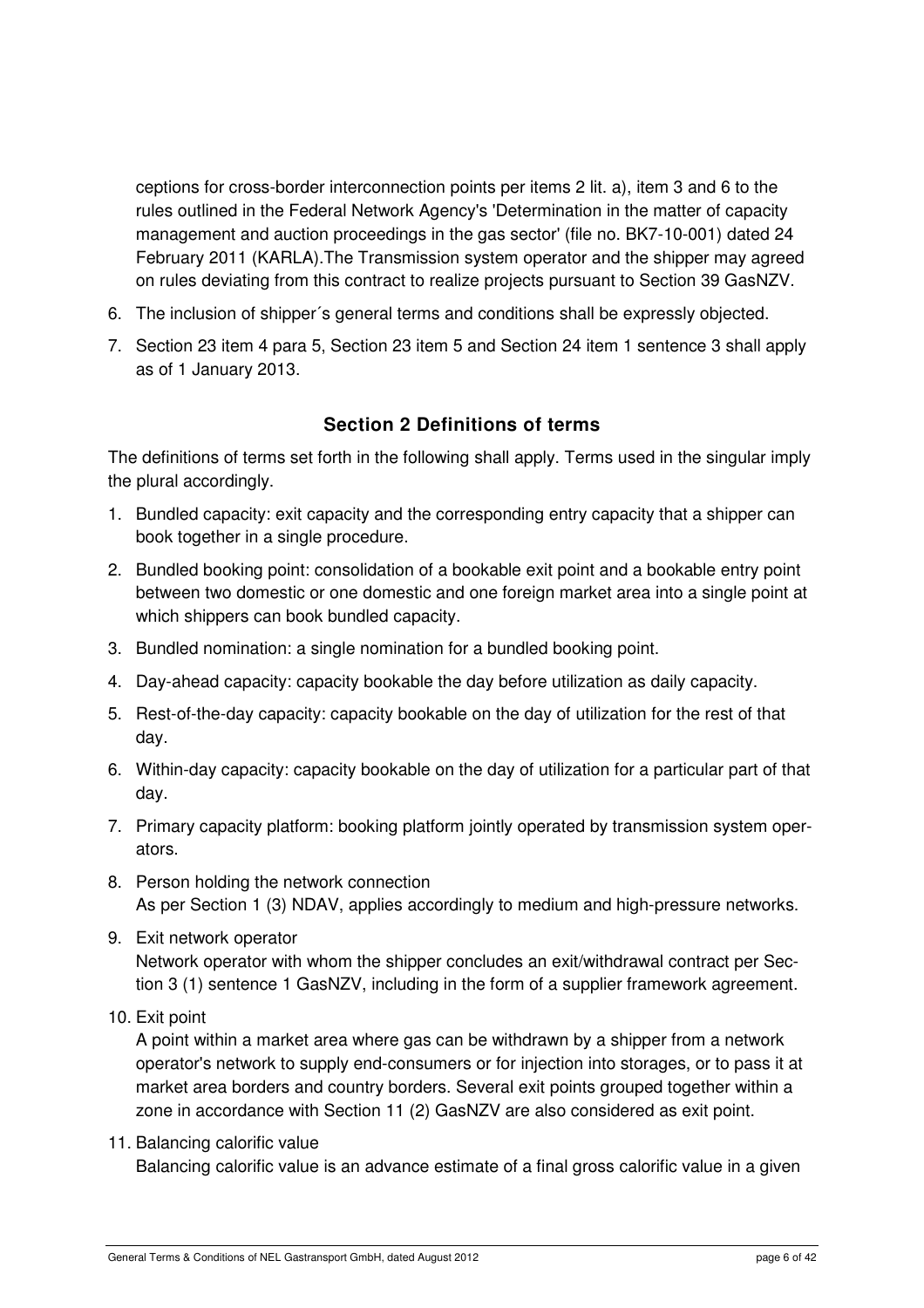calorific value area. It is subject to monthly review if necessary. A calorific value area is a network area in which a single final gross calorific value is applied.

12. Balancing group number

A unique number assigned by the market area coordinator for a balancing group that principally serves the identification of gas quantity nominations/renominations.

13. Entry network operator

Network operator with whom the shipper concludes an entry/injection contract per Section 3 (1) sentence 1 GasNZV.

14. Entry point

A point within a market area where a shipper can put in gas from country borders, market area borders, domestic sources and production plants, LNG plants, biogas plants and storage facilities into the network operator's network. Several entry points grouped together within a zone in accordance with Section 11 (2) GasNZV also constitute an entry point.

15. Gas business year

The period from 1 October, 6:00 a.m. of a given calendar year until 1 October, 6:00 a.m. of the following calendar year.

16. GeLi Gas (supplier business processes)

Uniform business processes and data formats determined by the Federal Network Agency (doc. no. BK7-06-067) dated 20 August 2007, or any directive replacing or amending a determination issued by the Federal Network Agency.

17. Capacity

Maximum hourly flow rate capacity at an entry or exit point, expressed in kWh/h.

18. KARLA

Determination in the matter of Capacity Management and Auction Proceedings in the Gas Sector issued by the Federal Network Agency (Reference: BK7-10-001) dated 24 February 2011.

19. Flow commitment

The contractual agreements outlined under Section 9 (3) sentence 2 no. 1, GasNZV.

20. Month M

Month M is the delivery month.

21. Sub-balancing account

Sub-balancing accounts are accounts assigned to a balancing group that allow assigning entry and exit quantities to transport customers and/or clear tracking of partial quantities.

22. Day D

Day D is the delivery day.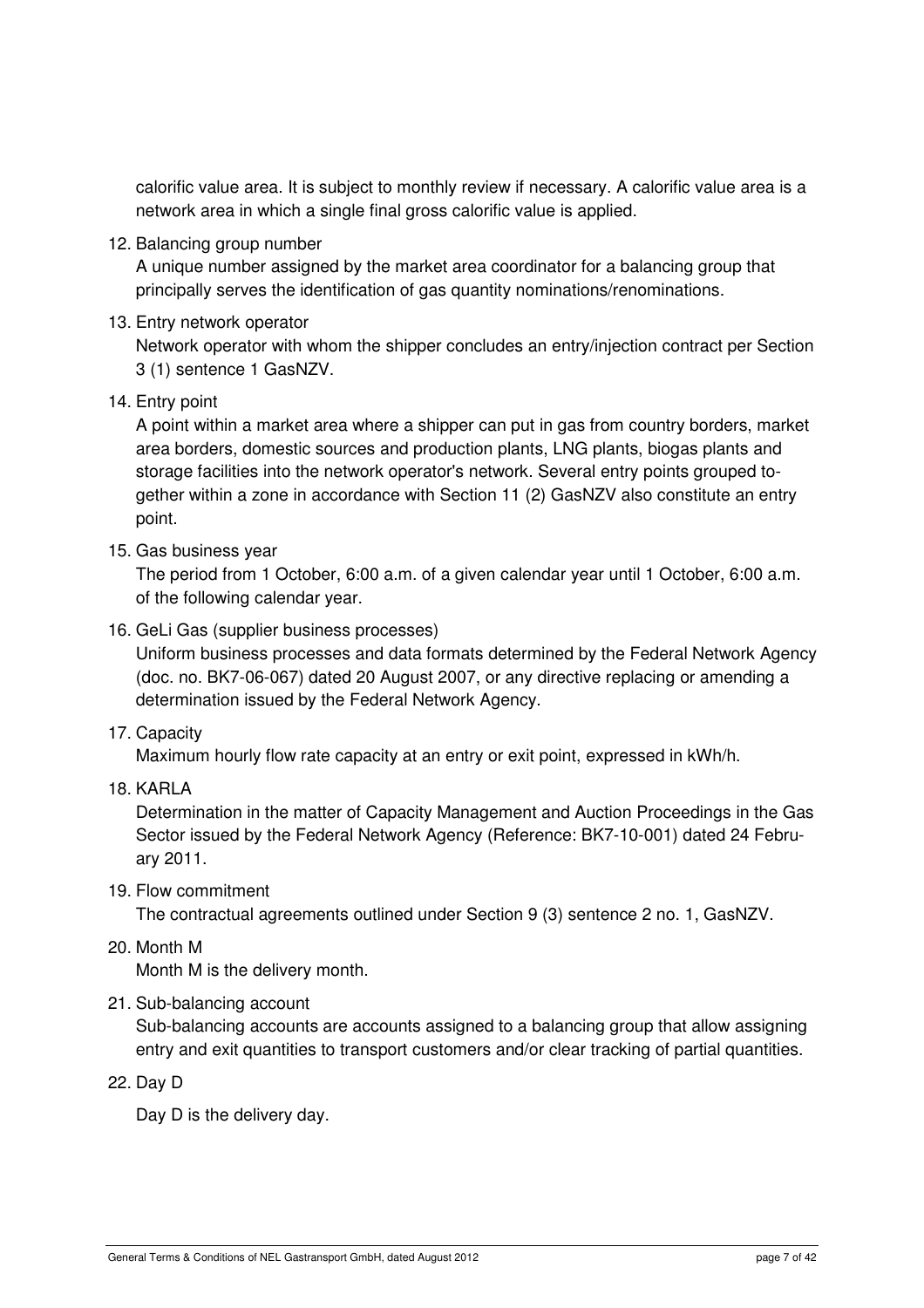23. Interruptible capacity

Capacity offered by the transmission system operator on an interruptible basis. The transmission system operator may interrupt the use of interruptible capacity.

24. Business days

In contrast to the definition of business days found under Section 2 no. 16 GasNZV, hereinafter 'business days' denotes every day except Saturdays, Sundays and legal holidays in relation to deadlines. Any day recognized as a public holiday in any German Federal Land shall be considered a national holiday. The 24th and 31st of December are always considered holidays.

25. For all time specifications the official German time (Central European (Summer-) Time (MEZ/MESZ)) shall apply.

#### **Section 2a Admission to the primary capacity platform**

- 1. The transmission system operator may request from the shipper a trade register extract to prove its authorization to represent the company, or in the case of foreign shippers a corresponding proof. The form provided via the primary capacity platform needs to be completed and signed by the shipper's representative as stated in sentence 1 of this item. The name of at least one person authorized to represent the shipper as a user of the primary capacity platform must be stated in the form. Sentence 2 of this item shall accordingly apply to any user that will be added after completed admission.
- 2. The transmission system operator shall be entitled to not admit the shipper to use the primary capacity platform if justified cases for obtainment of a deposit or an advance payment according to Section 36 exist and the shipper does not provide a security or an advance payment in due time.
- 3. The transmission system operator shall immediately admit the shipper to the use of the primary capacity platform, but at least 10 business days after receipt of the complete admission request according to item 1, provided that the conditions for admission as under items 1 and 2 have been met.
- 4. The shipper shall be obligated to notify the transmission system operator of any changes relevant for admission without undue delay. If the transmission system operator get to know that the conditions for admission as under items 1 and 2 are not or only partially met anymore the transmission system operator shall notify the shipper thereof. The shipper shall be obligated to provide the missing conditions for admission as under items 1 and 2 within 10 business days.
- 5. The transmission system operator shall be entitled to withdraw any granted admission in the events as under Section 37 and in the event of missing conditions for admission. The transmission system operator shall guarantee the execution of existing contracts, in particular with respect to the return of capacities as under Section 16. In addition, the transmission system operator shall be entitled to deactivate individual users of the shipper from using the primary capacity platform for material reason. The transmission system operator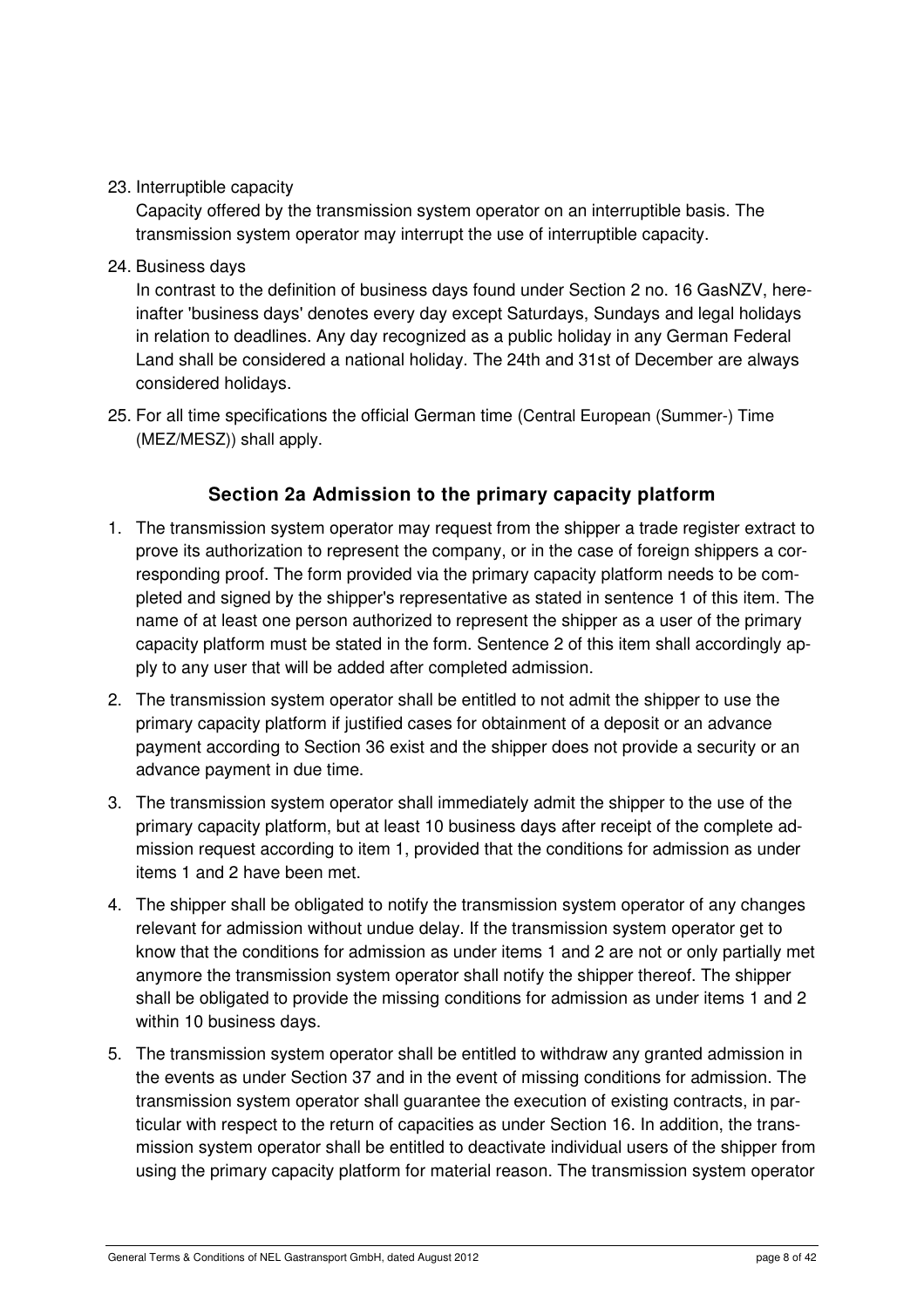shall inform the shipper thereof without undue delay. The shipper may apply for a new admission form under the conditions stated above at any time.

## **Section 3 Scope of the entry contract**

- 1. Concluding an entry contract obligates the entry transmission system operator to reserve the booked capacity at the respective entry points of the transmission system operator's network for the shipper in accordance with the entry contract.
- 2. The entry contract entitles the shipper to use the network from the entry point up to the virtual trading point of the respective market area.
- 3. The shipper is obligated to provide the gas quantities to be transported in accordance with sections 12, 13, 14 at the booked entry point and deliver them to the entry transmission system operator. The entry transmission system operator is obligated to take delivery from the shipper of the gas quantity provided per sentence 1.
- 4. Physical identity of the gas need not to be ensured. The provision and offtake of gas quantities may be carried out together with other gas quantities in a commingled stream.

## **Section 4 Purpose of the exit contract**

- 1. Concluding an exit contract obligates the exit transmission system operator to reserve the booked capacity at the respective exit points of the transmission system operator's network for the shipper in accordance with the exit contract.
- 2. The exit contract entitles the shipper to use the network from the virtual trading point up to the exit point of the respective market area.
- 3. The exit transmission system operator is obligated to deliver to the shipper the gas quantities to be transported in accordance with sections 12, 13, 14 at the booked exit point. The shipper is obliged to take delivery from the exit network operator of the gas quantity provided per sentence 1 at the booked exit point.
- 4. The identicalness of the gas need not be preserved. Gas quantities may be received or provided mixed together with other gas quantities within a single gas flow.

#### **Section 5 General entry and exit requirements**

- 1. The prerequisites for entry and exit usage are having a balancing group contract in place, incorporation of the booked entry or exit point to a balancing group or sub-balancing account and nomination of the entry or exit gas quantity if nomination requirements apply per Section 12 or 13.
- 2. Biogas quantities may be incorporated to a separate biogas balancing group in accordance with Section 35 GasNZV. Only if doing so the priority transport of biogas can be ensured.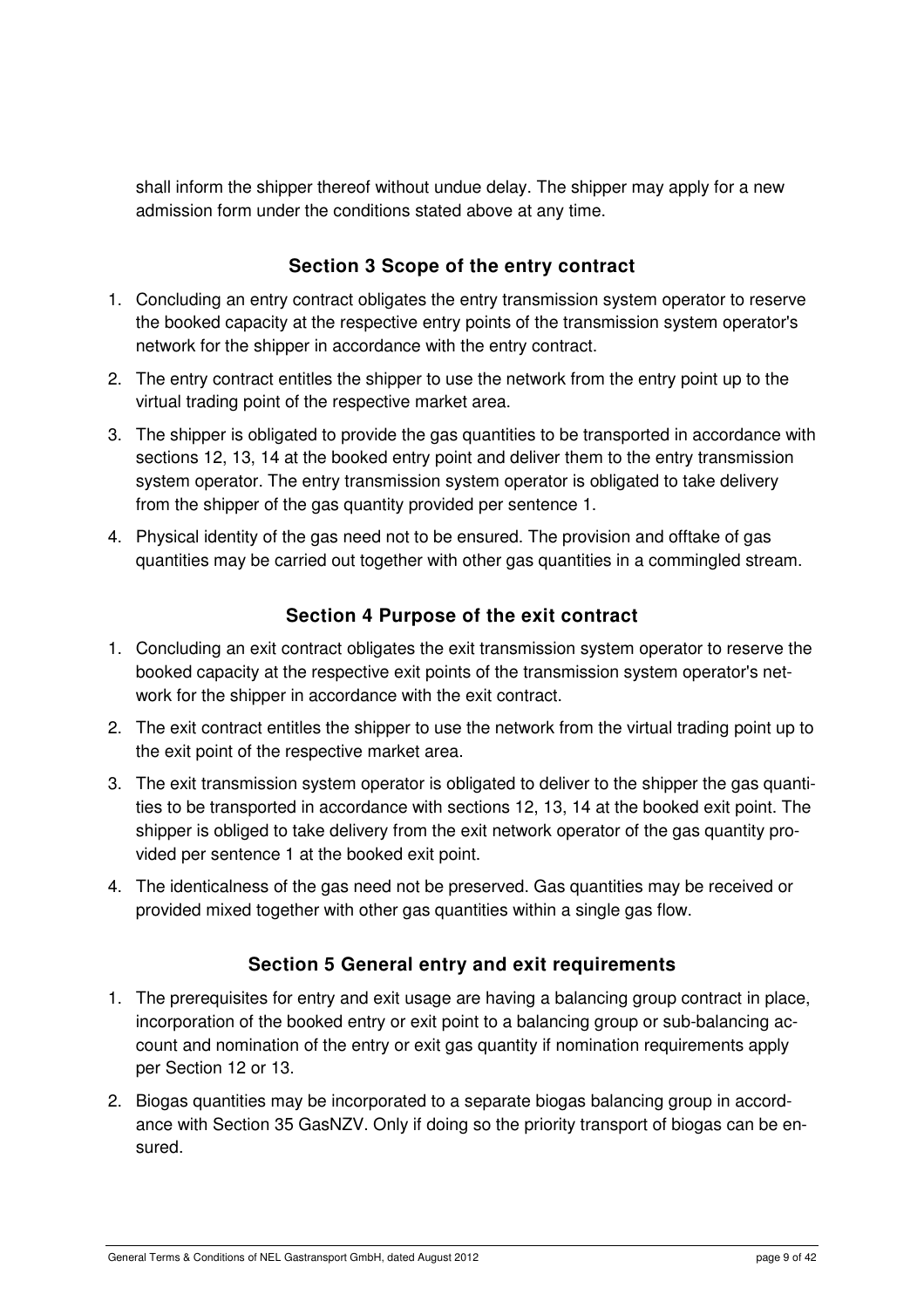3. Usage of booked capacity is subject to compliance with applicable capacity allocation restrictions and capacity usage restrictions.

#### **Section 6 Preconditions for use of booked capacity at market area interconnection and cross-border interconnection points**

- 1. The precondition for the use of bundled capacity are inclusion of the bundled booking point as exit point in the delivering market area, and as an entry point in the receiving market area within the respective balancing groups formed.
- 2. The shipper appoints a balancing group manager to be responsible for bundled nomination at a bundled booking point and informs the transmission system operators accordingly.
- 3. A precondition for use of capacity is prior conclusion of a balancing group contract or, in the case of bundled capacity the prior conclusion of balancing group contracts and prior fulfillment of technical requirements (most notable the communications testing) for use of the capacity.
- 4. The shipper must incorporate to the balancing groups the bundled or non-bundled booking point at which he has acquired bundled or non-bundled (unbundled) day-ahead capacity without undue delay, however by 18:00 hours on the day before delivery day at the latest. To do so the shipper informs the transmission system operators of the balancing group numbers during day-ahead booking. Incorporation within the prescribed period requires a successfully conducted advance communication test between the transmission system operators and the appointed balancing group manager in accordance with the transmission system operators' supplementary terms and conditions, and the one-time submission of the confirmation per Section 12 Item 2.
- 5. A bundled booking point can be incorporated to several balancing groups. Should the shipper prefer to divide the bundled capacity booked by him at this point among several balancing groups/sub-balancing accounts, the shipper notifies the respective transmission system operators of such division per bundled booking point. Items 2 and 3 apply accordingly. Sentences 1 and 2 do not apply to bundled day-ahead capacity.
- 6. Use of booked capacity must be in compliance with any capacity allocation restrictions and capacity usage restrictions.
- 7. The possibility of incorporation of rest-of-the-day or within-day capacity offered is ensured.
- 8. The transmission system operators' supplementary terms and conditions outline further specifics regarding Item 7.
- 9. When several shippers incorporate their bundled capacity to a given balancing group, or a single shipper or several shippers incorporate bundled capacity to a balancing group to which unbundled capacity has already been incorporated, they are required to agree on the appointment of one balancing group manager who submits a consistent nomination for all capacity incorporated per item 2.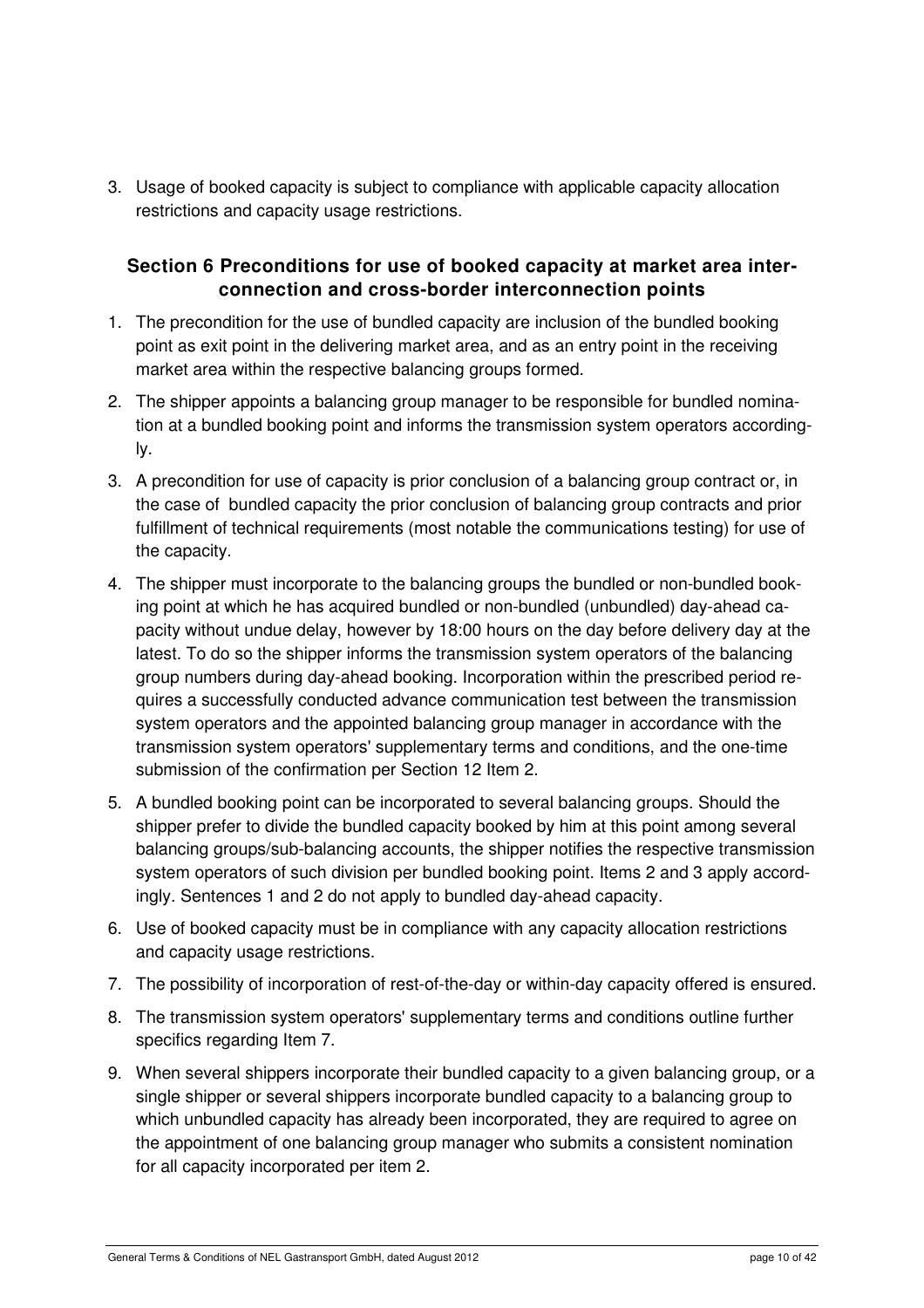## **Section 7 Incorporation of entry and exit points to balancing groups**

- 1. The shipper may incorporate an entry or exit point to several balancing groups/subbalancing accounts. In such case the shipper shall notify the transmission system operators of the capacity quantities incorporated to the respective balancing group/subbalancing account at that point. Exit points to end consumers and entry points at biogas plants can only be booked by one shipper, and only incorporated to one balancing group.
- 2. Entry or exit points may only be incorporated to balancing groups or sub-balancing accounts with identical gas quality (H-or L-gas).
- 3. The shipper must incorporate the entry or exit point where he acquired unbundled dayahead capacity in accordance with Section 6 Item 4.
- 4. The shipper shall notify the transmission system operators of the number of the balancing group/sub-balancing account to which the entry or exit points are being incorporated. The shipper warrants being authorized by the balancing group manager to incorporate on the latter's behalf entry or exit points to a balancing group or a sub-balancing account. If the shipper itself is not balancing group manager the transmission system operator reserves the right to require presentation of power of attorney documenting such authorization in case of doubt. The shipper shall indemnify the transmission system operator against thirdparty liability claims arising from not having the warranted legally valid authorization from the balancing group manager.

## **Section 8 Bundled booking points**

- 1. The market area interconnection points and cross-border interconnection points connecting transmission networks with each other will be consolidated for each flow direction to form a single booking point.
- 2. Shippers may book bundled capacity at bundled booking points on a firm or an interruptible basis. Booking enables the shipper to handle the transport via a bundled booking by a bundled nomination. This arrangement applies to new contracts. Old contracts (contracts concluded on or before 31 July 2011) remain unaffected unless shippers holding exit and corresponding entry capacity contracts request modification of these contracts. Where there is still an old contract on one booking side, non-bundled (unbundled) capacity may only be sold on the other booking side until expiry of the contract at the latest.
- 3. In the event the shipper demands the conversion of corresponding entry and exit contracts into bundled capacity pursuant to item 2 sentence 3 and at least one of the unbundled entry and exit contracts to be converted is an unbundled interruptible capacity contract, the contracts in whole shall be converted into entry and exit contracts for bundled interruptible capacity. In this case, the contract date of the last entry or exit contract for interruptible unbundled capacity concluded and converted shall be authoritative for determining the chronological order for the interruption pursuant to Section 29 item 4. The fees for interruptible capacities shall remain unaffected.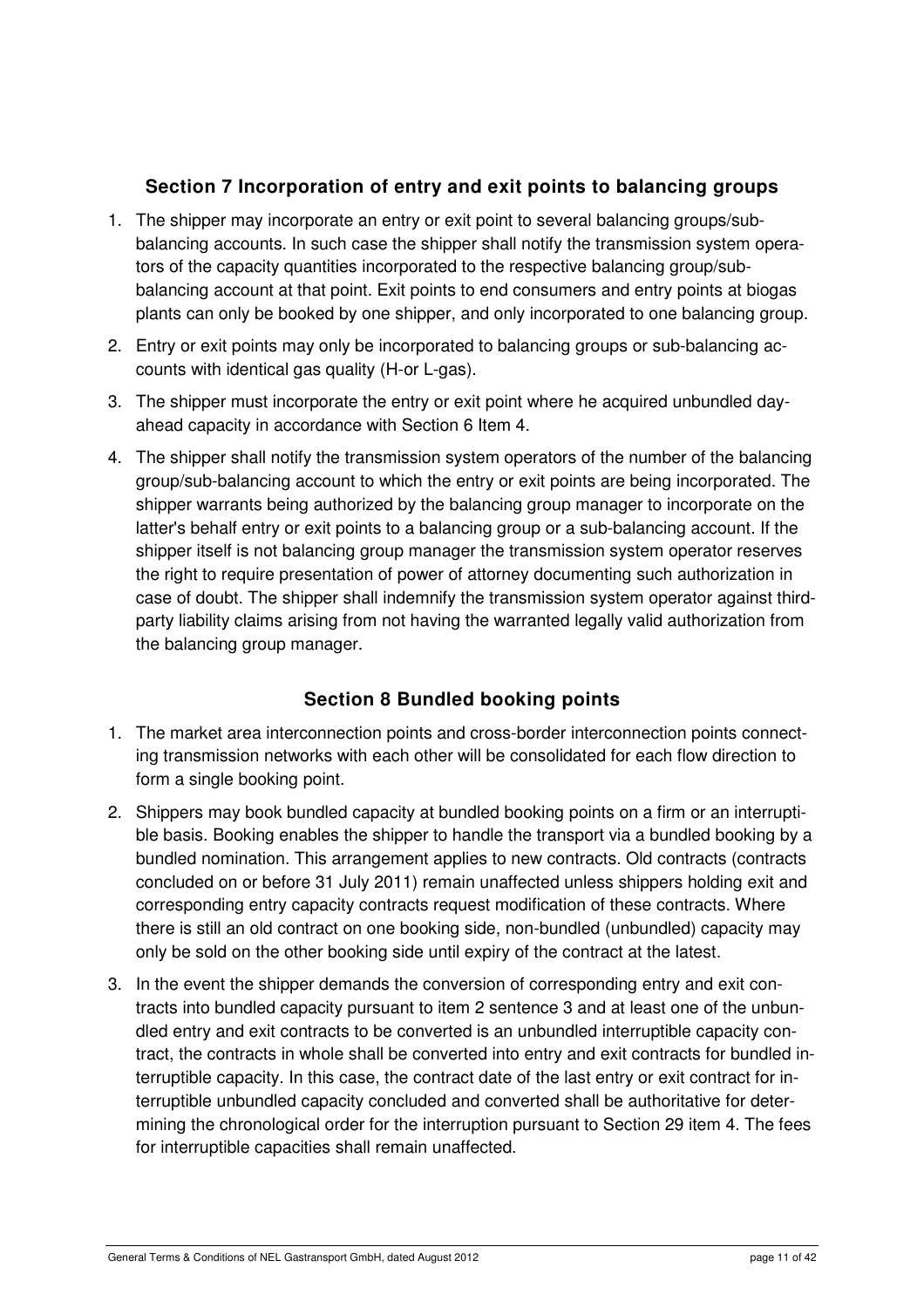- 4. At bundled and non-bundled booking points transmission system operators may also offer bundled and unbundled capacity with capacity allocation restrictions and capacity usage restrictions.
- 5. Bundling per item 1 is done among the transmission system operators' relevant individual booking points.
- 6. In the event of marketing of bundled capacity pursuant to Section 1 item 2, the auction surcharge or in case of day-ahead capacity the entire price, respectively, shall be split between the adjacent transmission system operators and shall be communicated to the shipper via the booking confirmation. The respective transmission system operator shall invoice the shipper for its share of the auction surcharge or in case of day-ahead capacities its share of the entire price. The transmission system operator is entitled to amend for the future its share in the auction surcharge or in case of day-ahead capacities in the entire price in coordination with the adjacent transmission system operator.
- 7. The parties to the contract are entitled to terminate an entry or exit contract when the corresponding contract at the bundled booking point is terminated. Accordingly, the parties are entitled to adjust a contract if the corresponding contract is adjusted. The rights and obligations proceeding from an entry or exit contract at the bundled booking point is suspended for the duration of any suspension of the performance obligations under the corresponding contract at the bundled booking point, or while the corresponding contract is not yet effective.

## **Section 9 Capacity products**

- 1. Via the primary capacity platform in particular the capacity products listed below may be offered on a firm basis per Section 1.
	- a) Freely allocable entry capacity: Allows network usage from the booked entry point to the virtual trading point of the market area where booking was made (Section 3 (3) GasNZV).
	- b) Freely allocable exit capacity: Allows network usage from the virtual trading point to the booked exit point of the market area where booking was made (Section 3 (3) GasNZV).
	- c) Freely allocable entry capacity for biogas: Allows the same usage as per a., but only permitted for feeding in biogas.
	- d) Freely allocable exit capacity for biogas: Allows the same usage as per b., but only permitted for offtaking biogas.
	- e) Restricted-allocable capacity: Allows use of the network from the booked entry point to one or more defined exit points. Use of the virtual trading point is excluded.

The transmission system operator offers the products per Items  $a$ ) – d) also on an interruptible basis according to a transparent, non-discriminating, and standardised proce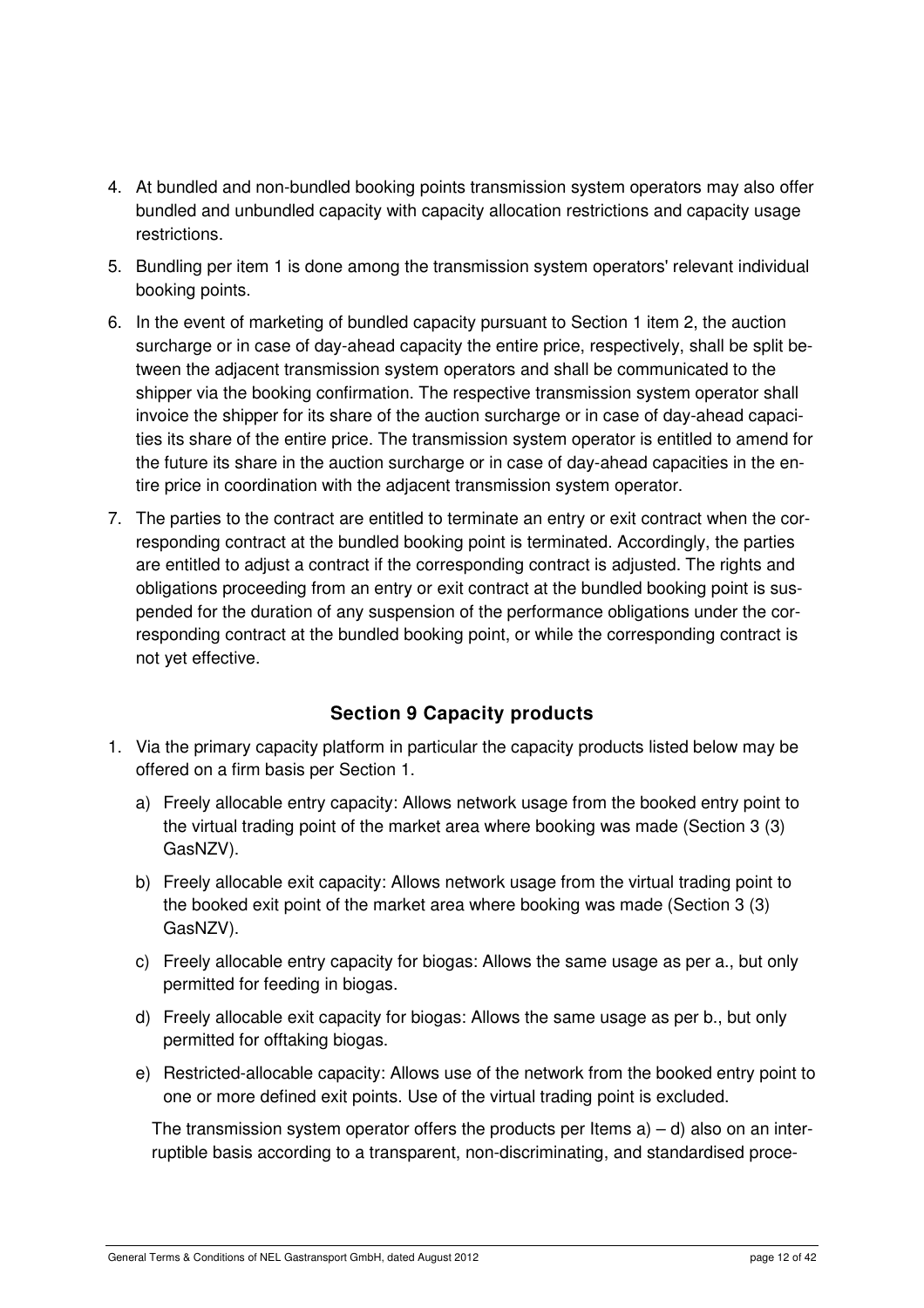dure within the transmission system operators. The transmission system operator is entitled to offer interruptible capacities only in case that firm capacities are not available.

In their supplementary terms and conditions transmission system operators may offer additional capacity products, including particularly capacity products with capacity allocation restrictions and capacity usage restrictions as well as relating services thereto. Transmission system operators publish capacity allocation restrictions and capacity usage restrictions affecting individual entry or exit points on the primary capacity platform.

- 2. Entry and exit contracts can be concluded on a yearly, monthly, quarterly or daily basis according to the offerings on the primary capacity platform. Further details are outlined on the primary capacity platform. Annual capacity products for market area interconnection points and cross-border interconnection points always begin on October 1 of a given year; quarterly products begin on January 1, April 1, July 1 or October 1 of a given year, and monthly products begin on the first of the month.
- 3. The transmission system operator markets available capacity on a firm basis in the following order:
	- a) Free capacity
	- b) Capacity again available because of renomination restrictions per Section 17
	- c) Returned capacity per Section 16
	- d) Withdrawn capacity per Section 18.
- 4. The transmission system operator may offer at cross-border and market area interconnection points reverse flow capacities. Usually, reverse flow capacities are to be booked on an interruptible basis. Nevertheless, the transmission system operator may offer reverse flow capacities on a firm basis.
- 5. The Gas Day shall apply on the begin and end of the capacity products.

#### **Section 10 Conversion of interruptible capacity**

- 1. Holders of interruptible capacity at market area interconnection points or cross border interconnection points may submit bids to convert interruptible capacity into firm capacity at an auction of firm capacity (Section 13 (2) GasNZV). The shipper may specify in a binding bid whether all interruptible capacity is to be converted into firm capacity, in whole or in part. Both proportion conversion and conversion of multiple interruptible capacity quantities may be realized by the transmission system operator's allowing placement of a separate bid on the primary capacity platform.
- 2. Holders of interruptible capacity per Section 1 (3) a) c) can convert interruptible capacity into firm if they made a binding declaration at the time of booking that their interruptible capacity is to be replaced by firm capacity, in whole or in part. Both proportion conversion and conversion of multiple interruptible capacity quantities can be realized by the transmission system operator allowing separate booking on the primary capacity platform.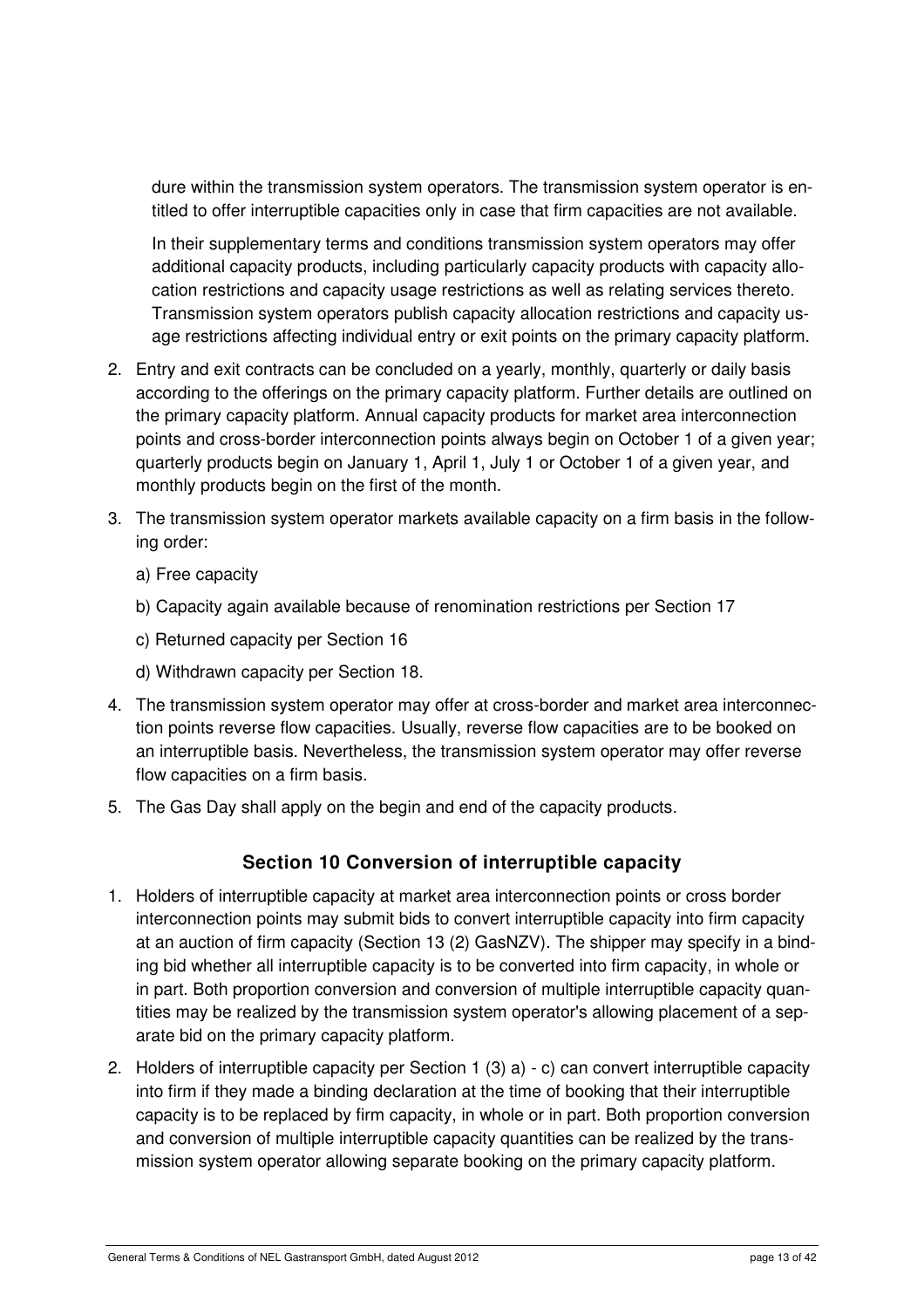3. If the shipper's capacity per items 1 or 2 is converted, the shipper shall pay the applicable charges determined by auction (item 1) or published by the transmission system operator (item 2). Interruptible capacity is reduced accordingly for shipper capacity per items 1 or 2 that is converted.

#### **Section 11 Subscribing/unsubscribing network usage for supplying endconsumers**

- 1. The processing of supply to end-consumers at exit points is governed by the Federal Network Agency determination on uniform business processes and data formats and dated August 20, 2007 (doc. no. BK7-06-067), or any directive replacing or amending a directive issued by the Federal Network Agency (GeLi Gas).
- 2. The booking of available capacities (e.g. successive or extensional bookings) to endconsumers that are directly connected to the transmission system of the transmission system operator does not actuate the proceedings relating to the registration/deregistration according to GeLi Gas as stated in item 1.

#### **Section 12 Nomination and renomination at market area interconnection points and cross-border interconnection points**

- 1. Responsible for nomination and renomination is the balancing group manager appointed by the shipper for this purpose.
- 2. The balancing group manager nominates the gas quantities to be transported under the arrangements for the use of firm capacity at a particular booking point until 14:00 hours of the day prior to delivery day. This initial nomination is accepted if it is received by the transmission system operator by 14:00 hours. The nominated value is otherwise zero, unless the parties have agreed otherwise. For bundled nomination, the nominating balancing group manager must have been authorized, in text form, by the other balancing group manager whose balancing group is affected by the nomination; authorization vis-à-vis the respective transmission system operators need to be given once only.
- 3. The nominating balancing group manager can replace his initial nomination with a renomination at least two hours prior to the hour. Renomination is permitted up to 90% of capacity booked by the shipper at the booking point, subject to a minimum 10% of booked capacity. With initial nominations of a minimum 80% of booked capacity, half of the unnominated amount is allowed for upward re-nomination. With initial nominations of a maximum 20% of booked capacity, half of the non-nominated amount is allowed for downward renomination. Allowable renomination amounts are rounded to whole kilowatt hours per hour for allocation purposes.
- 4. Nominations shall be first allocated to firm capacity products, and then to interruptible.
- 5. Renominations for firm capacity exceeding the permitted amount per item 3 shall only be accepted up to the amount of total booked capacity. The part of the renomination exceed-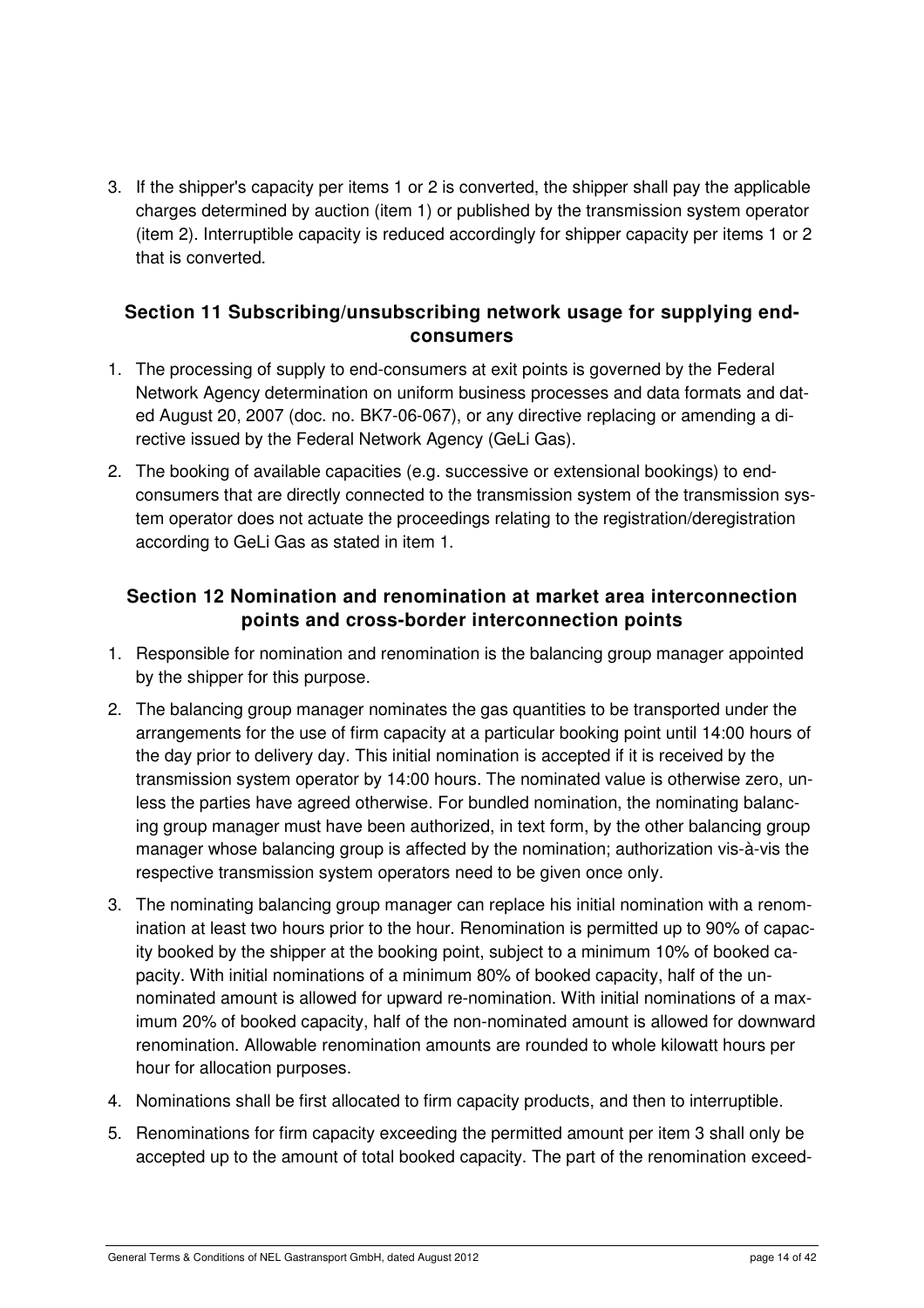ing the quantity permitted shall be treated as a nomination of interruptible capacity, and shall be interrupted first.

- 6. Renomination of firm capacity falling below the quantity permitted per item 3 is accepted. If interruption in counter-current direction is necessary, the renomination amount is raised to the minimum allowable renomination value.
- 7. The renomination restriction does not apply to shippers that have booked less than 10% of reported annual technical capacity at the booking point on a firm basis.
- 8. If several shippers incorporate a booking point to the same balancing group, the balancing group manager can set up a sub-balancing account for every shipper in the balancing group. In such case the responsible balancing group manager nominates gas quantities to the corresponding sub-balancing account for each individual shipper. Renomination limits per Items 3 and 7 then apply to the shipper's total capacity incorporated to subbalancing accounts at the respective booking point. Unless sub-balancing accounts are set up, total capacity at the booking point within a balancing group is applied concerning renomination limits.
- 9. Nominations must be submitted individually for each flow direction. Bundled capacity is nominated by submitting a bundled nomination.
- 10. Day-ahead capacity may be nominated until 20:00 hours. Renomination of day-ahead capacity is excluded. Day-ahead capacity is not considered towards determining the permissible renomination range per Item 3.
- 11. The amount of booked capacity per item 3 and the renomination limit calculated thereupon are determined after 14:00 hours based on the capacity booked per the entry or exit contracts or capacity renominated to the balancing group less capacity returned to the balancing group by 14:00 hours.
- 12. The amount of technical annual capacity required per item 7 shall be published via the primary capacity platform by the transmission system operators yearly once in august for the following Gas Year. As far as a market area interconnecting point is affected, the transmission system operators concerned shall jointly agree on the amount of technical annual capacity to be published.
- 13. Bundled nominations per Item 9 sentence 2 are to be returned to the appointed transmission system operator(s). The nominating balancing group manager receives a confirmation.
- 14. Item 10 only applies to firm day-ahead capacity. Only capacity nominated after 20:00 hours counts as renominations per Item 10 sentence 2. The renomination restriction as stated in item 10 sentence 2 applies to all capacities booked at the same booking point and incorporated in the same balancing group or sub-balancing account.
- 15. No bundled nominations can be made until the clarification of the process-related requirements by the transmission system operators and the Federal Network Agency; the nomination rules per Section 13 shall apply instead in this regard. The transmission system operator endeavours to inform the balancing group manager daily until 18:30 hours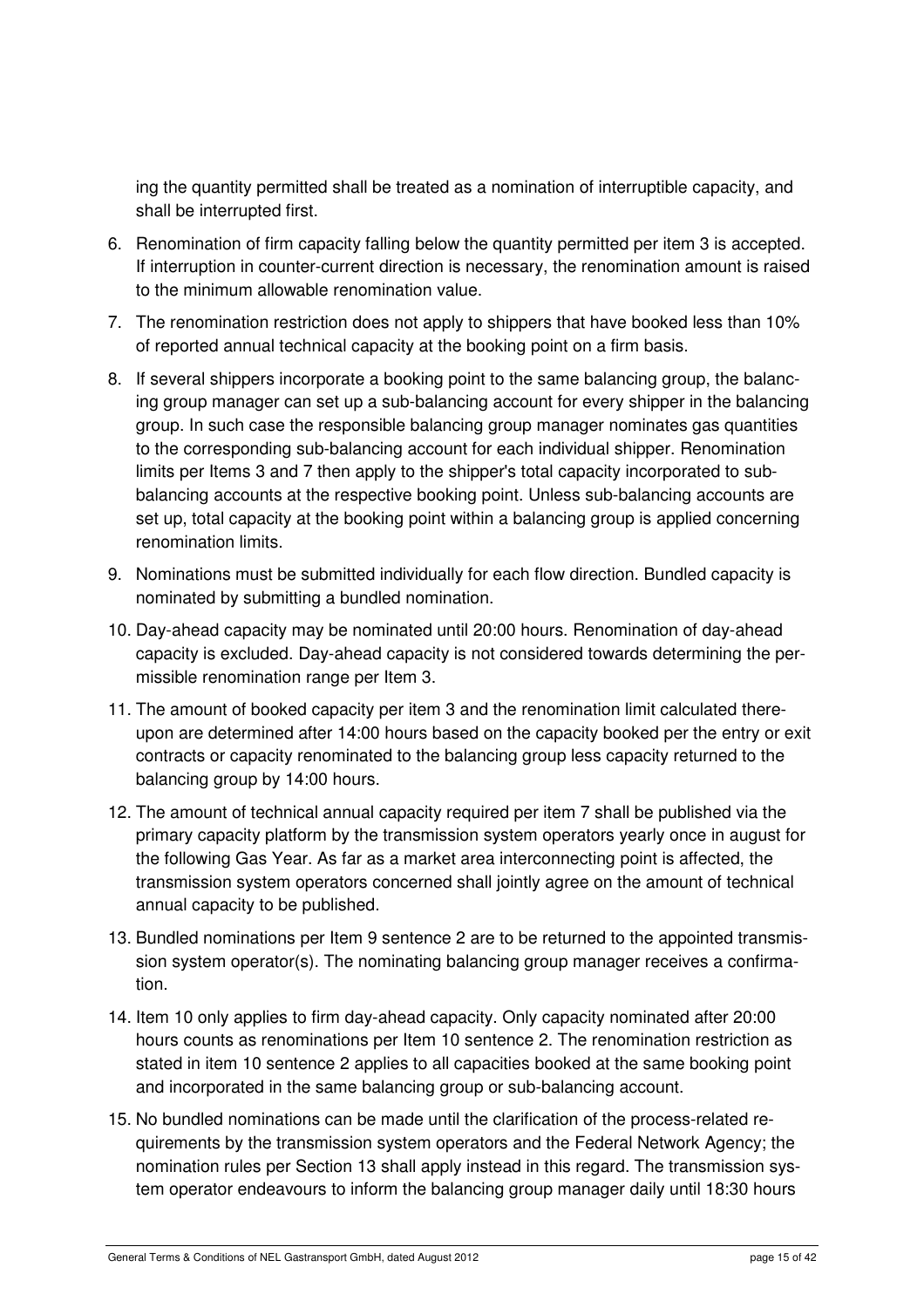about the portfolio of capacities within its balancing group per point for the following Gas Day as follows:

- Notation of the point,
- Point-ID (preferably the Energy Identification Code of the DVGW),
- Flow direction (entry or exit),
- Capacity product,
- Sum of the incorporated firm capacity without day-ahead capacity,
- Information, whether a renomination restriction applies and in case it does, the information about the lower and higher renomination thresholds according to item 3,
- Sum of the incorporated firm day-ahead capacities,
- Sum of the incorporated interruptible capacities,
- Firm and interruptible shares of incorporated temperature related and restricted capacity products, when offered.

The shipper declares its consent to the forwarding of these data to the balancing group manager. The details concerning the respite and data format are to be stated in the transmission system operator's supplementary terms and conditions.

#### **Section 13 Nomination and renomination**

1. Shipper is required to nominate the entry quantities to be transferred at each entry point incorporated to the shipper's balancing group. The transmission system operator is entitled to state rules thereto in its supplementary terms and conditions. Exit nominations are to be provided in the cases outlined under Items 3 and 4. Physical biogas feed-in does not have to be nominated. The respective transmission system operator is entitled to state an obligation to give a technical notice in case of feed-in per sentence 4 in its supplementary terms and conditions. The transmission system operator may waive nominations at entry points defined by oneself.

Nominations are first allocated to firm capacity products, and then to interruptible. Nominations must be submitted individually for each flow direction. Nomination of balancing groups or sub-balancing accounts with day-ahead capacities starts from 18:30 hours. Transmission system operators may accept nominations before 18:30 hours. Renomination rights remain unaffected.

2. Shippers may authorize a third party (e.g. balancing group manager) to nominate. This third party provides nominations to the transmission system operator on behalf of the contracting shipper. The balancing group manager is authorized to submit combined nominations for several shippers as long as the shippers have the same balancing group for incorporation their entry or exit points. If the balancing group manager does not submit a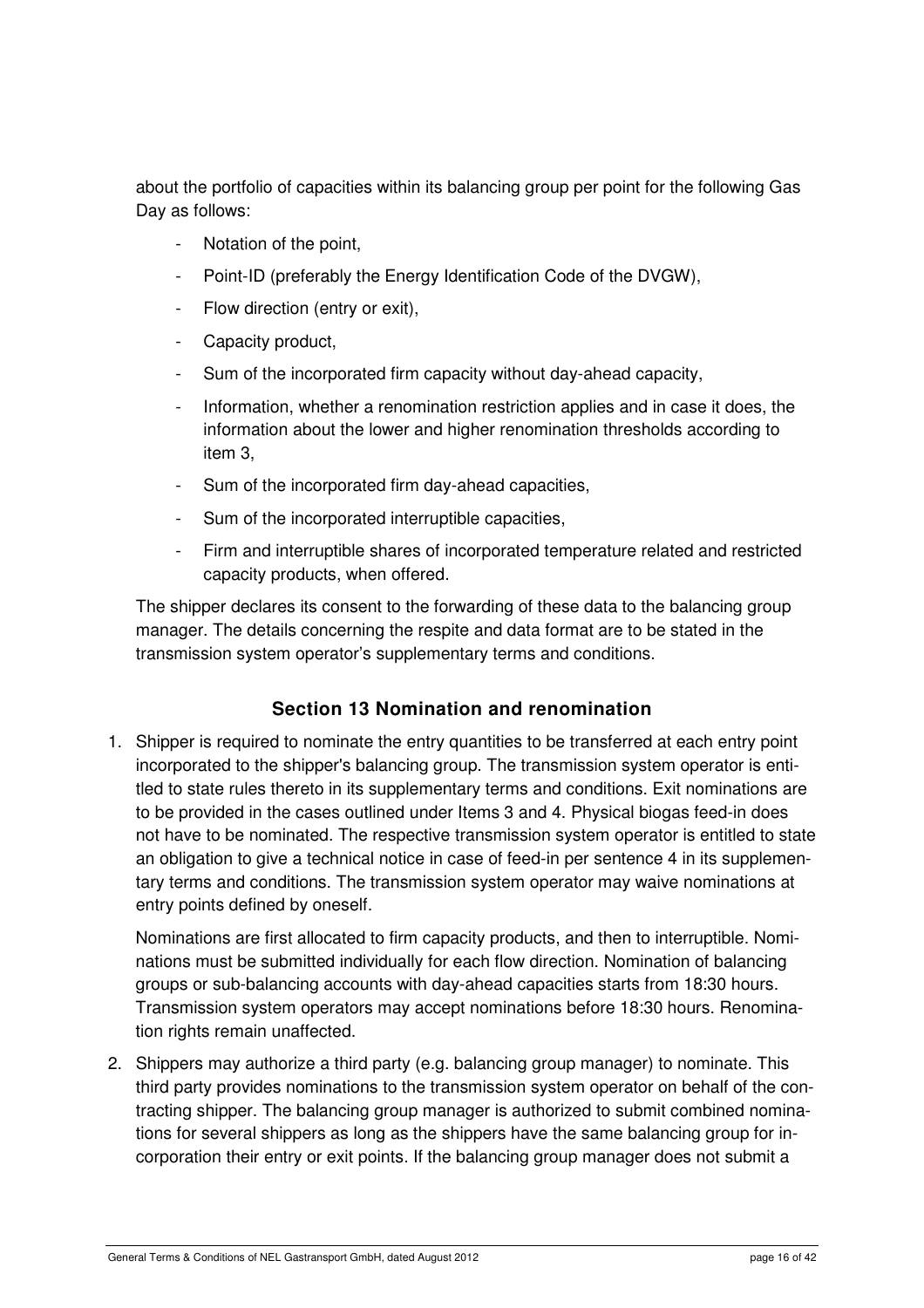combined nomination as described above or a shipper submits a nomination directly, the capacity amounts are to be attributed to sub-balancing accounts.

- 3. At exit points that are not exit points to end-consumers the shipper must nominate the exit quantities to be received at the respective exit point to the exit network operator. The transmission system operator is entitled to state rules in its supplementary terms and conditions.
- 4. If several shippers have booked capacity at the same exit point and incorporated this exit point to different balancing groups, the respective shippers must submit nominations to the exit network operator. This does not apply if nomination is not required due to allocation rules. Nomination obligations shall also apply if a shipper has incorporated the same exit point in different balancing groups.
- 5. For operational transport handling and in case of an amendment of the allocation rules, that is leading to a nomination obligation, the initial setup of point-specific communication processes between entry/exit network operators and shippers or the shipper's third-party contractor, if nomination is required at entry and exit points, thus requiring an implementation period of a maximum 10 business days. The implementation period is a maximum 5 business days for changing the incorporation of one entry or exit point from one balancing group to another, and for established communication channels. No special implementation deadlines shall apply for short-term day-ahead capacity trading for entry or exit points implemented per sentence 1 and incorporated to a balancing group the day before.
- 6. The applicable provisions outlined in Common Business Practice 2003-002/02 CBP "Harmonisation of the Nomination and Matching Process" in its current version apply regarding nominations and renominations, posted on the transmission system operator's website. A deviation from the provisions mentioned in sentence 1 is allowed in case the adjacent transmission system operator at a cross-border interconnection point does not apply the provisions outlined in Common Business Practice 2003-002/02 CBP.
- 7. Barring any contrary provisions under Section 12, Section 13 shall also apply to nomination and renomination at market area interconnection points and cross-border interconnection points.

#### **Section 13a Operational processing of nominations**

- 1. The transmission system operator and the shipper as the nominating party commit themselves to 24 hours of availability on each gas day. Accessibility must be ensured under one single phone number and via a further route of communication (email or fax). Furthermore, the nominating party and the transmission system operators shall at all times be able to receive, to send and to process the data required for the handling of nominations.
- 2. The data exchange in the context of the nomination shall be consistently in machinereadable and appropriate form on the basis of whole numbers of units of energy [kWh / h] on an hourly basis. Any deviating procedures must be accordingly agreed with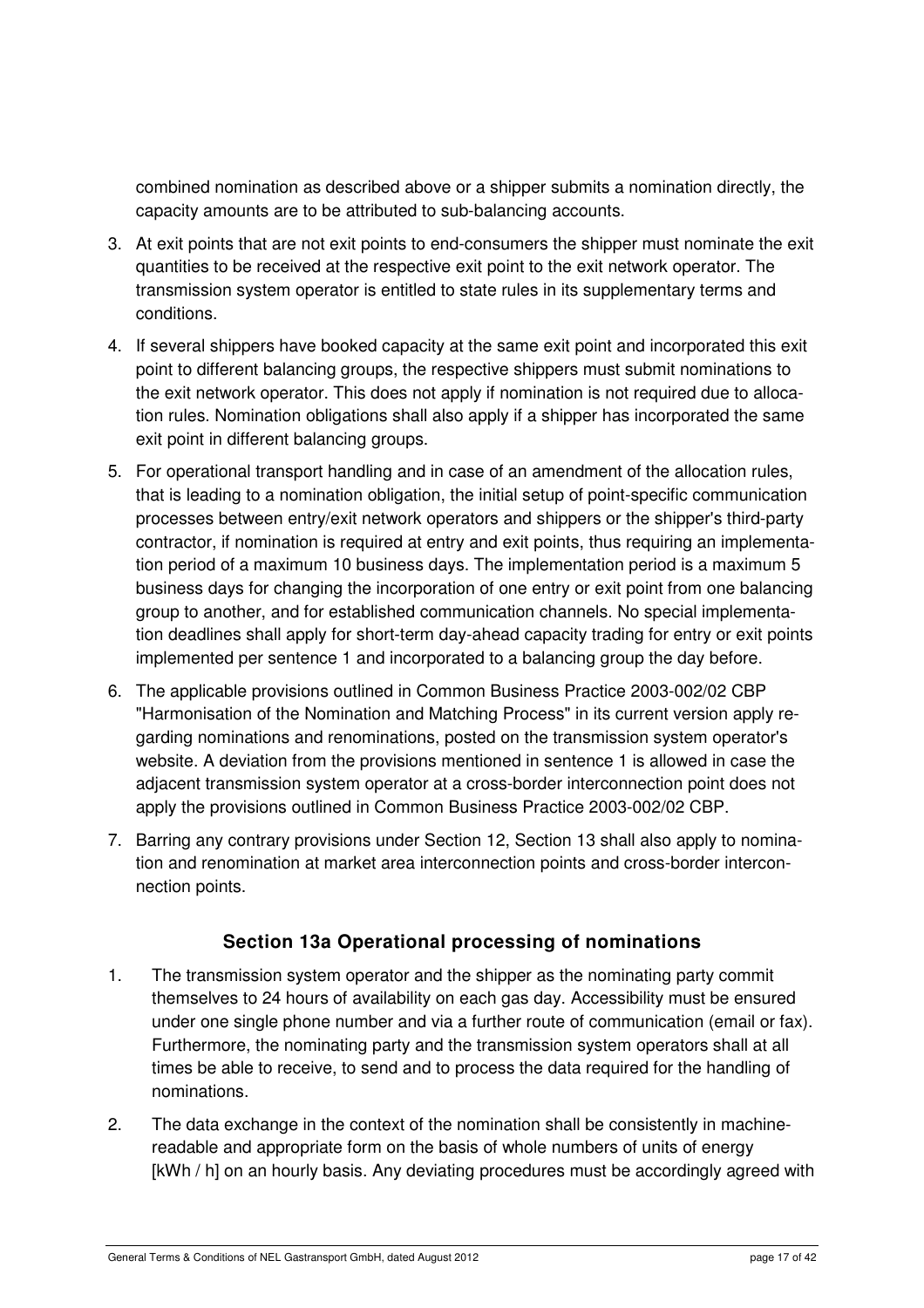the transmission system operator. For the exchange of all data and messages necessary for the nomination process, the transmission system operator and the nominating party agree on the standard nomination modes using the Edig@s data format. In its supplementary terms and conditions, the transmission system operator may also offer, in addition to the standard nomination mode using the Edig@s data format, further nomination modes.

- 3. The nominating party shall inform the transmission system operator without undue delay about any obstacles relating to the establishment or use of interfaces as defined in Sections 13a to 13c, to the mutual collaboration or to the procedures.
- 4. As far as nominations are required, the data formats defined pursuant to Edig@s shall apply. These requirements shall apply mutatis mutandis to renominations. The nominating party shall ensure that congruent nominations for all points requiring nomination are presented to the parties affected by the nominating process, and that the nomination is transmitted in due time. Only the nomination values confirmed by the transmission system operator shall be authoritative.
- 5. The transmission system operator may refuse the nomination if any contractual terms should not be met or if the nomination should be incomplete. If the amount of the nomination should exceed the amount of the capacity incorporated into the balancing group or sub-balancing account, the transmission system operator may limit the nomination to this amount. In this case, the nomination shall be deemed submitted in accordingly limited form by the shipper. The further auxiliary conditions and/or capacity limitation rights for capacity products of the transmission system operator pursuant to the supplementary terms and conditions shall remain unaffected.

## **Section 13b Communication test**

- 1. The transmission system operator shall perform a communication test with the nominating party. Details relating to the communication requirements of the transmission system operator and the communication test performed by the same can be found on the website of the transmission system operator.
- 2. The transmission system operator shall furthermore have the right to repeat a communication test at any time during the term of the respective entry and exit contract.
- 3. As long as the nominating party fails the communication test pursuant to the criteria defined by the transmission system operator for reasons within the responsibility of the nominating party, the transmission system operator may set all the nominations by the nominating party for the following gas days after the date of the failure of the communication test to zero (0), using a standardized method of the respective transmission system operator.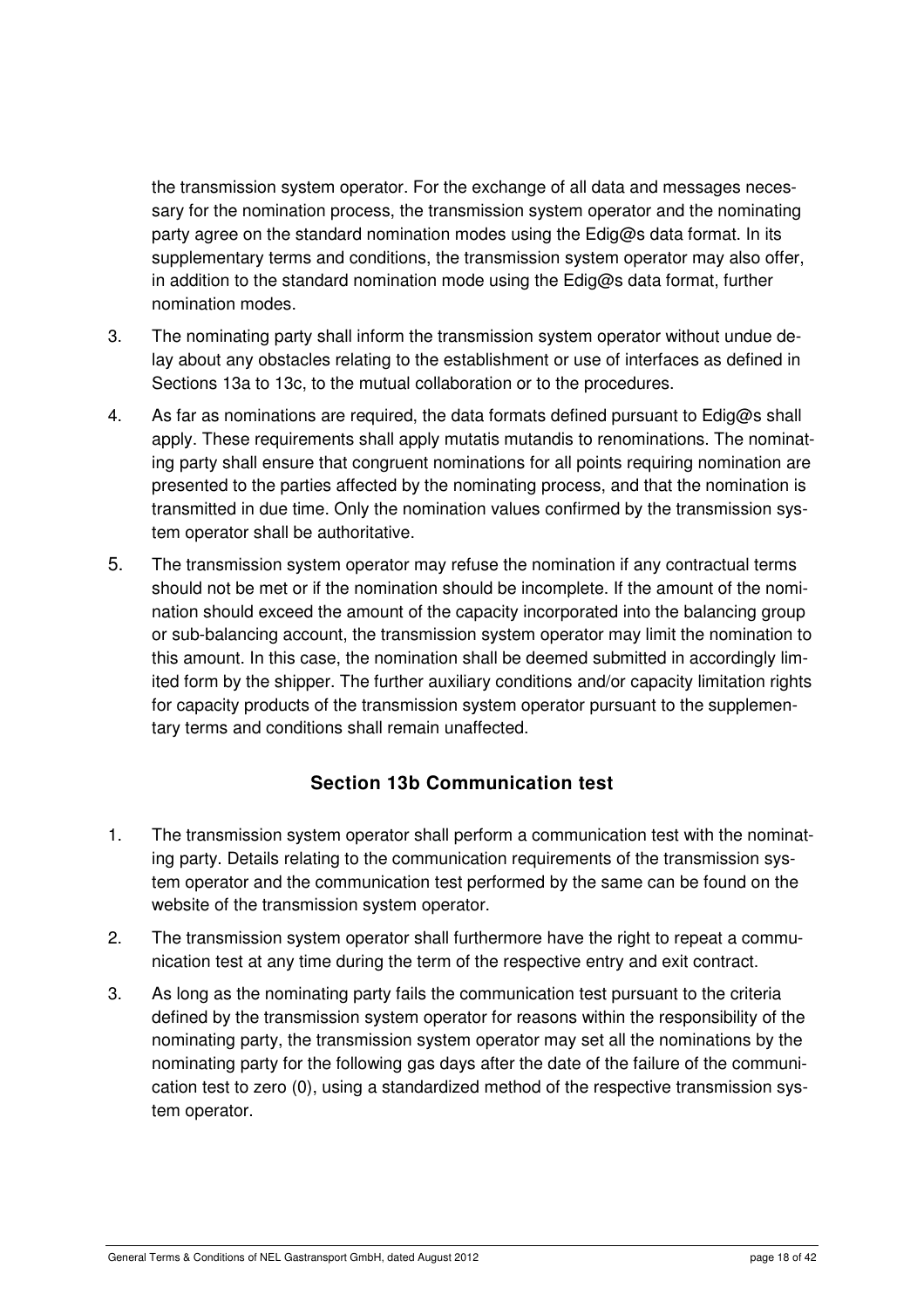## **Section 13c Balancing of nominations ("Matching")**

- 1. The nominating party must ensure that it submits nominations for the entry points and exit points of the balancing group which require nomination to the respective grid or plant operator.
- 2. At all points requiring nomination, the transmission system operator shall carry out a matching with the adjacent grid or plant operators and synchronize all the nominations received, taking into account the "lesser-of" rule in accordance with the provisions of Common Business Practice (CBP), with the respectively affected adjacent system operators.
- 3. If the respective pair of balancing group numbers or sub-balancing account numbers do not agree upon matching, or are unknown on either side, the nomination or renomination for the gas day shall be set to zero (0). The same shall apply to cross-border interconnection points if the shipper codes do not match.

## **Section 14 Nomination Replacement procedure**

- 1. Transmission system operators offer a nomination replacement procedure if technically possible and economically feasible. This requires the transmission system operators and shipper to conclude a separate contract. The transmission system operator publishes on its website, if a nomination replacement procedure is offered. If a nomination replacement procedure is offered, the conditions for this have to be published on the transmission system operator's website.
- 2. The nomination replacement procedure can be agreed to begin or end on the first of the month. An implementation deadline of 10 business days applies for conclusion and termination. When initially applying the procedure the shipper must notify the entry or exit network operator of the entry or exit points whose metering data are to be utilized in the nomination replacement method, in addition to concluding the agreement 20 business days before the nomination replacement procedure agreed with the entry network operator is applied. Sentence 3 applies accordingly to notice of termination of application of the nomination replacement procedure.
- 3. The substitute procedure replacement can only be used if sufficient firm capacity is booked for the respective points in an entry or exit contract. A substitute procedure replacement cannot be used with capacity booked as interruptible.
- 4. If the transmission system operator offers an online flow control or time lag method, the prerequisite for use is the availability of a flexible flow source to which the transmission system operator with whom the shipper has concluded a nomination replacement procedure agreement has access. The virtual trading point is not a flexible flow source, but can connect a flexible flow source with entry or exit points whose metering data are utilized in the nomination replacement procedure. The transmission system operator with whom the shipper has concluded the nomination replacement procedure agreement also takes over controlling of the entry quantities at the agreed entry point. This is based on metering data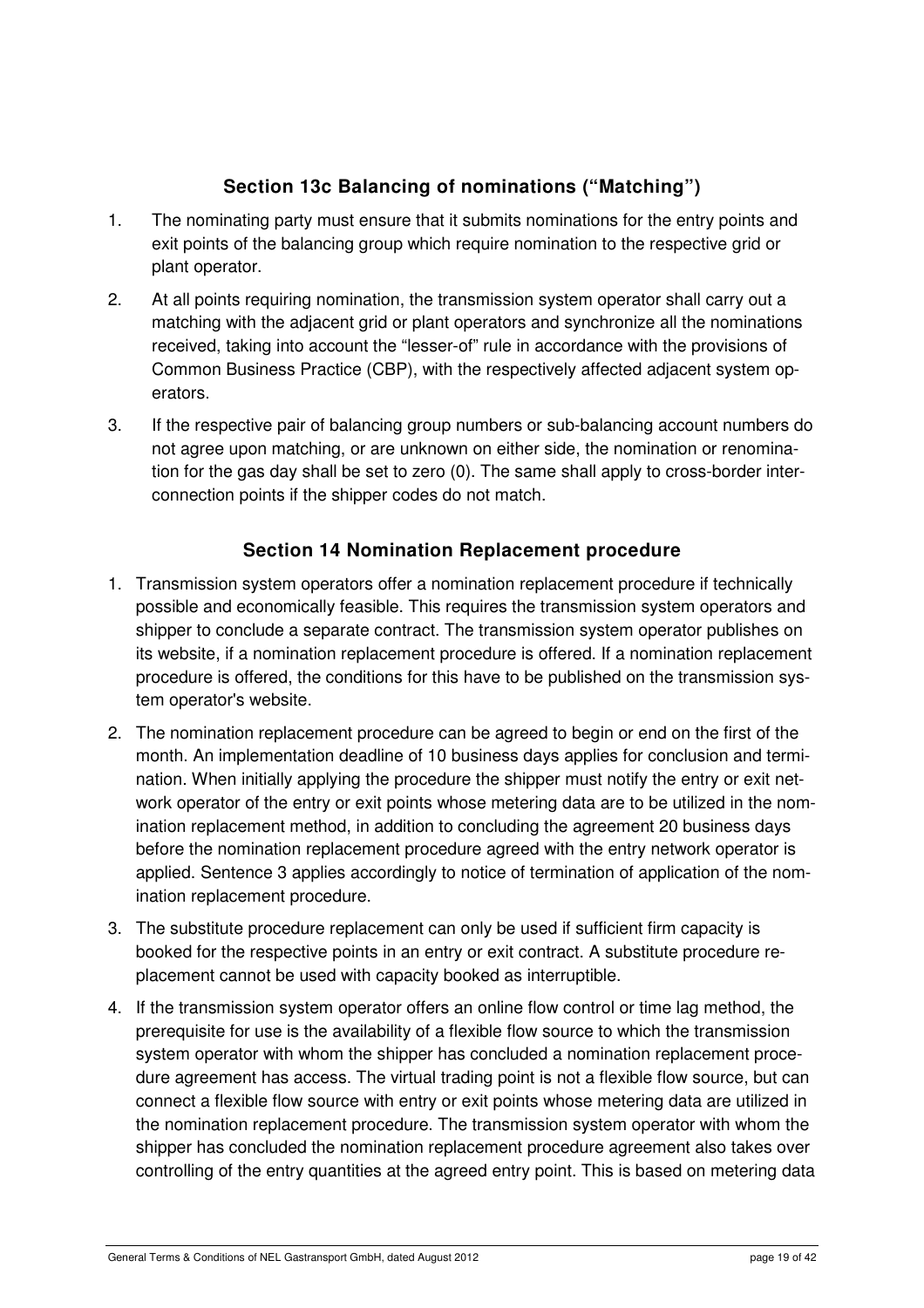from one or more entry or exit points. The shipper must make the metering data available. With the time-lag method, the hourly metered value counts as nomination for the entry point; the maximum time lag is 4 hours.

## **Section 15 Technical feed-in and offtake notice**

- 1. For end-consumers with registering load profile measurement and generally unpredictable, extremely high and volatile gas consumption, the exit network operator may require prior technical offtake notice and compliance with the technical limits per Section 8 (5) GasNZV as necessary to maintain system integrity for the network. In such case the exit network operator notifies the shipper generally 1 month in advance in writing of the requirement to submit technical exit reports.
- 2. If the exit network operator requires an offtake notice according to item 1 EDIG@s-messages have to be used. If the shipper is not able to generate EDIG@s-messages, the parties may temporarily agree on another format. For this purpose, the parties will agree particularly on type, extent, technical execution of provision and documentation of data.
- 3. The above mentioned procedure applies accordingly for technical feed-in notices according to Section 13 item 1.

#### **Section 16 Capacity return**

- 1. Shipper can return booked firm capacity in whole or in part, related to the booking period and quantity, to the transmission system operators via the joint booking platform (primary capacity platform) at any time until 14:00 hours on the day before supply. Any subsequent primary use or secondary marketing of the returned capacities by the shipper is excluded, except as provided under subsection 8.
- 2. Bundled firm capacity can be returned in bundled form only.
- 3. Confirmation of capacity return is given via the joint booking platform with a time stamp for the shipper. This confirmation shall not release the shipper from its obligation to pay.
- 4. Return is possible for any day or days in the future and for any proportion of the originally booked capacity.
- 5. The Transmission system operators market returned capacities as primary capacity under the applicable rules. They can combine returned capacities and any primary capacity that is still available to offer products of longer duration. Returned capacity will be marketed after other primary capacity available for the period in question.
- 6. If the transmission system operator markets returned capacity, in whole or in part, the shipper will be released accordingly from its obligation to pay. The extent of release from the obligation to pay depends on the revenues obtained capped at the regulated transport tariff for the period of primary marketing and the amount of re-marketed capacity. If the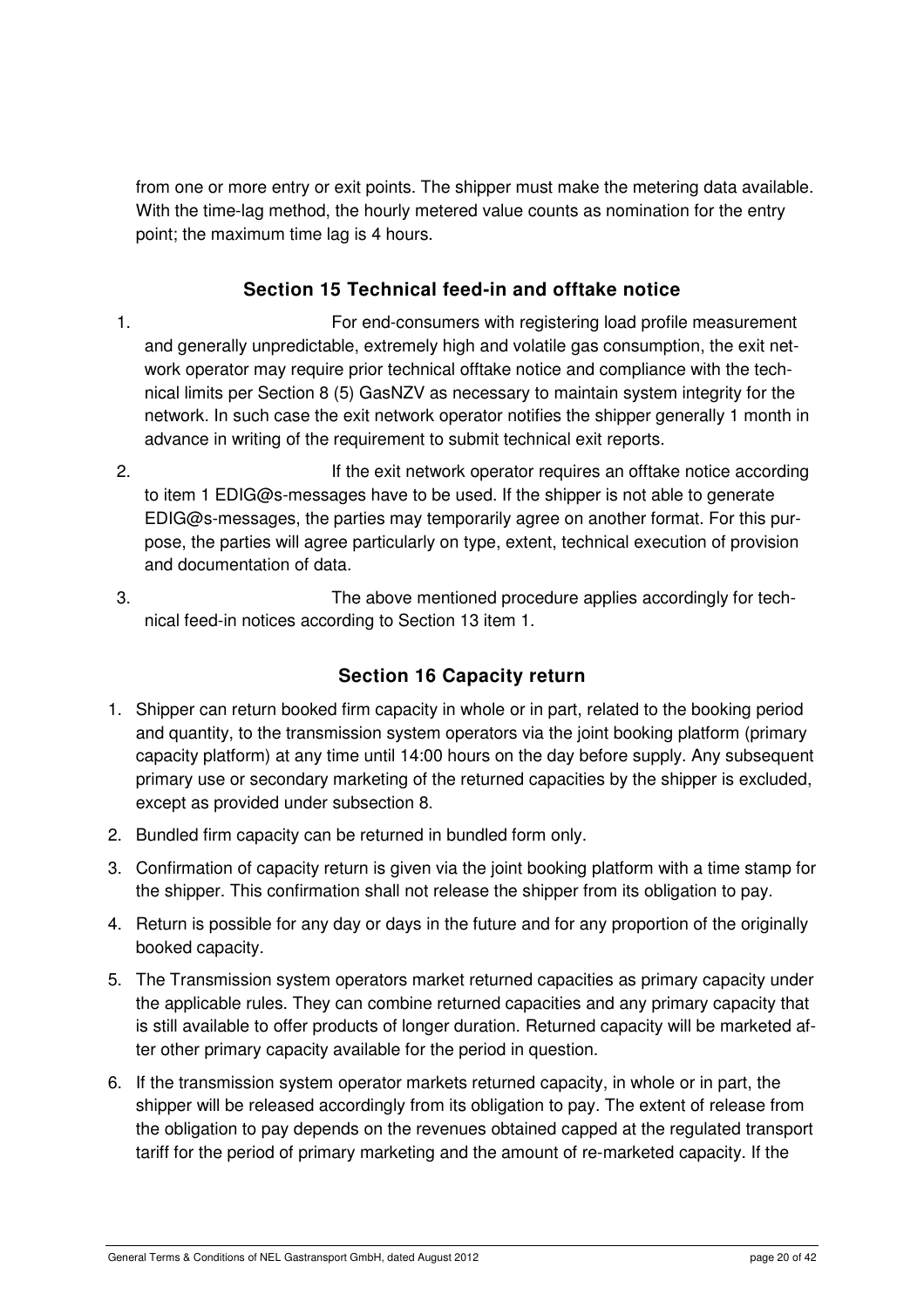capacity returned by the shipper was obtained at an auction, the obligation to pay the surcharges to be added to the regulated transport tariff remains unaffected.

- 7. If several shippers return capacity for a particular day, the capacities will in case of supply surplus be re-marketed by the transmission system operator in the order in which they were returned (time stamp).
- 8. Returned capacity that could not be re-marketed will be made available again to the shipper daily for the following day after completion of day-ahead marketing, but not later than 20:00 hours for use in the balancing group it had been incorporated to prior to return.
- 9. The transmission system operator issues the shipper a credit for the tariff referred to in Item 6. The credit is issued monthly, and set off against any outstanding transport charges.
- 10. The shipper's releasing from payment obligations per item 6 only applies upon receipt of credit. The credit is issued in the month following marketing of the capacity.
- 11. The transmission system operator notifies the shipper by 18:30 hours of the capacity amount made re-available per Item 8.
- 12. The rules of Section 16 do not apply for exit points to end-consumers. Section 16 GasNZV remains unaffected.

#### **Section 17 Transmission system operator offering firm capacity left unused on short notice per Section 16 (2) GasNZV**

- 1. The transmission system operator may offer firm capacity booked by the shipper that cannot be used in whole or in part for the next day, taking into account existing renomination rights.
- 2. The shipper remains obligated to pay charges if capacity is successfully remarketed.
- 3. Section 16 (4) GasNZV does not apply.

#### **Section 18 Withdrawal of capacity left unused over a longer term per Section 16 (3) and (4) GasNZV**

1. Pursuant to Section 16 (3) GasNZV, the transmission system operator may withdraw firm capacity left unused or partially unused capacity over a longer period by the shipper if a contractual congestion occurs.

A contractual congestion exists when

- at a capacity auction per Section 1 item 2 with annual capacity a market clearing price is realized above the regulated transport tariff, or no annual capacity could be offered, or
- in capacity marketing per Section 1 Item 3 additional booking requests with a minimum term of one year are received for fully booked entry or exit points.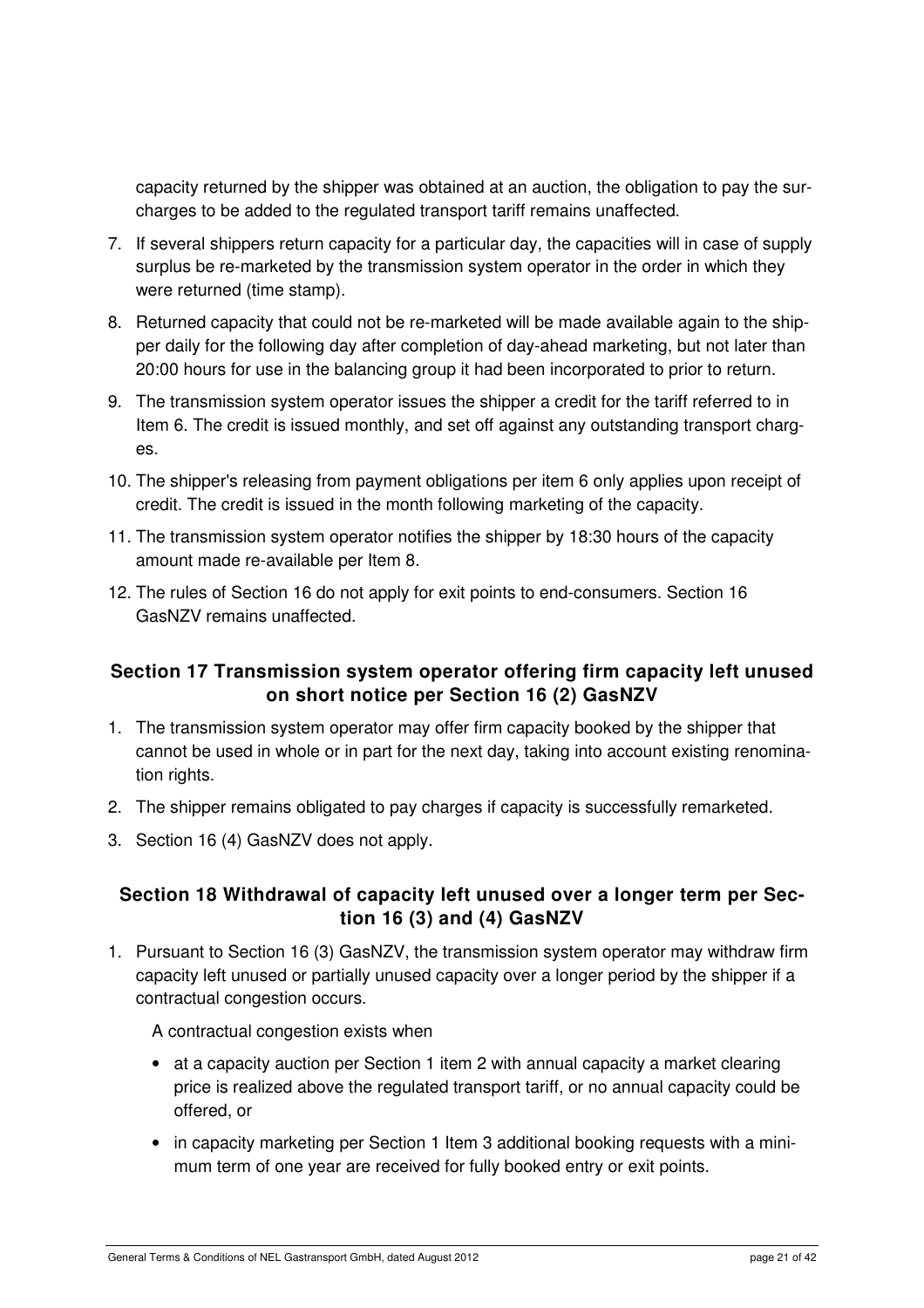- 2. Withdrawal is done for all contracts in place for the entry or exit point that have a combined term of at least one year, irrespective of respective individual contract durations.
- 3. Capacity is withdrawn in the amount of firm capacity booked by the shipper left unused on a non-temporary hourly basis over a period of 3 consecutive months or more within the preceding calendar year. One of these three months must be January, February, March, October, November or December. If several such periods can be identified lasting 3 calendar months, the minimum is to be determined of identified minimal non-utilization instances over all these periods. Withdrawal may maximally be made up to this limit. In determining the withdrawal amount the relevant capacity is that consistently and continuously available to the shipper in the previous calendar year, i.e. in terms of both timing and quantity. Any partial resale, return or reduction in booked capacity by the shipper will be considered accordingly.
- 4. The shipper may object to the withdrawal per Section 16 (4) GasNZV.
- 5. If several shippers have booked capacity at an entry or exit point and incorporate these to the same balancing group in a combined nomination, the transmission system operator may withdraw capacity from the respective shippers proportionately, weighted by capacity booked at that entry or exit point. This does not apply if the balancing group manager nominates in separate sub-balancing accounts for each shipper.
- 6. Section 16 applies accordingly regarding handling of and billing for withdrawn capacity that is actually marketed.

#### **Section 19 Secondary market trading**

- 1. The shipper may only lease or assign booked capacity per Section 12 (2) GasNZV to a third party using the secondary platform. Bundled capacity can only be leased or assigned as bundled capacity. The provisions below govern the leasing and assignment of entry and exit contracts/contract rights.
- 2. The shipper may lease capacity rights (with or without nomination rights) under an entry or exit contract to a third party without the transmission system operator's permission, in whole or in part. The shipper shall remain obligated to the transmission system operator to fulfill the obligations resulting from the entry or exit contract, in particularly the payment of charges.
- 3. The shipper may with the transmission system operator's consent assign the entry or exit contract in whole or in part to a third party. The third party concerned must be approved by the transmission system operator. Consent may only be withheld for reasons that would likewise justify rejection of initial conclusion of an entry or exit contract with the third party in question. Such justification shall be in particular if the third party per Section 36 meets the conditions for requiring deposit and has not provided such. Transfer in relation to the transmission system operator only becomes effective upon approval per sentence 1 or notification per Section 40 point 2. Transmission system operators' supplementary terms and conditions outline the deadlines for assignment of entry and exit contracts be-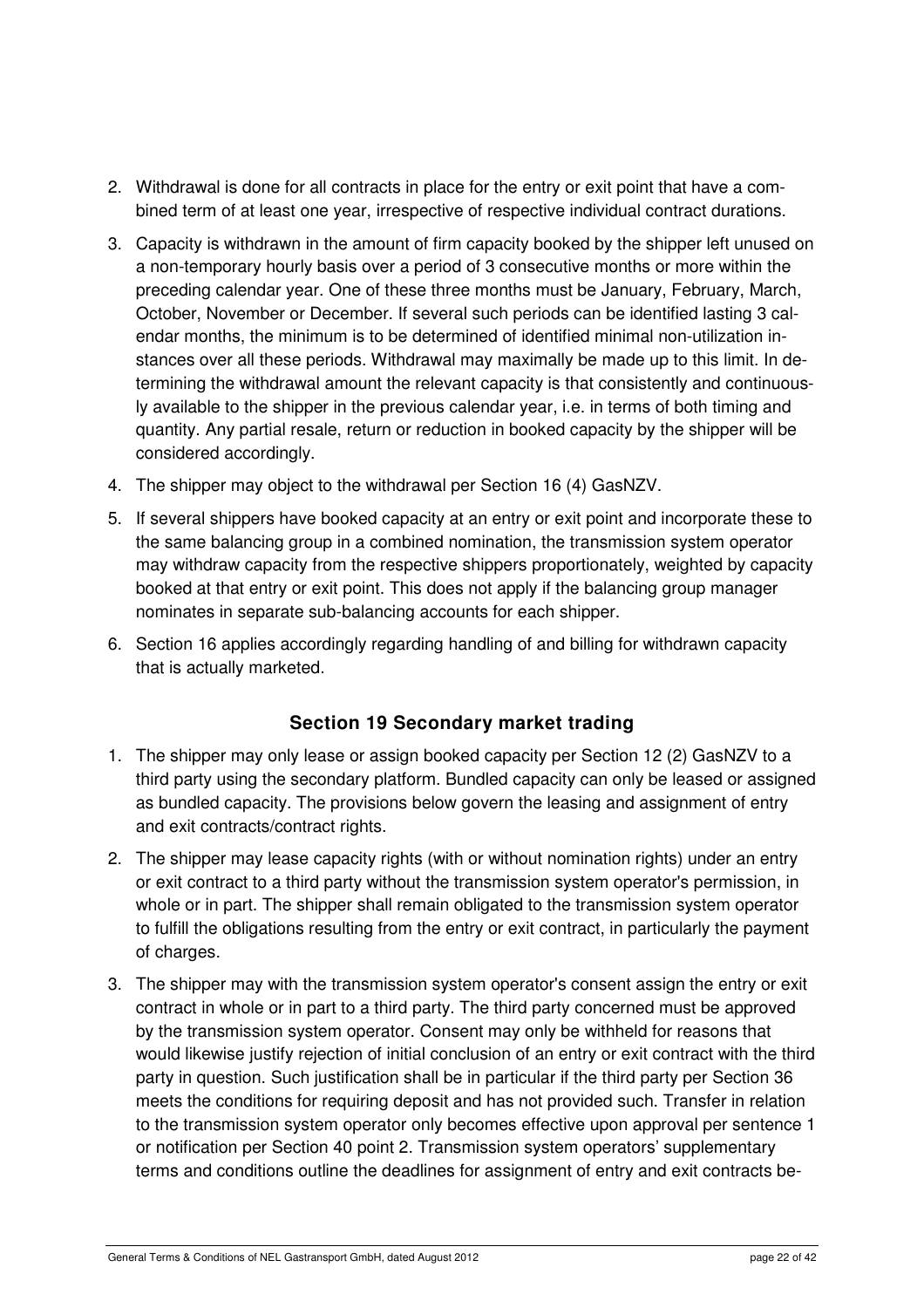tween shippers. Transmission system operators shall endeavor to offer the assignment by no later than Day D-1, 11:00 hours, as soon as possible.

#### **Section 20 Technical requirements**

- 1. The shipper must ensure that the gas available for entry meets the requirements per Section 19 GasNZV. Gas quantities to be delivered have to apply to worksheet G 260, 2<sup>nd</sup> Gas Family, of the German Technical and Scientific Association for Gas and Water (DVGW) as amended from time to time, and to the applicable nominal value of the Wobbe Index. Section 36 (1) GasNZV governs the technical specifications for biogas entry.
- 2. The technical specifications for the respective entry or exit points published on the transmission system operator's website constitute part of the entry or exit contract. Either party may request that a neutral party inspect whether the gas quality conforms to the transmission system operator's requirements per sentence 1. If the other party cannot reach agreement with the neutral party within one month of receipt of the other party's request, the review inspection shall be conducted by the Engler-Bunte-Institut at Karlsruhe University. The party requesting the inspection shall bear the cost of inspection if compliance is confirmed. If compliance is not confirmed, the transmission system operator must pay the cost.
- 3. The transmission system operator must notify shippers of any changes in technical specifications necessary due to amended laws or regulations as promptly as possible in view of the circumstances. The transmission system operator shall amend the respective contracts affected by changes with effect from the effective date of the amendments per sentence 1. When a change in technical specifications is necessary to fulfill the transmission system operator's legal obligations to cooperate, the transmission system operator may make such changes 4 months after notifying the shipper thereof. If the change affects the shipper's use of capacity, the shipper has the right to terminate the respective contract as of the effective date of the change with 3 months' notice. If the transmission system operator provides notice per sentence 1 less than 4 months in advance of the effective date of the change, the shipper may terminate the contract in question without notice as of the effective date of the change.
- 4. Superseding Item 3 sentence 3, the transmission system operator is entitled to change gas quality or pressure specifications in coordination with the Federal Network Agency providing 3 years' notice, effective at the start a gas fiscal year, without the shipper's consent. If a new entry or exit contract begins during the notice period after the transmission system operator has announced a change, the notice period already applicable applies to that contract as well. Any change in gas quality or pressure specifications must be limited to the entry or exit points affected the change. The contract affected by the change is to be amended with effect from the effective date of the change in gas quality or pressure specifications. When the transmission system operator changes gas quality or pressure specifications as outlined here, the shipper is entitled to terminate the contract for the corresponding entry or exit points subject to a notice period of one year prior to the effective date of the change in gas composition or pressure specifications.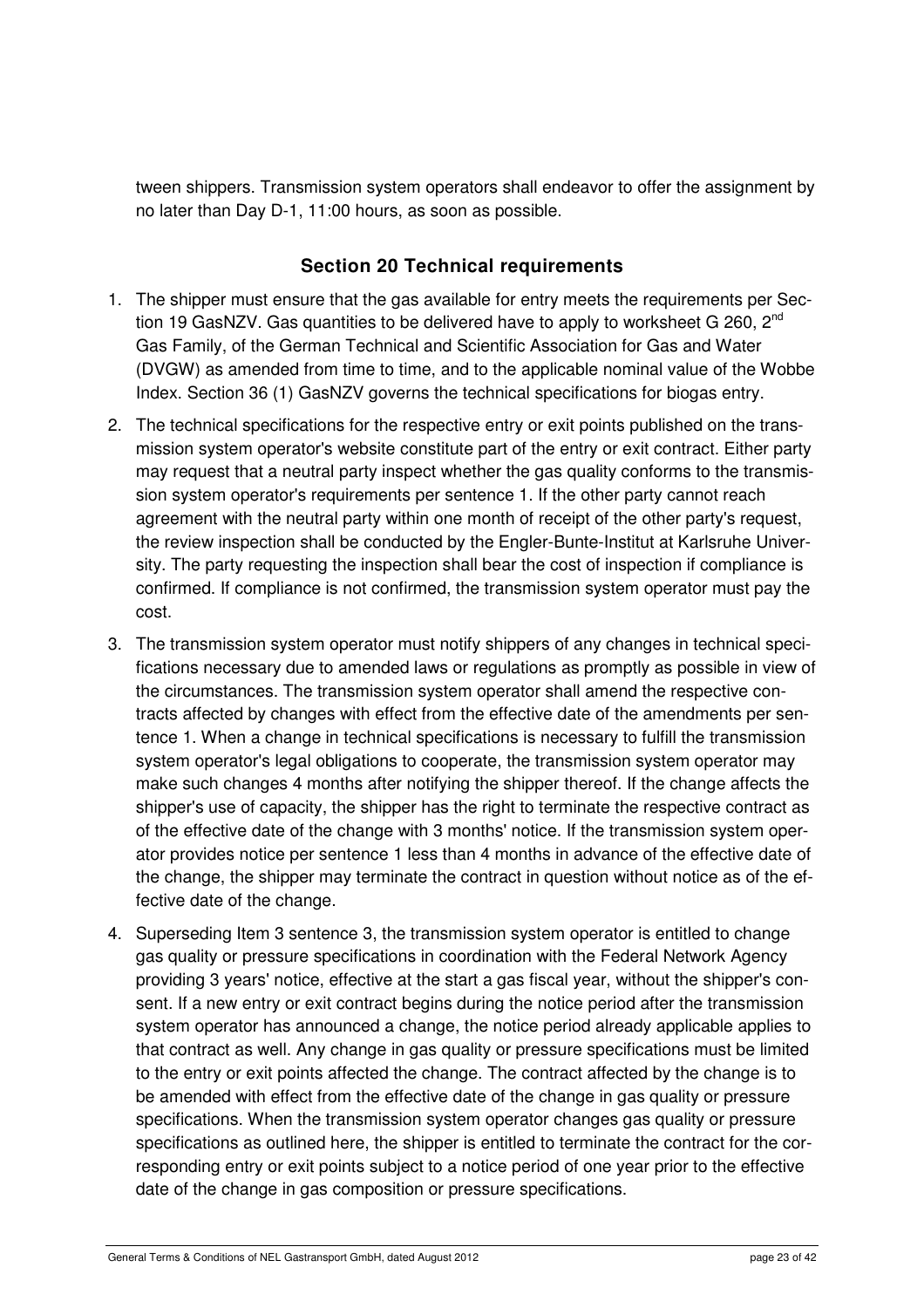#### **Section 21 Non-compliance with gas quality or pressure specification**

- 1. If gas quantities supplied by the shipper at the entry point do not meet the technical specifications for gas quality or pressure in accordance per Section 20 Items 1 and 2 (hereinafter "off-spec gas"), the entry network operator is entitled to refuse acceptance of the offspec gas, in whole or in part. The shipper must in such case immediately adjust nomination accordingly at that entry point and reduce the supplying of off-spec gas at that entry point accordingly. None of the transmission system operator's rights vis-à-vis the shipper are affected.
- 2. If gas quantities supplied by the exit network operator at the exit point do not meet the technical specifications for gas quality or pressure in accordance per Section 20 Items 1 and 2, the shipper is entitled to refuse acceptance of the off-spec gas, in whole or in part. The exit network operator must in such case immediately reduce the supplying of off-spec gas at that exit point accordingly. None of the shipper's rights vis-à-vis the transmission system operator are affected.
- 3. In the case of reduction per the above, renominations shall be carried out immediately in order to avoid imbalances.
- 4. Each party shall immediately inform the other party upon becoming aware of off-spec gas being supplied at an entry or exit point, or expecting off-spec gas to be supplied.

## **Section 22 Allocation of quantities**

- 1. The entry network operator to whom entry nominations were submitted per Section 12 Items 1 and 2 and Section 13 determines for each balancing group or sub-balancing account the gas quantities fed in at entry points and allocates these to the respective balancing groups or sub-balancing accounts based on nominations or using the allocation procedure per the entry contract.
- 2. In allocating biogas entry quantities, any liquefied petroleum gas quantities added by the entry network operator for conditioning are not considered for adjustment to the required calorific value for the entry network operator's network in accordance with Section 36 (3) GasNZV.
- 3. The exit network operator allocates gas quantities withdrawn at exit points to storage facilities, at market area interconnection points and at cross-border interconnection points to the respective balancing groups or sub-balancing accounts based on nominations or using the allocation method per the exit contract.
- 4. For each balancing group or sub-balancing account the exit network operator determines the gas withdrawal quantities at exit points to metered end-consumers ("RLM") based on metered values and allocates these according to balancing group or sub-balancing account.
- 5. For each balancing group or sub-balancing account the exit network operator determines the gas withdrawal quantities to end-consumers with standard load profiles at exit points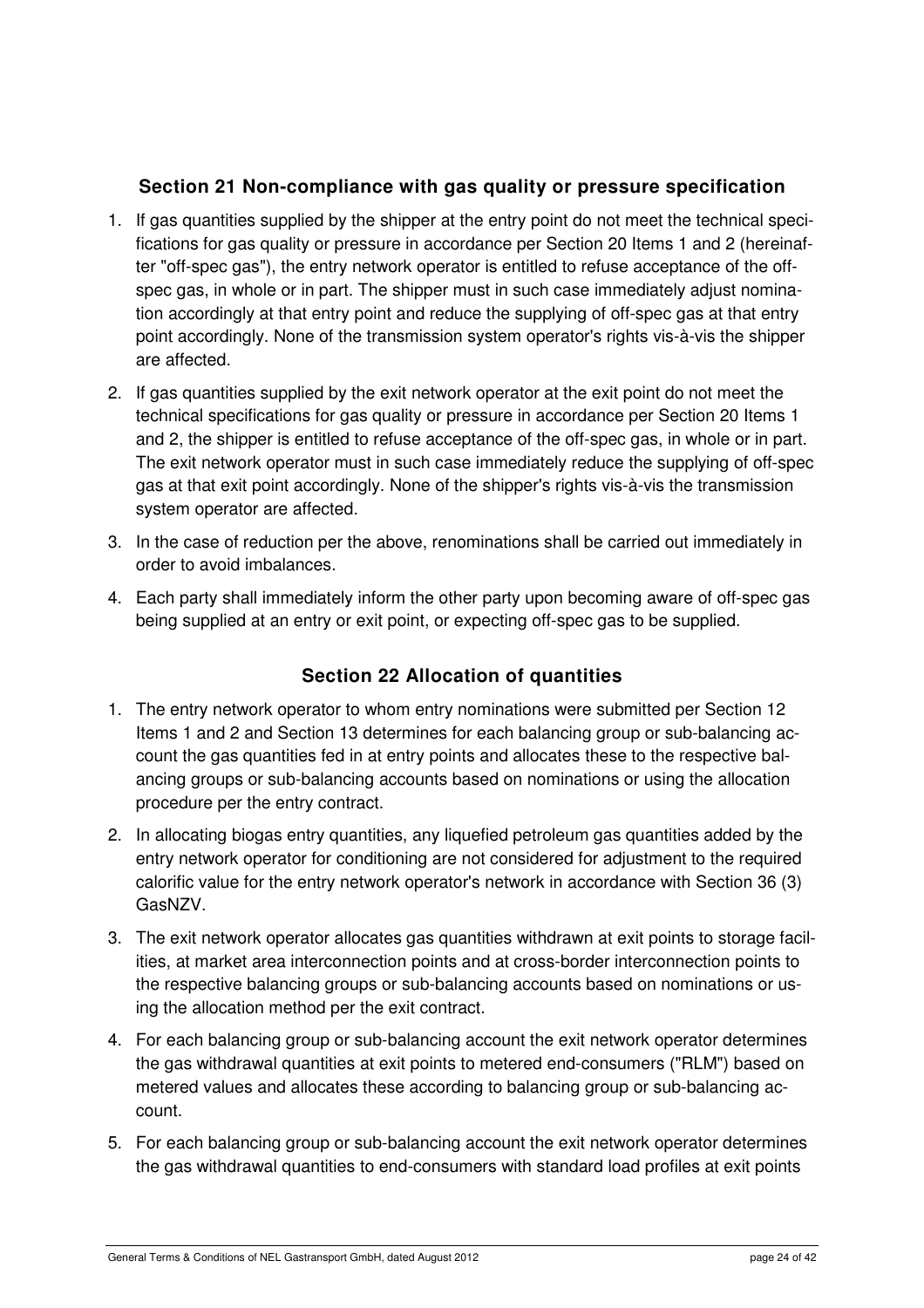and allocates these according to balancing groups or sub-balancing accounts based on the standard load profile determined by the exit network operator.

6. If several entry or exit points are contributed to balancing groups, shippers and the respective entry/exist network operators agree on and implement allocation rules in the entry/exit contract to ensure that gas quantities allocated to this point are only accounted for once.

#### **Section 23 Meter operation and Metering**

- 1. Metering data taken by the transmission system operator or a third party per Section 21 b of the Energy Industry Act (EnWG) are used by transmission system operators for balancing and calculating oversupply/undersupply quantities and exceeding of capacity limits.
- 2. Barring contrary provisions agreed between the connection user and a third party per Section 21 b EnWG, the provisions outlined below apply, in which case the transmission system operator is the meter operator and metering service provider. As metering service provider the transmission system operator provides metering data to the shipper.

The transmission system operator determines the type, number and size of metering and control devices, in accordance with Section 8 of the Metering Access Regulation (MessZV). These determinations must take energy industrial concerns properly into account with respect to the consumption amount and consumption behavior. The transmission system operator provides and operates the metering and control devices required for measurement and meter reading with RLM end-consumers.

- 3. For remote reading the end consumer must have a suitable, externally dialable telecommunications connection without time limit and a 230 V connection. The transmission system operator may use a GSM modem instead of a telecommunications connection. Upon request the transmission system operator must notify the end consumer of the relevant technical specifications (distances between connections, connections to metering installation etc.). Remote reading must be available prior to commencing supply to a RLM meter or conversion of an SLP into a RLM meter. The setup and use of telephone and electricity connections are free of charge for the transmission system operator. Cost accruing through delays caused by the transmission system operator shall not be borne by the shipper or the end consumer. Costs accruing through delays caused by the end consumer shall not be borne by the transmission system operator.
- 4. The transmission system operator must immediately notify the shipper daily by 13:00 hours of the previous day's load profile, recorded hourly and read daily at the RLM exit points in the MSCONS format. The load profile energy amounts are calculated using the balancing calorific value.

After the close of the supply month, all load profiles are plausibility-checked per DVGW (German Technical and Scientific Association for Gas and Water) worksheet G 685 and substitute values recorded as applicable. Load profiles are converted using the billing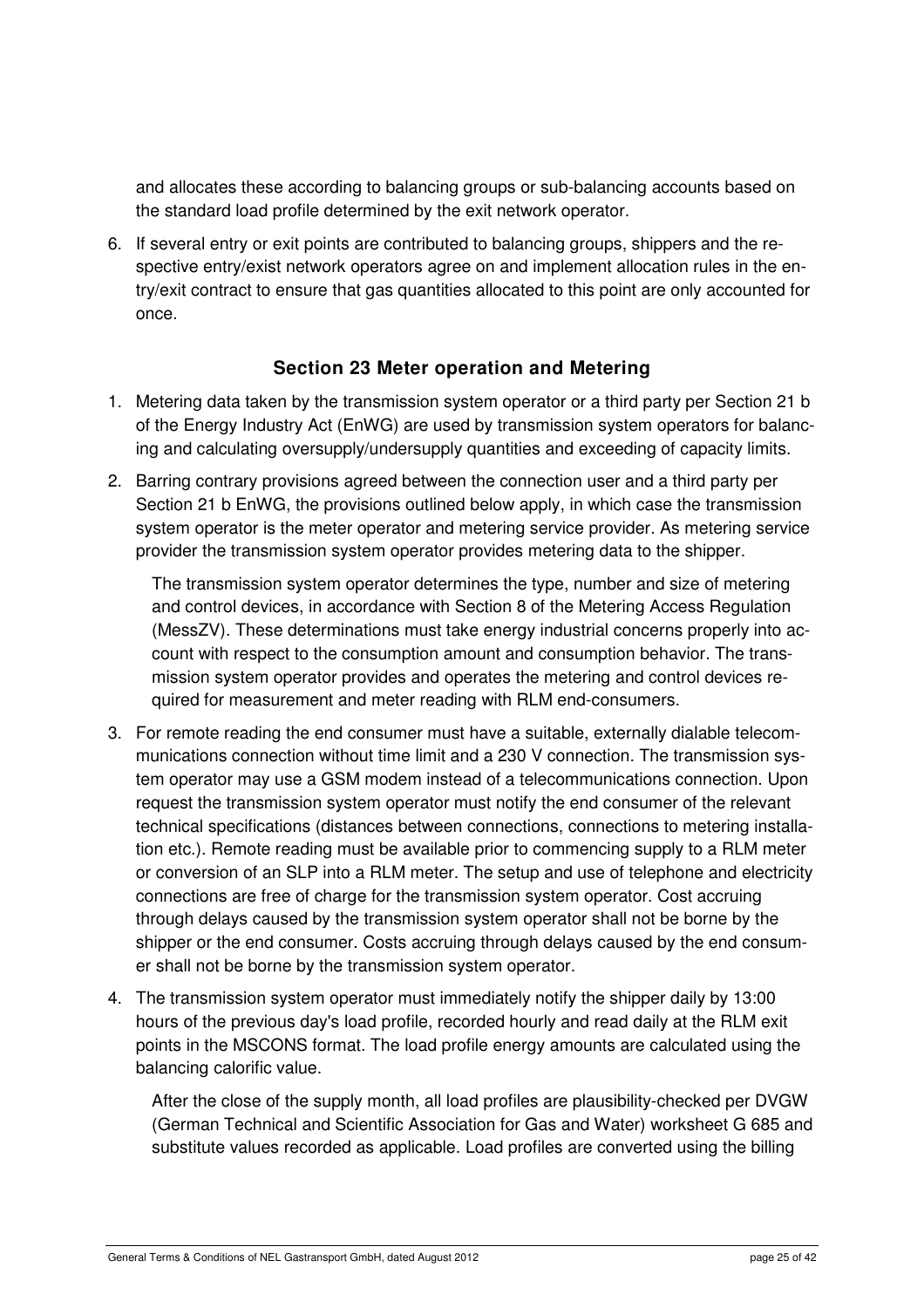calorific value. The transmission system operator must provide the shipper the load profile at RLM exit points for the supply month by no later than  $M + 10$  days.

If the transmission system operator records replacement values using DVGW worksheet G 685, the load profile is also to be provided, converted using the balancing calorific value, within M +10 days.

The applied calorific value and Z number are communicated in MSCONS.

For RLM-Exit points, which are allocated to a biogas balancing group, instead of the above mentioned procedures item 5 shall apply.

- 5. For RLM-Exit points, which are allocated to a biogas balancing group, the load profile will be corrected to the final gross caloric value according to DVGW work sheet G 685 on Day M+12 business days. If a correction of the compression factor (K-number) is necessary according to DVGW work sheet G 486 this will be considered as well. The transmission system operator notifies the complete monthly timeline in the applicable ALOCAT format as amended from time to time on Day M+12 business days to the market area coordinator.
- 6. For end consumers supplied using the load profile method, metering devices are read by the transmission system operator, his agent or by the end consumer at the request of the transmission system operator at regular intervals not substantially exceeding 12 months on a date and schedule determined by the transmission system operator. If an agreement per Section 40 (2) sentence 2 EnWG is in place, the shipper must observe the meterreading schedule specifications outlined therein.

The transmission system operator must arrange interim meter readings between regular readings, particularly upon a change of supplier, end-consumer move-in/out, termination of this contract or a material change in demand, in accordance with GeLi Gas. If this is not possible, the transmission system operator may estimate consumption by way of extrapolation or on the basis of the last reading. The actual situation must be appropriately taken into account.

- 7. The shipper must pay the transmission system operator separately when ordering an additional reading.
- 8. If an inspection of metering equipment reveals that error margins have been exceeded, the over-/undercharged amount must be reimbursed or paid.

If the amount of error in an SLP end-consumer's metering device cannot be determined with accuracy or the device is unreadable, the transmission system operator estimates consumption for the period since the last accurate metering based on average consumption for the metering periods preceding and following reading, or on the previous year's consumption. The actual situation must be taken into account adequately.

If the amount of error in a RLM-end consumer's metering device cannot be determined with accuracy or the device is unreadable, replacement values are derived for missing or implausible values in accordance with the latest updated version of DVGW worksheet G 685.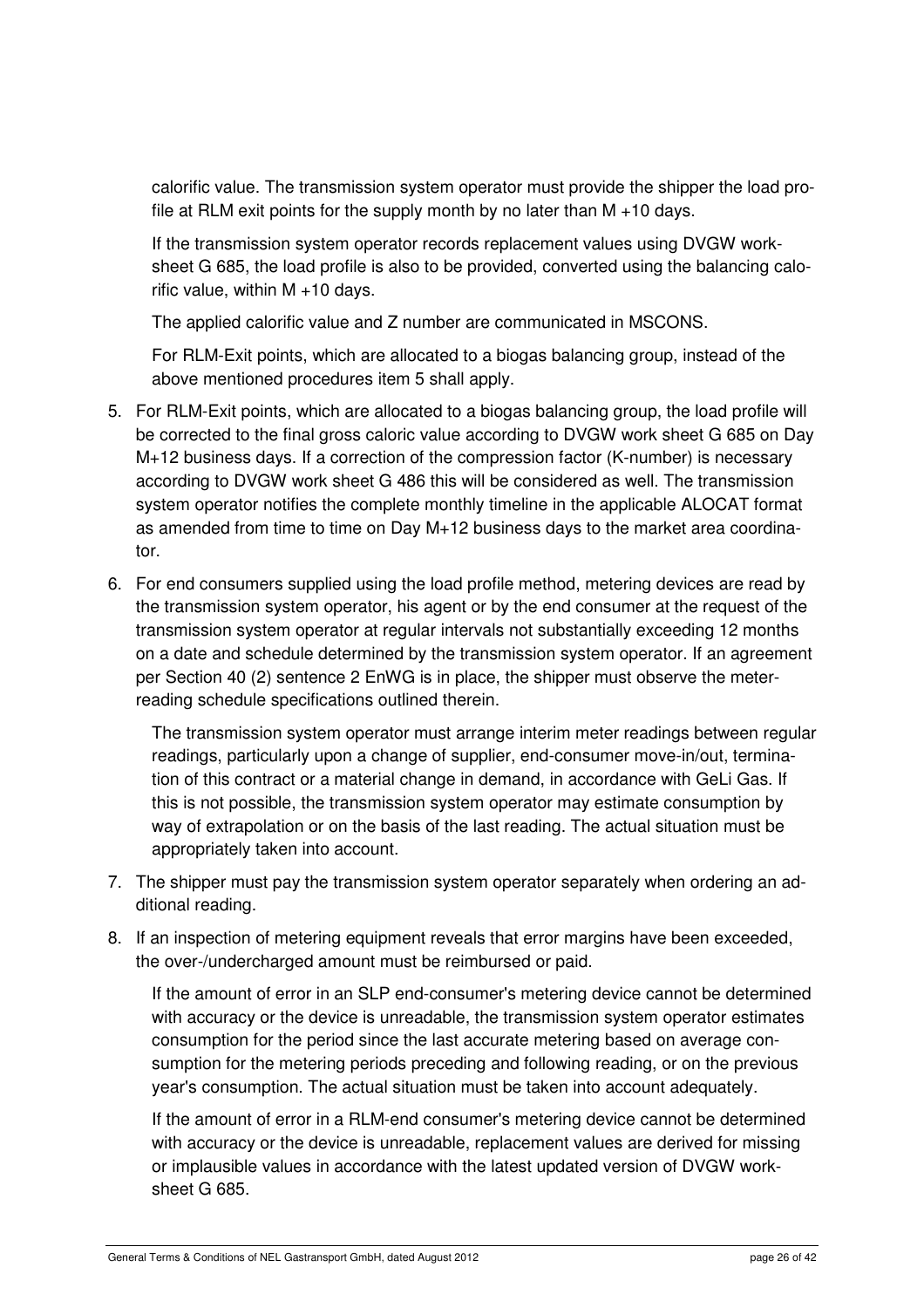Claims per (1) sentence 1 are restricted to the reading period preceding determination of the error, unless the impact of the error can be determined over a longer period. In such case claims expire in 3 years, at the latest.

- 9. Barring other agreements to the contrary per Section 21 b (2) or (3) EnWG, metering data provided by metering service provider to the transmission system operator and processed by the transmission system operators are applied for execution and settlement of this contract. Item 8 paragraphs 2, 3 and 4 apply if the metering data are not properly available to the transmission system operator or if the available metering data are implausible.
- 10. A written request from the connection user and the shipper is required for registering load profile metering with annual withdrawal of less than 1,500,000 kWh and a maximum hourly withdrawal rate of less than 500 kWh/h per Section 24 (1) GasNZV, or below the limits specified by the transmission system operator per Section 24 (2) GasNZV.

The shipper bears the cost of converting standard load profile metering into registering load profile metering in the cases described above, unless otherwise agreed.

Following conversion and commencement of registered load profile metering, charges for registering load profile metering are applied as per the pricelist published by the transmission system operator, regardless of actual consumption and annual energy quantities.

11. The quantity of biogas entered is reported in "kWh" as the product of standard quantity multiplied by billing calorific value, i.e. the calorific value for billing determined for the entry point. The transmission system operator is entitled to calculate replacement values if no metering data are available for biogas quantities delivered by the shipper. Replacement values are recorded in accordance with DVGW worksheet G 685.

## **Section 24 Settlement of oversupply/undersupply quantities**

- 1. The transmission system operator determines oversupply/undersupply amounts after final determination of the billing-related metering measurement values and data. Consumption during the billing period for SLP and RLM exit points is measured for all exit points using DVGW worksheet G 685 is compared against the final value applied for allocation to the balancing group manager's balancing group. For RLM exit points, which are allocated to a biogas balancing group, the oversupply/undersupply billing is not applicable.
- 2. Oversupply amounts arise as quantity differences in the billing period when the exit gas quantity at the exit point is lower than the gas quantity allocated by the exit network operator to the balancing group/sub-balancing account. Undersupply amounts arise as quantity differences in the billing period when the exit gas quantity at the exit point is higher than the gas quantity allocated by the exit network operator to the balancing group/sub-balancing account. The transmission system operator pays the shipper for oversupply amounts, and invoices the shipper for undersupply amounts.
- 3. The transmission system operator settles oversupply/undersupply amounts with the shipper for SLP end consumers at the respective average balancing energy prices for the bill-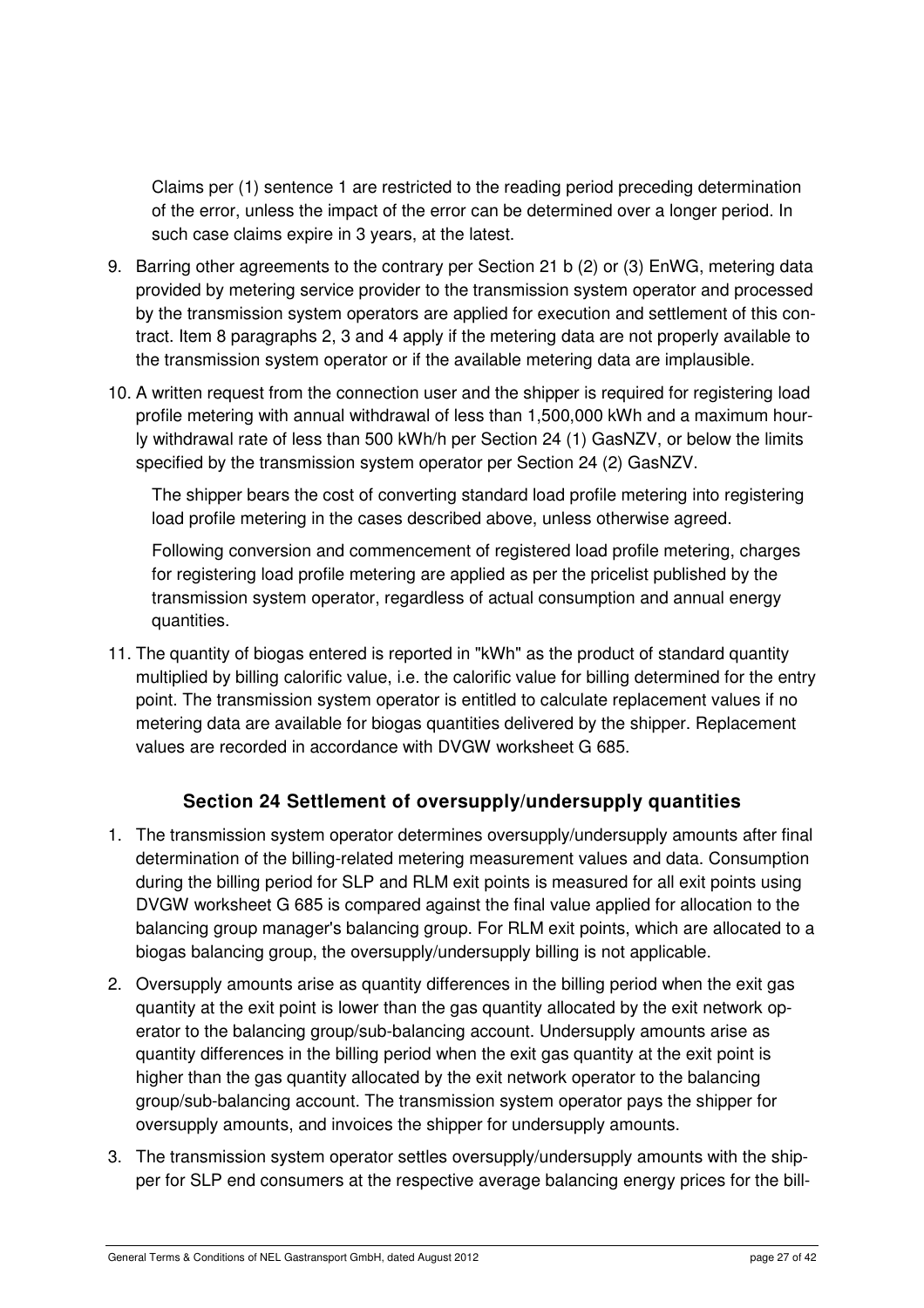ing period. Account settlement for oversupply/undersupply amounts is done using the method described in Appendix 1.

- 4. Oversupply/undersupply amounts for RLM end consumers per exit point arising particularly due to differences between balancing and billing calorific values – are determined monthly for each exit point and settled between the transmission system operator and the shipper at the average monthly balancing energy prices. These prices are the unweighted arithmetic mean of the positive and negative balancing energy prices for the gas days of the month concerned. The monthly average balancing energy price is calculated and published by the market area manager, and is used for settlement of oversupply/undersupply amounts.
- 5. The energy-tax exempt settlement of oversupply/undersupply amounts between transmission system operators and shippers is contingent on one party to the contract having received a declaration with the responsible customs office per Section 38 (3) of the Energy Tax Act (EnergieStG) from the other party. The other party must be notified immediately in writing of any changes pertaining to the declaration, including for example rejection thereof by the responsible customs office.

## **Section 25 Fees**

- 1. The shipper is obligated to pay to the transmission system operator the prices stated in the respective contract in accordance with the pricelist, including the respective specific capacity charge, plus any surcharge for capacity per Section 1 Item 2 and the metering charge, as well as the meter operation charge and billing charges plus any applicable concession or other charges and taxes including biogas pass-on costs of the market area per Section 20 b of the Gas Transport Tariff Ordinance (GasNEV). The applicable charges and prices per the transmission system operator's pricelist are posted on the transmission system operator's website.
- 2. In determining revenue caps per Section 17 (1) of the Incentive Regulation Ordinance (ARegV) and adjusting such caps per Section 17 (2) ARegV in conjunction with Section 4 (3) to (5) ARegV and Section 5 (3) ARegV in conjunction with Section 17 ARegV, the transmission system operator is entitled to adjust transport tariffs charges if this results in a transport tariff charge increase. The transmission system operator must adjust transport tariffs charges if this results in lower tariff charges. In such cases the transmission system operator adjusts tariff charges in accordance with Section 17 ARegV in conjunction with the regulations under Section 2, (2) and (3) GasNEV and Section 5 (3) ARegV. The transmission system operator must notify the shipper immediately in text form of adjusted transport tariffs charges (pricelist).
- 3. Tariff charges may only be adjusted effective January 1 of the following calendar year.

The transmission system operator may utilize his own regulation account for processing differences arising with both increases and reductions (Section 5 ARegV).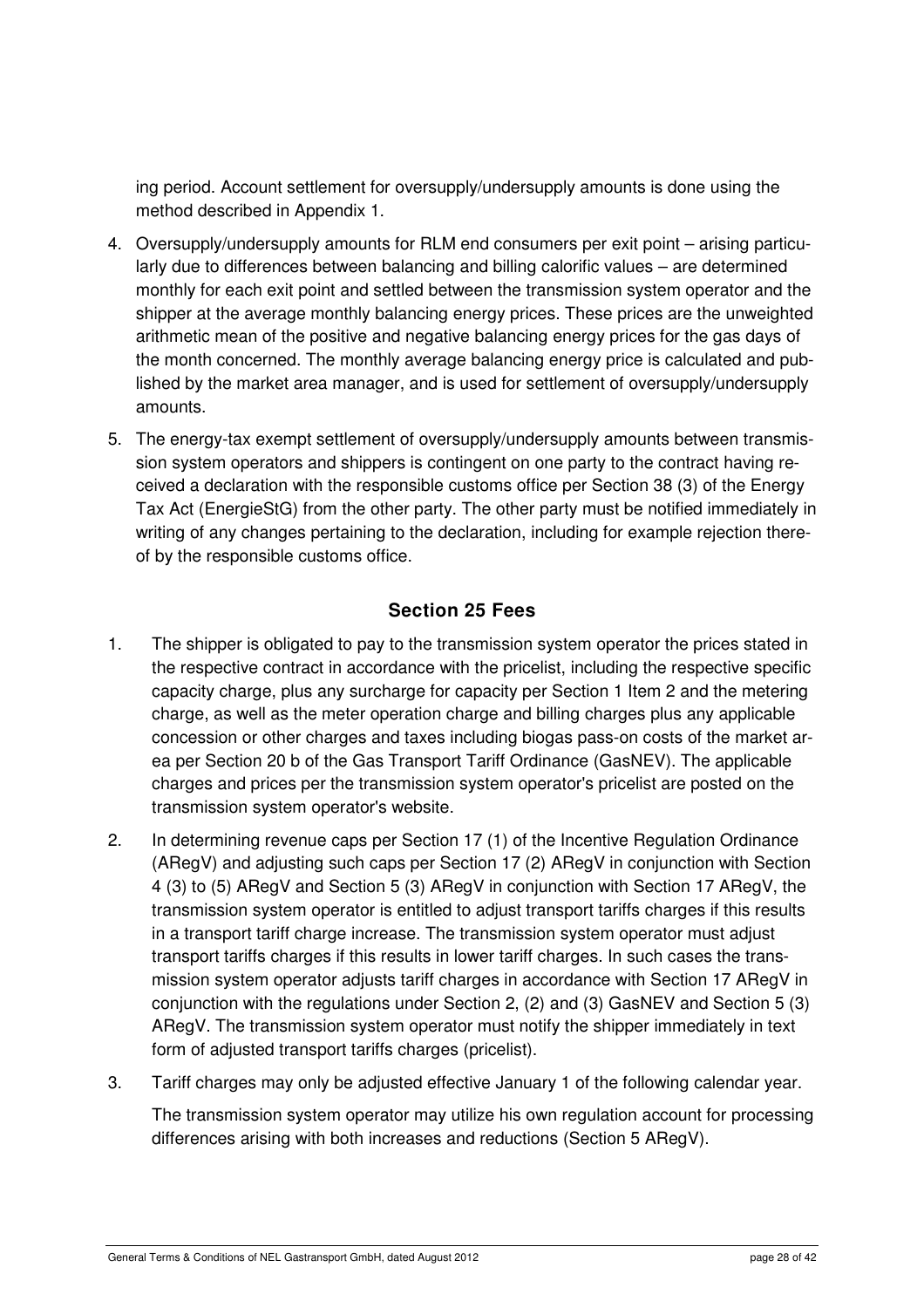- 4. In case of an increase in charges, the shipper may terminate the contract in whole or in part relating to the amount of capacity booking, providing 10 business days' written notice prior to the effective date of the adjustment. If the shipper does not receive the information according to item 2 sentence 4 at least 20 business days prior to the effective date of adjustment, shipper may - superseding sentence 1 - terminate the contract in whole or in part relating to the amount of capacity booking within 10 business days after receiving such information with a 5 business days' prior written notice, to the effective date of the adjustment at the earliest. A termination in part according to sentence 1 and 2 is only allowed, if the capacity within the booked capacity product is reduced consistently for the remaining term of the contract. A termination right according to sentence 1 and 2 is excluded, if the increase in charges is lower or equal to the increase in consumer price index for Germany (VPI) as published by the Federal Statistic Office ("Statistisches Bundesamt"). The change rate of the annual average of the VPI compared to the preceding year which is published by the Federal Statistic Office on the date of the announcement of the charge adjustment is applicable.
- 5. When taxes and other public levies are due on charges per the respective contract including taxes and other public charges on services forming the basis for such charges – are introduced, eliminated or adjusted, the transmission system operator shall implement a corresponding increase or reduction in charges under the respective contract as of the effective date of introduction, elimination or adjustment of such taxes/public charges, unless the revenue cap applies.
- 6. When revenue caps are adjusted in view of hardship per Section 4 (4) sentence 1 no. 2 ARegV, the transmission system operator is entitled adjust tariff charges in accordance with the Federal Network Agency determinations, or on January 1 of the following calendar year.
- 7. The transmission system operator is additionally entitled and/or obligated to adjust charges per item 1 if such adjustments are required pursuant to legal or regulatory changes or judicial decisions.
- 8. The transmission system operator's right and obligation to adjust charges applies to all entry and exit capacity, regardless of the manner of its procedure of conclusion.
- 9. The transmission system operator pays the shipper a flat rate for avoided network costs with biogas physically fed-in directly, in the specified amount per regulations. Avoided network cost payments are settled finally on a monthly basis, applying the technical quantity calculation per Section 23 Item 10. Any liquefied petroleum gas quantities added by the transmission system operator for conditioning are not considered for adjustment to the required calorific value for the transmission network in accordance with Section 36 (3) GasNZV.
- 10. The transmission system operator's supplementary terms and conditions posted on the internet furthermore apply.
- 11. For exit points to end-consumers the shipper has to pay the stated meter operation charge/metering charge according to item 1 from and until the time the transmission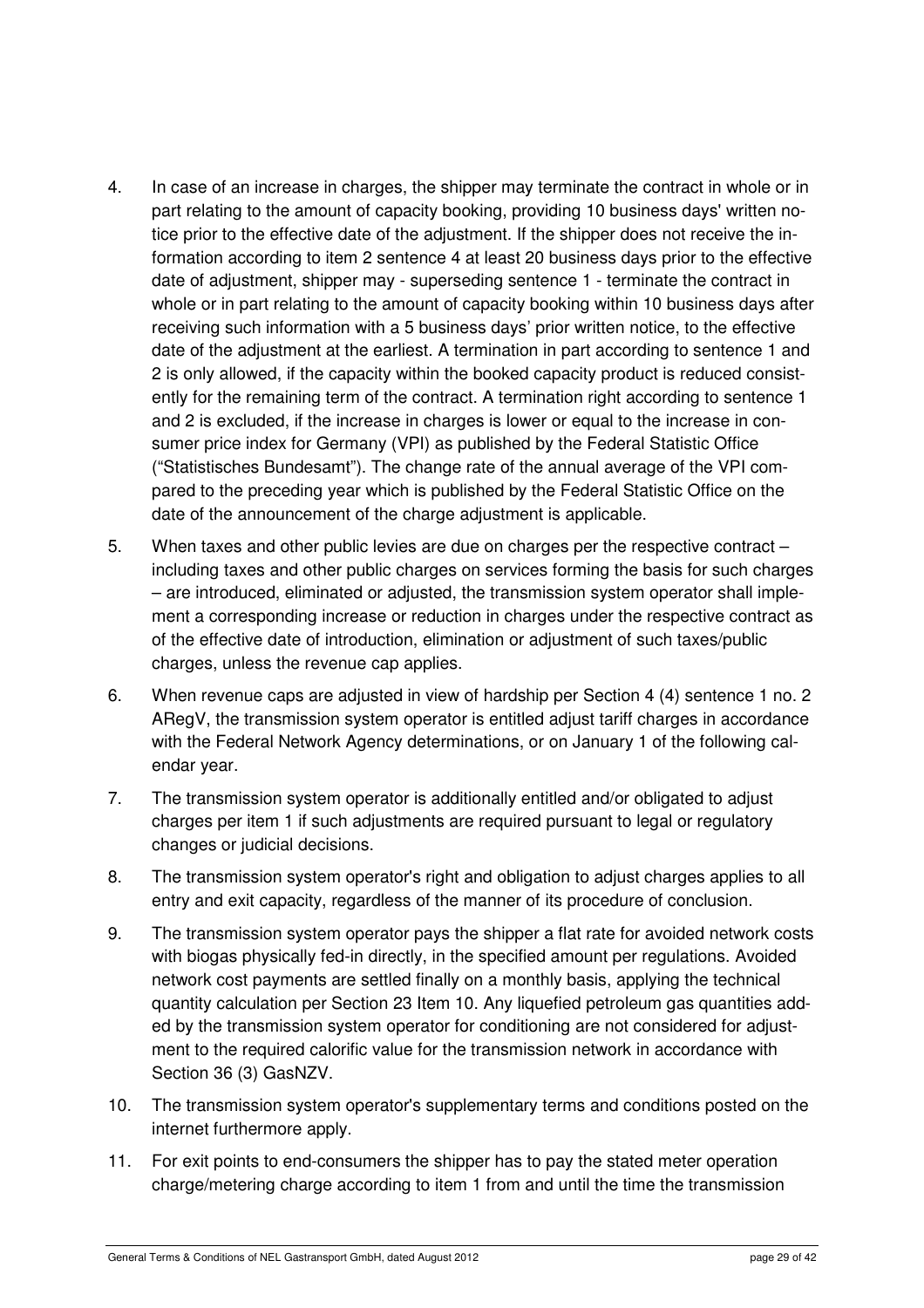system operator is metering service provider according to Section 21 b EnWG at the respective exit point to the end-consumer. The transmission system operator will inform shipper in case that he becomes or is not metering service provider any more, especially as a result of a change of the metering service provider according to Section 21 b (2) EnWG.

#### **Section 26 Invoicing and payment**

- 1. Invoicing is conducted and any installment payments are processed in accordance with the transmission system operator's published supplementary terms and conditions. The network usage billing process per GeLi Gas remains thereby unaffected.
- 2. Distinct indications of an obvious invoice error entitle the shipper to postponement or refuse payment.
- 3. The transmission system operator is entitled to charge a flat late payment penalty. The shipper may however document lower actual damages due to late payment.
- 4. The transmission system operator shall refund any overpayment and the shipper shall pay any outstanding amount resulting from calculation errors in invoice amounts or invoicing data. Invoice correction is only permitted within a maximum of 3 years from receipt of the invoice to be corrected.
- 5. The parties may only offset counterclaims that are uncontested or upheld by legal judgment.

#### **Section 27 Taxes**

1. The shipper must pay the applicable charges plus energy tax at the applicable rate on gas quantities delivered by the transmission system operator to a shipper who is not a supplier within the meaning of Section 38 (3) of the Energy Tax Law (EnergieStG).

Such a delivery will deemed to have taken place in particular whenever the transmission system operator delivers gas quantities to the shipper at the exit point in addition to the gas quantities delivered by the shipper to the transmission system operator for transport.

If gas quantities are delivered to a shipper that is a registered supplier within the meaning of Section 38 (3) EnergieStG, the shipper must document to the transmission system operator meeting the requirements per Section 38 (3) EnergieStG by submitting a current registration certificate per Section 78 (4) of the Energy Tax Regulation (EnergieStV) issued by the responsible customs administration office, establishing that the shipper is entitled as a registered supplier to purchase gas quantities tax-free. Documentation of meeting the requirements per Section 38 (3) of EnergieStG must be provided to the respective transmission system operator until one week before the date of delivery. If adequate documentation of meeting the requirements per Section 38 (3) EnergieStG is not submitted within the prescribed period, the transmission system opera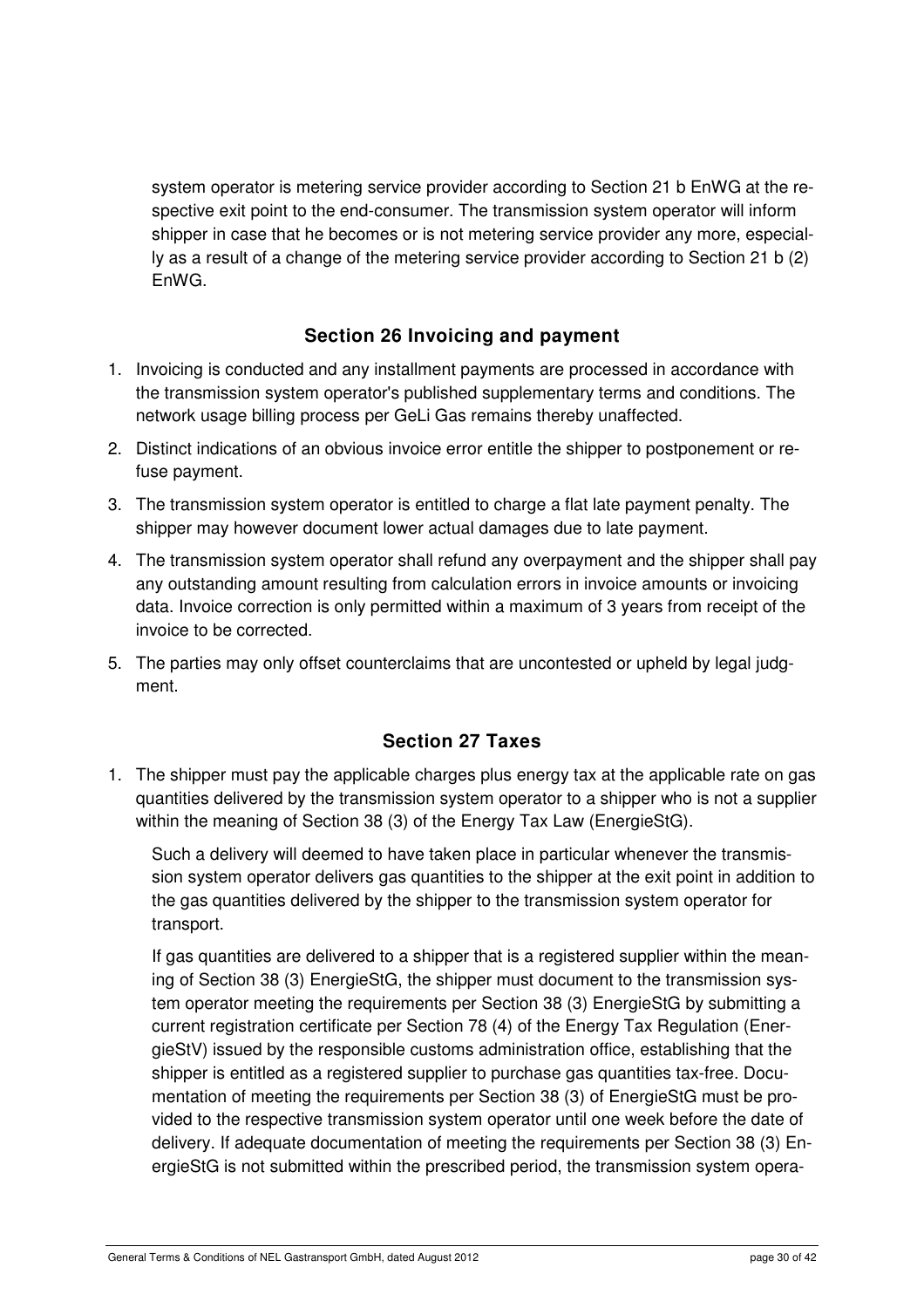tor may invoice the shipper for charges due plus energy tax at the applicable rate on the gas quantity delivery.

The shipper is obligated to notify the transmission system operator immediately in writing if the shipper is not or no longer a supplier within the meaning of Section 38 (3) EnergieStG. A current delivery confirmation from the customs administration is required for address changes, company name changes and changes in legal organizational form. The shipper must reimburse the transmission system operator for resulting energy tax due if this requirement is not met on time.

- 2. All charges listed in the respective contracts are without applicable taxes. The shipper must pay these taxes in addition to the charges.
- 3. The charges per the relevant contract and this clause, plus any surcharges thereupon, represent the payment amount for purposes of the Value Added Tax Law, and do not include Value Added Tax (VAT). The shipper must pay VAT at the applicable rate to the transmission system operator in addition to this payment amount.

## **Section 28 Maintenance**

- 1. The transmission system operator shall be entitled to carry out maintenance (servicing, inspection and repair) on its pipeline system, as well as measures for new construction, modification and expansion of systems. The transmission system operator shall be released from obligations under this contract if and to the extent the transmission system operator is not able to fulfill its contractual obligations due to aforementioned measures. The shipper is obligated to cooperate, particularly by adjusting network usage during maintenance activities planned by the transmission system operator.
- 2. The transmission system operator shall inform the shipper in due time of measures per item 1 beforehand in suitable manner if and to the extent network usage per this contract should actually be compromised, in whole or in part. This advance notice requirement does not apply if advance notice is not possible for reasons for which the transmission system operator is not responsible or the remedial action necessary to eliminate any interruption of service would be delayed by such an advance notice. In such cases the transmission system operator shall inform the shipper of the reason why the shipper's rights under the contract were compromised.
- 3. When measures per item 1 that does not constitute measures within the meaning of Section 16 (2) EnWG reduces the agreed capacity and/or gas flow at the respective entry or exit point affected for more than 14 calendar days per contract year, the shipper is exempt from payment obligations for the duration and scope of reduction beyond 14 calendar days. This period is reduced pro rata for contracts with a term of less than one year. The shipper is furthermore released from his obligations.
- 4. The foregoing items shall apply accordingly when third-party transmission system operators conduct measures per item 1 as a result of which the transmission system operator is unable to fulfill its obligations under the respective contract, in whole or in part.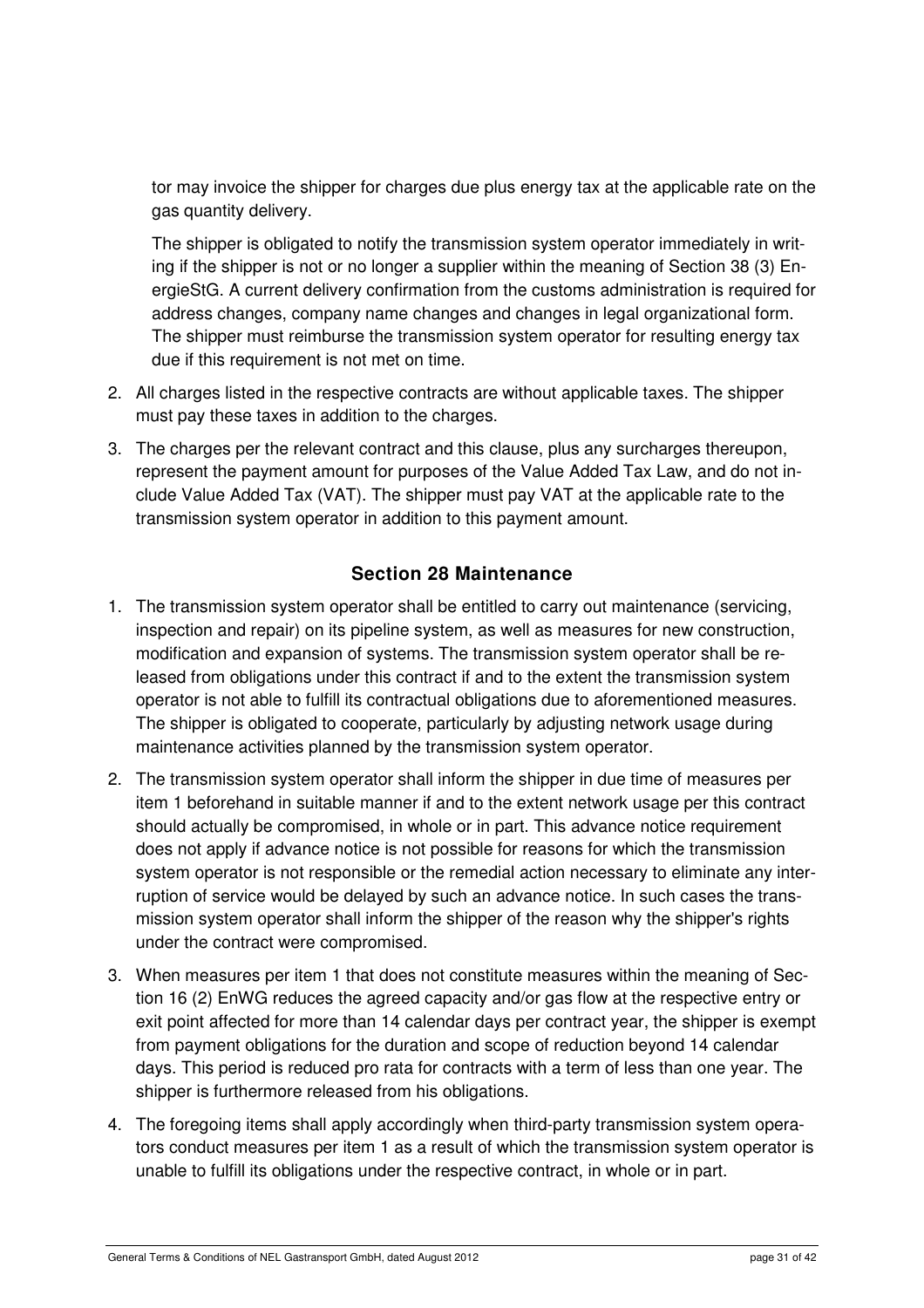5. Item 1 sentences 2 and 3 and Item 2 apply accordingly in the event the transmission system operator is entitled by law or provisions of contracts with third parties to interrupt these third parties' network or connection usage.

#### **Section 29 Interruption of interruptible capacity**

- 1. The transmission system operator is obligated to provide booked interruptible capacity at an entry or exit point as long as the usage of booked firm capacity is not affected.
- 2. The transmission system operator, or in the cases per Section 13 Item 2 and Section 12 (1) the appointed balancing group manager, must give the shipper at least 3 hours' advance notice of the interruption, unless this is not possible due to operational reasons. The transmission system operator must notify the shipper of the reasons for the interruption without undue delay, and no later than occurrence of the interruption.
- 3. For interruptions per item 2, the shipper must ensure via the appointed balancing group manager if necessary – that the gas quantities at the entry and/or exit points affected by the interruption are renominated accordingly without undue delay to avoid quantity differences. In case of interruption at an exit point to an end-consumer, the shipper has to ensure that the withdrawal will be reduced by the end-consumer accordingly. The transmission system operator's supplementary terms and conditions do not apply to renomination deadlines as long as renomination is technically and operationally possible. If usage continues despite an interruption, Section 30 applies accordingly.
- 4. Interruption of interruptible capacity at an entry or exit is done in the chronological order of the respective entry/exit contract concluded, starting with the most recently concluded contract. Biogas capacity is interrupted with a lower priority than other interruptible capacity. This does not apply if there is no corresponding subordinate interruption control for biogas at cross-border interconnection points. Sentences 1 and 2 may be superseded by differing provisions implemented with the adjacent operator for cross-border interconnection points.
- 5. In cases per Section 16 (1) and (2) EnWG, the transmission system operator may deviate from the procedure per item 4 if the security or reliability of the network would otherwise be jeopardized or compromised.

#### **Section 29a Reduction procedure for firm capacity nomination**

In case the sum of all nominations of booked firm capacities is higher than the available firm capacity within an hour at an entry- or exit-point after the interruption of all interruptible capacities according to Section 29, the aforementioned nominations will be curtailed according to item a) and b). The rules of section 34 and 35 shall remain unaffected.

a. The firm capacity nominations of all biogas balancing groups/sub-balancing accounts have to be considered preferentially. These nominations will not be curtailed provided the available capacity is sufficient. If the available capacity is insufficient, then item b) has to be applied.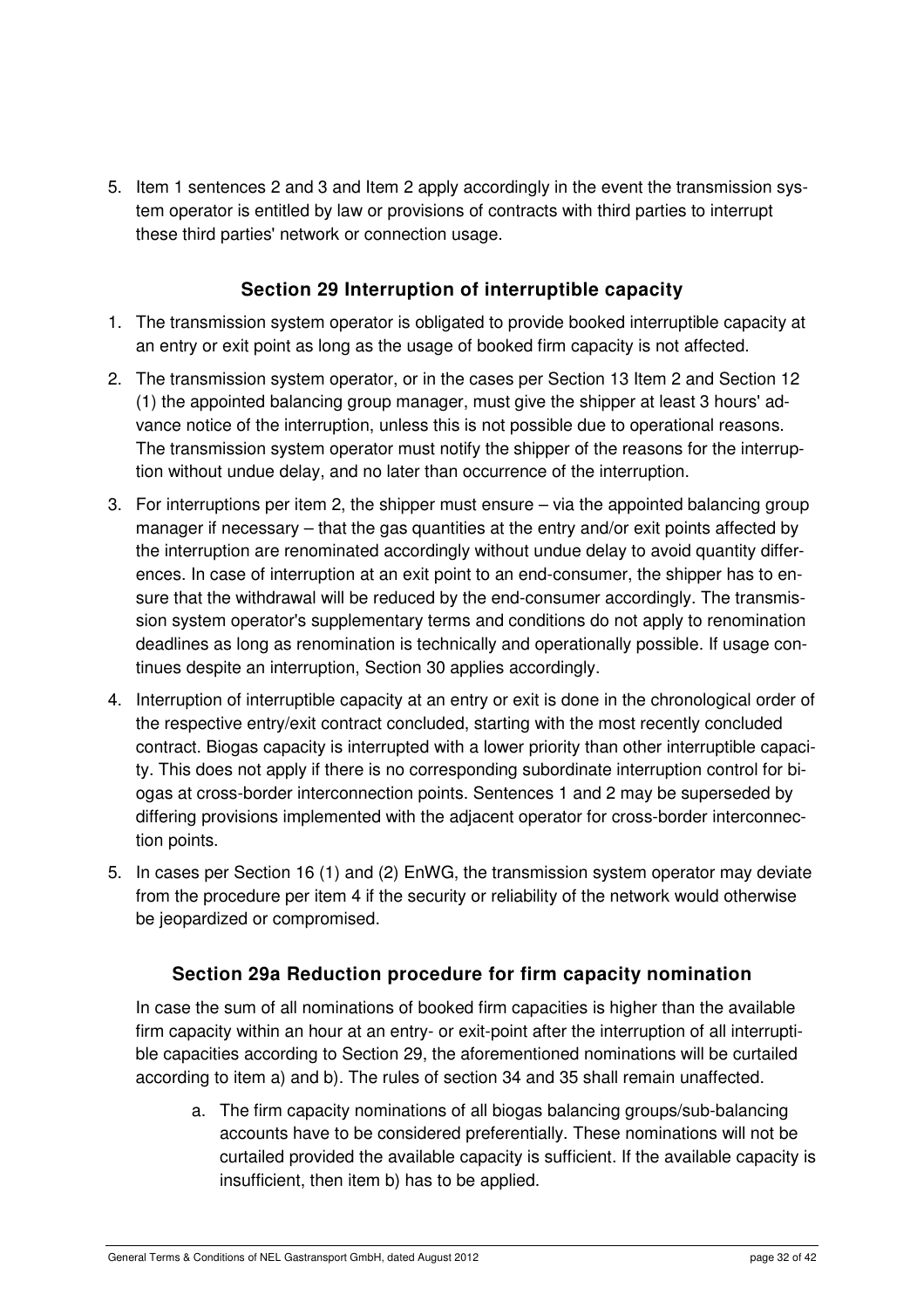b. If the remaining firm capacity resulting from item a) is less than the amount of the sum of all nominations relating to included capacity in the balancing group/sub-balancing accounts, the firm capacity will be initially considered on a pro rata basis taking into account the ratio of the included firm capacities of the balancing group/sub-balancing accounts. In case residual amounts remain, because for one or more balancing accounts more firm capacities have been considered as nominated and at least one other balancing account has been curtailed, then the residual amounts will be allocated additionally on a pro rata basis considering the ratio of the included capacities. If residual amounts remain again after the allocation, the allocation process will be repeated considering the included capacities until the residual amounts are allocated.

In case of curtailment the shipper will be informed without undue delay about the cause and the estimated duration of the curtailment.

#### **Section 30 Capacity overrun**

- 1. The shipper is entitled to use booked capacity at the entry and/or exit point in the amount incorporated to the balancing group/sub-balancing account. The shipper is not entitled to any use exceeding that amount.
- 2. If contrary to item 1 sentence 2 the allocated hourly gas quantities exceed 100% of capacity incorporated to the balancing group for an entry or exit point at the respective entry or exit point in question, an hourly capacity overrun shall have occurred. An hourly overrun shall not increase booked capacity.
- 3. When several shippers have booked capacity at an entry and/or exit point and incorporate these to the same balancing group, the transmission system operator may bill each shipper for capacity overruns proportionately weighted by capacity incorporated at that entry and/or exit point. This does not apply if the balancing group manager nominates in separate sub-balancing accounts for each shipper.
- 4. If the shipper exceeds capacity incorporated, a contractual penalty is due in accordance with the transmission system operator's supplementary terms and conditions.
- 5. The provisions under item 4 do not affect the assertion of further damage claims by the transmission system operator. Contractual penalties already paid are to be credited to such damage claims for specific capacity overruns.

#### **Section 31 Suspension or modification of contractual obligations**

1. Pursuant to Section 16 EnWG, the transmission system operator is entitled to introduce capacity allocation restrictions or usage restrictions for the necessary period, modify existing allocation requirements or usage restrictions or convert booked firm capacity into interruptible to the extent necessary to ensure security and reliability of the transmission system operator's network.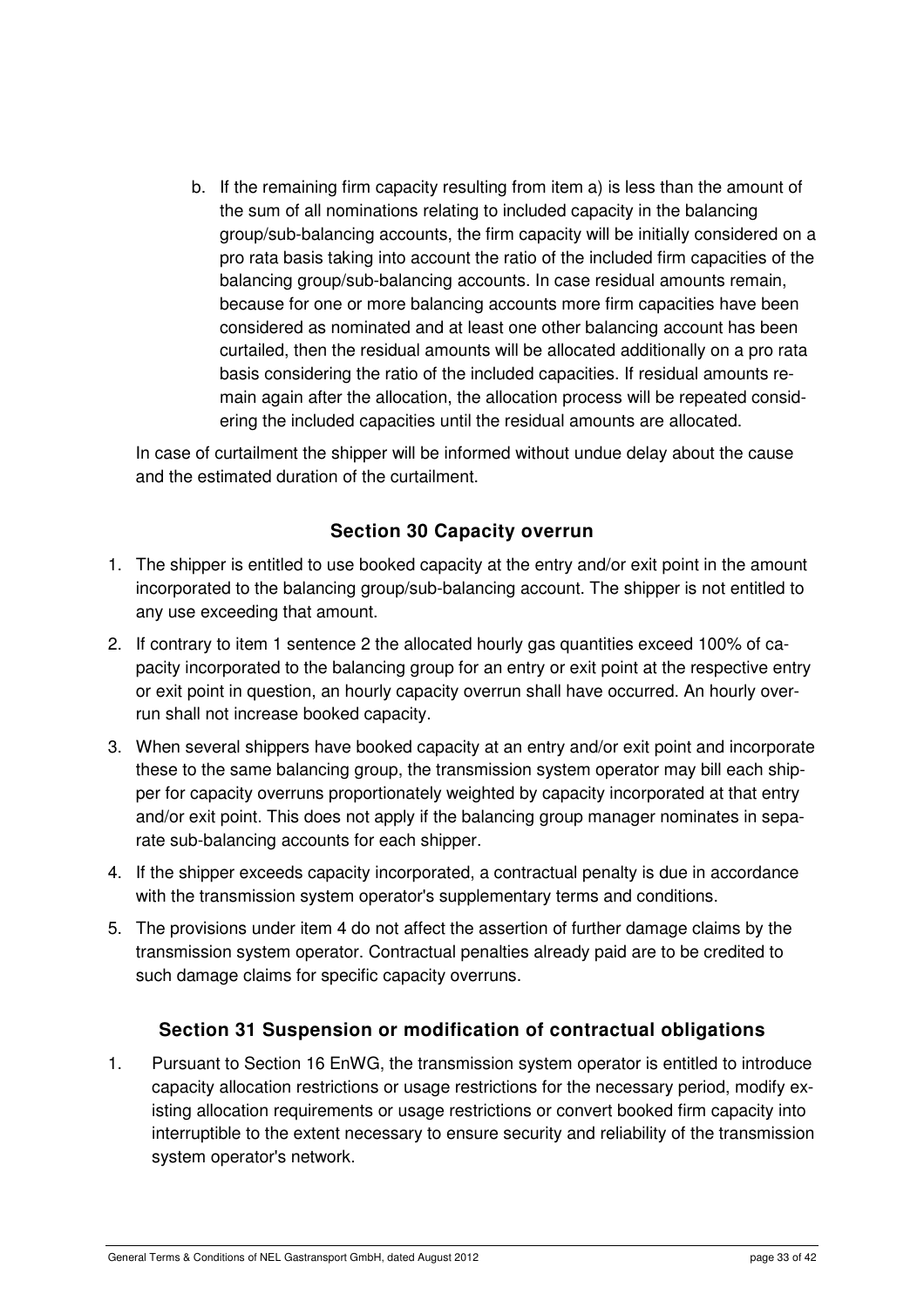- 2. The transmission system operator is also entitled measures per item 1 if capacity usage differs from the load flow simulation assumptions made in accordance with good gas industrial practices per Section 9 (2) GasNZV, and if the different capacity usage forces the transmission system operator to modify the assumptions applied in determining capacity as per Section 9 GasNZV so that capacity can no longer be offered in the amount previously offered. The transmission system operator may apply measures per item 1 if capacity and control instruments such as load flow commitments and operating reserve cannot or cannot completely be obtained to secure firm, freely allocable capacity required by the transmission system operator, or only on economically unreasonable terms, and other network or market measures are not possible. Measures applied by the transmission system operator per this item are to be reported in advance to the Federal Network Agency, stating the reasons.
- 3. If the entire booked firm capacity at a point is not equally affected by the measures per item 1, the transmission system operator will determine on a non-discriminatory basis for which capacity or concluded contracts these measures are to be implemented. In cases of conversion of booked firm capacity into interruptible capacity, the booked firm capacity is converted into interruptible capacity proportionately in relation to the firm capacity booked by the shippers. For the interruption of this capacity Section 29 applies provided, however, that interruption is done in the chronological order in which firm capacity is booked. Interruption is done subordinate to existing interruptible capacity bookings. Section 29 item 4 sentences 2, 3 and 4 apply accordingly.
- 4. The transmission system operator shall without undue delay notify the shipper in advance when the shipper's rights per items  $1 - 3$  are compromised, with sufficient prior notice for foreseeable developments (e.g. due to market area mergers), generally with a minimum prior notice of 3 months, stating the reasons.
- 5. The shipper may terminate the contracts concerned for material reason, wholly or in part, within 14 calendar days of the notification date, if the modification lasts longer than 14 calendar days per contract year. Termination becomes effective on the effective date of the modifications in the affected contracts. If the terminated capacity is firm capacity at a cross-border interconnection point or market area interconnection point, the shipper may require the transmission system operator to re-auction the terminated capacity at the same point again.
- 6. The contracts concerned are adjusted accordingly if the shipper does not exercise termination. If an adjustment results in firm capacity being converted into interruptible capacity, wholly or in part, the applicable charges for interruptible capacity accordingly to Section 25 apply for the converted portion. In such case, any auction surcharges are eliminated pro rata from the date of adjustment by the transmission system operator. If capacity allocation limitations or usage conditions are imposed or changed, the respective charges per the transmission system operator's supplementary terms and conditions apply. Any auction surcharges continue to apply in such case.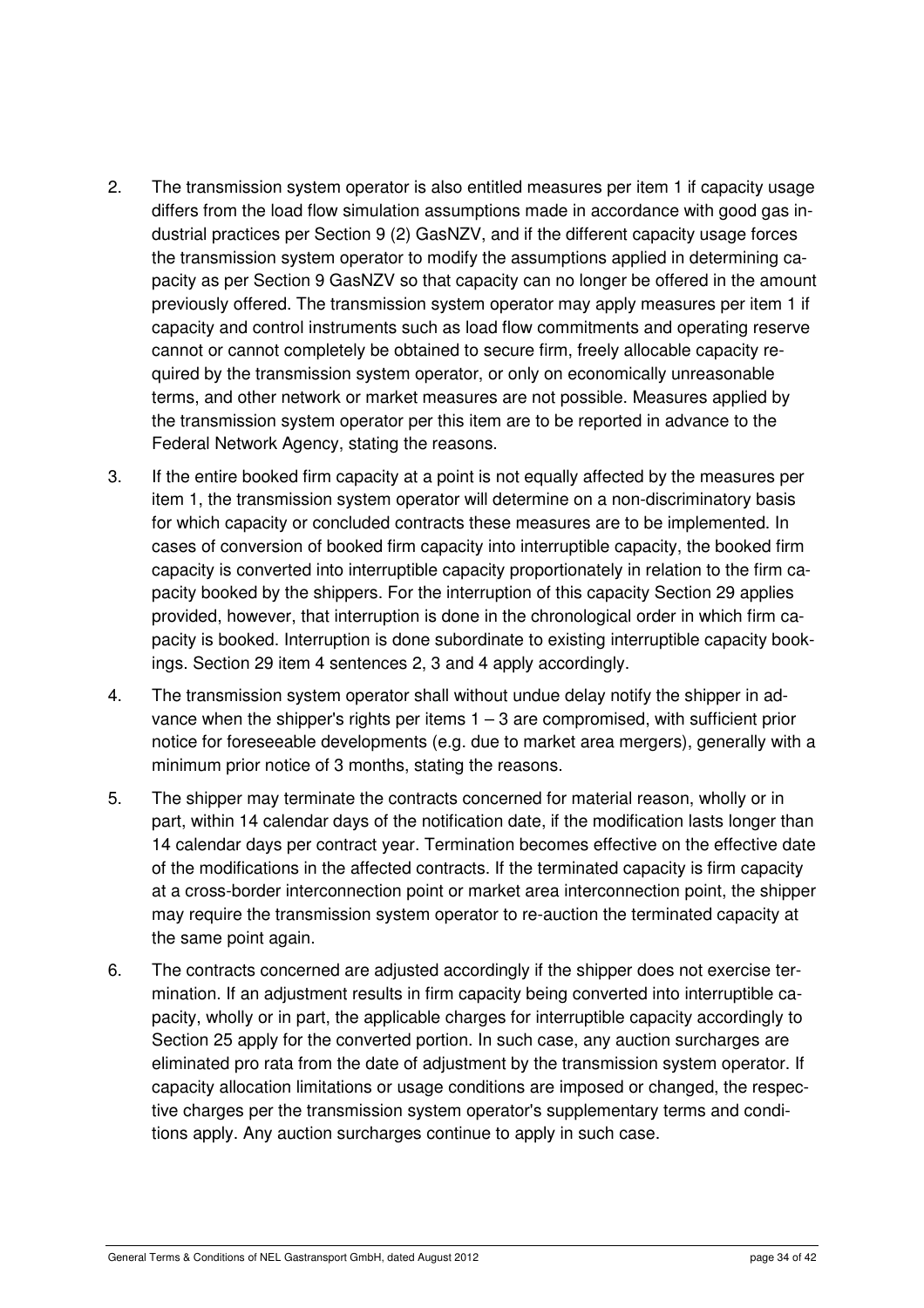## **Section 32 Transmission System Operator contact person and availability**

The names of the transmission system operator's contact persons are posted on its website.

## **Section 33 Data transmission and data processing**

The transmission system operator may pass on fuel consumption, billing and contract data to other system operators or market area managers as far as and as long as necessary for proper execution of the respective contract. The shipper consents to automated data processing by the transmission system operator or provider contracted by the transmission system operator in accordance with data protection laws.

#### **Section 34 Force majeure**

- 1. A party to the contract shall be released from its obligations to the extent it is prevented from doing so due to force majeure per item 2. The respective other party shall in turn be released from its obligations as far as and as long as the first party is prevented from fulfilling its obligations due to force majeure.
- 2. Force majeure is defined as any unpredictable external event that is unavoidable, even having exercised reasonably expectable due care and deploying technically and economically feasible resources. Such events include in particular natural disasters, terrorist attacks, power failures, telecommunications failures, strikes and legal lockouts or regulatory requirements and government, courts or official orders (regardless of their legality).
- 3. The affected party to the contract shall notify the other party immediately, stating the reasons for the force majeure occurrence and its expected duration. The affected party shall endeavor to restore his ability to fulfill his obligations as soon as possible, deploying all technically and economically feasible resources to do so.
- 4. If a party to the contract utilizes third-party services to fulfill contractual obligations, an event constituting force majeure for the third party or other circumstances within the meaning of item 2 shall also constitute a force majeure event affecting that party to the contract.

#### **Section 35 Liability**

- 1. The transmission system operator shall be liable for damages to the shipper resulting from interruption or irregularity of network access in accordance with Section 5 GasNZV in conjunction with Section 18 of the NDAV. This shall be applied to low-pressure, medium pressure and high pressure grids. The wording of Section 18 NDAV is enclosed as appendix 2.
- 2. Moreover, the parties shall be liable to each other for injury to life, body or health, unless the party itself or its legal representatives or vicarious agents have neither acted with willful misconduct nor negligence.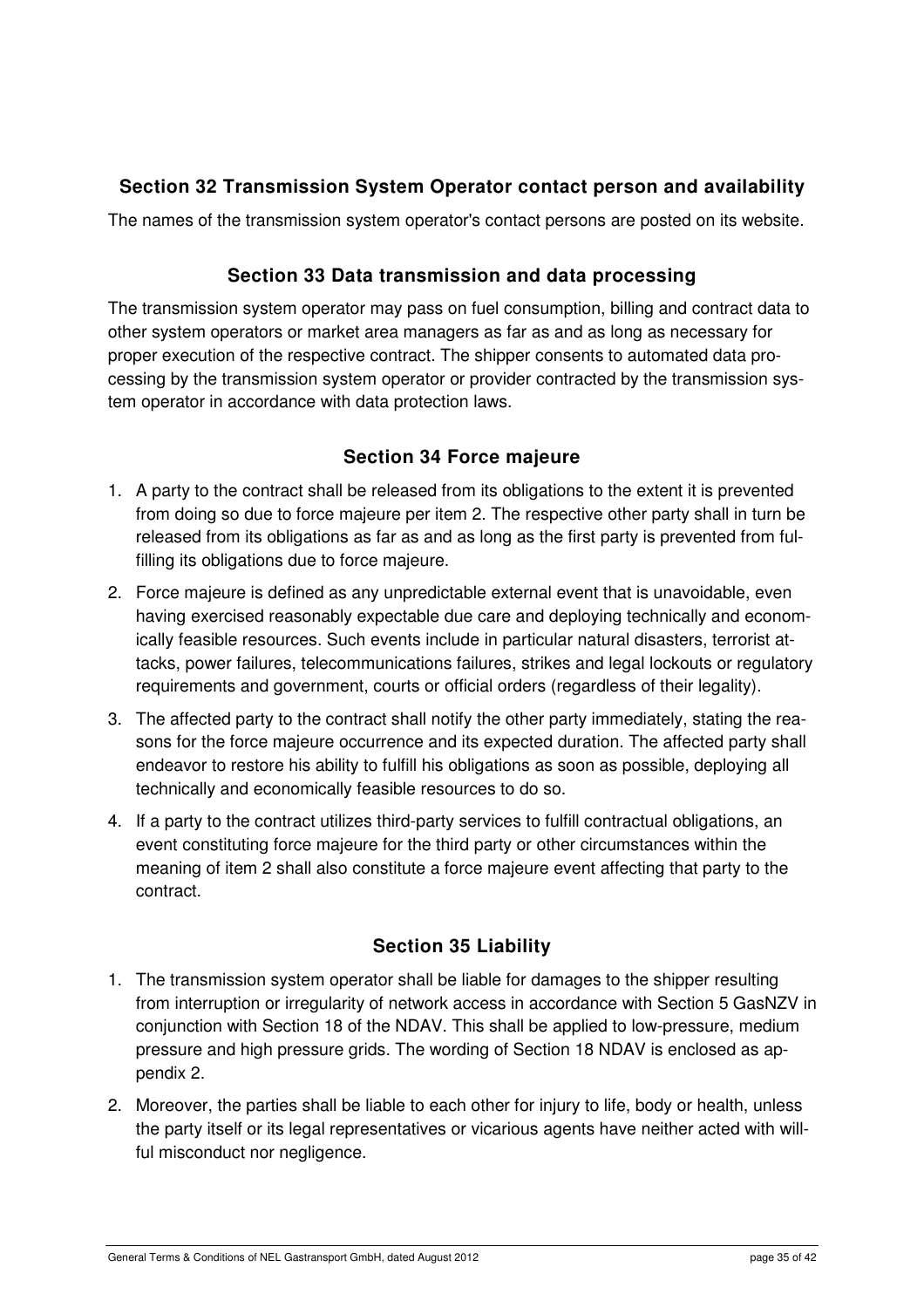- 3. In the event of a breach of a material contractual obligation ("wesentliche Vertragspflichten"), the parties shall be liable to each other for property damages to property ("Sachschäden") and financial loss ("Vermögensschäden"), unless such loss or damage was not caused by willful misconduct or negligence of the party itself, its legal representatives or vicarious agents. The liability of the parties in case of damages to property or financial loss caused by slight negligence shall be limited to the typical foreseeable loss or damages for such contracts.
	- a) Material contractual obligations are obligations the fulfillment of which is prerequisite to proper execution of the contract, the fulfillment of which the parties to the contract rely on and may at all times expect.
	- b) Typical, foreseeable loss or damages are damages the parties to the contract foresaw as possible consequences of breach of contract or would have foreseen under the circumstances known or that would have been known to him at that time if exercising due care ("verkehrsübliche Sorgfalt").
	- c) Typical damages for contracts of this kind are EUR 2.5 million for damage to property and EUR 1 million for financial loss.
- 4. The parties shall be liable to each other for damage to property and financial loss arising from breach of non-material contractual obligations, unless such loss or damage was neither caused by willful misconduct nor gross negligence of the party itself, its legal representatives or vicarious agents.
	- a) In cases of damages to property or financial loss caused by gross negligence, the liability of the parties and their legal representatives and vicarious agents shall be limited to the typical, foreseeable loss or damages.
	- b) In cases of gross negligence causing damages to property, the parties' liability for ordinary servants ("einfache Erfüllungsgehilfen") shall be limited to EUR 1.5 million for damage to property, and EUR 0.5 million for financial loss.
- 5. Section 16 and 16 a EnWG shall remain unaffected. Measures per Section 16 (2) EnWG include in particular actions to ensure domestic customers a secure natural gas supply in accordance with Section 53 a EnWG.
- 6. The parties' liability under mandatory provisions of the Public Liability Act ("Haftpflichtgesetz") and other laws remains unaffected.
- 7. Items 1 to 6 shall also apply regarding legal representatives, employees and vicarious agents of the parties, if and to the extent these conditions are applicable for the respective party.

#### **Section 36 Deposit**

1. The transmission system operator may in certain justified cases demand reasonable deposit or advance payment for all payment claims arising from the commercial rela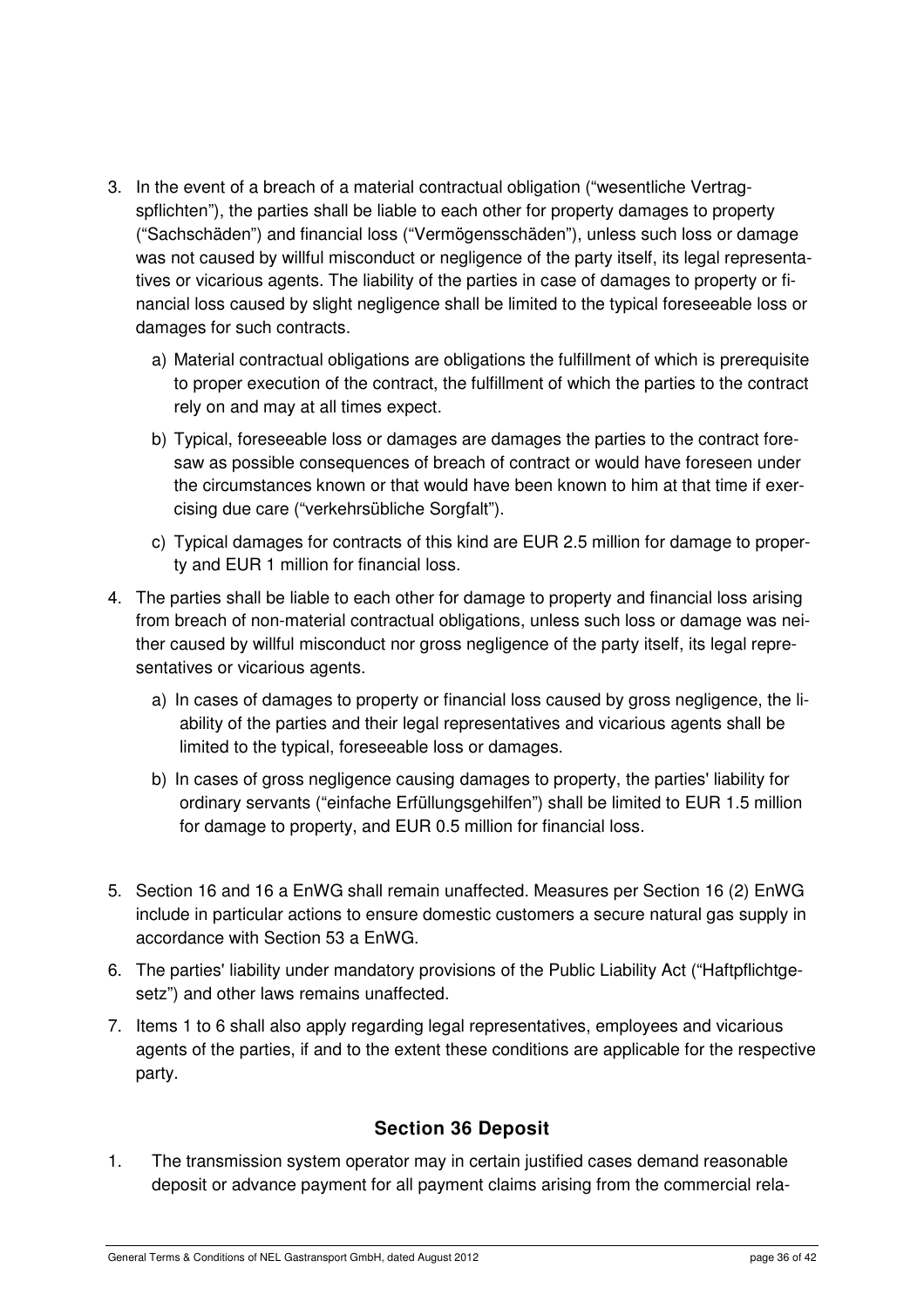tionship with the shipper. The request of a deposit or of an advance payment, respectively, shall be explained to the shipper in text form.

- 2. A justified case is in particular presumed to be when:
	- a) the shipper is in default on a payment after having been received an explicit payment demand
	- b) enforcement measures have been initiated against the shipper for monetary claims (Section 803 - 882a Code of Civil Procedure (ZPO))
	- c) the shipper has filed a request for initiation of insolvency proceedings for the shipper's assets, or
	- d) a third party has filed a request for initiation of insolvency proceedings for the shipper's assets.

In addition, the transmission system operator shall be entitled to demand an appropriate deposit or an advance payment in the event that there are reasonable concerns about the shipper's continuing ability to fulfil its obligations under this contract, based on information concerning the shipper obtained from a recognized credit reporting provider, or on any other facts, and the shipper does not provide suitable evidence of its creditworthiness to allay such concerns within five business days. The shipper may make available suitable evidence of creditworthiness such as, for example, a current financial statement, a trade register extract and, if necessary, more in-depth information relating to its creditworthiness. In the event that the shipper is not in the position to provide corresponding evidence within the period stated, it shall pay the deposit within a further five business days.

If the shipper has a rating of an recognized rating agency causes to express reasonable concerns are, in particular, when the shipper does not have

- a Standard & Poor's long-term rating of BBB- or better,
- a Fitch rating of BBB- or better.
- a Moody's long-term rating of Baa3 or better, or,
- a Creditreform rating (credit index score 2.0) of at least risk class II or better (according to Creditreform RatingMap as of December 2011).

Same applies, if the shipper does not have a corresponding comparable rating of any other recognized rating agency. In the event that several pieces of above mentioned information are provided, reasonable concerns exist also if only one of the stated solvency indices provokes reasonable concerns.

The transmission system operator shall fully disclose to the shipper the data and the essential content of the information obtained that supports a reasonable concern.

3. Deposit types include irrevocable, unconditional bank guarantees, irrevocable unconditional corporate guarantees (binding letter of comfort and affiliate guarantee), irrevocable, unconditional, directly enforceable guarantees and deposits of cash or debt securi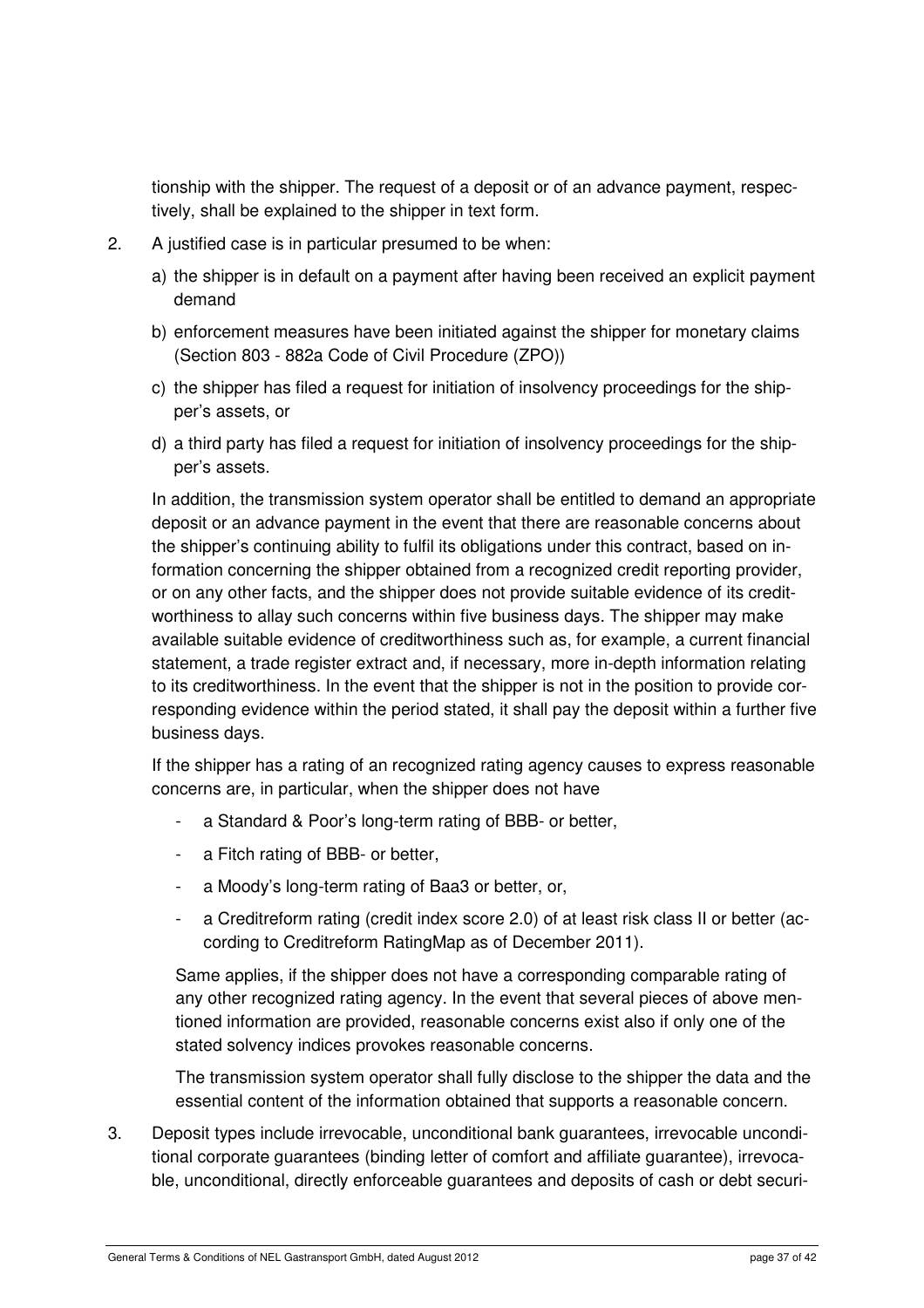ties. It is at the shipper's discretion to determine the type of deposit. The transmission system operator may also accept cash or assignments of claim.

- 4. The shipper may avoid providing deposit by making advance payment.
- 5. The shipper must provide deposit to the transmission system operator within five business days of the corresponding request. In the event of Item 2 d) the deposit shall be provided within ten business days, if the shipper does not prove, within this period, the absence of a reason to initiate insolvency proceedings within the meaning of Sections 17 (2), 19 (2) German Bankruptcy Act (InsO). If the deposit is utilized, the transmission system operator may demand the portion utilized be re-deposited or re-provided. The shipper must likewise provide deposit per sentence 3 within the period specified in sentence 1.
- 6. The requirements for individual deposit types are as follows:
	- a) Bank securities must be provided in the form of an unconditional, irrevocable and directly enforceable bank indemnity letter or guarantee. The bank issuing the deposit must have a Standard & Poor's long-term rating of A- or better, a Moody's long-term rating of A3 or better, or be part of the German savings and cooperative bank sector.
	- b) For corporate guarantees and indemnity letters, the issuing company providing the deposit must have a Standard & Poor's long-term rating of BBB- or better, a Fitch rating of BBB- or better, a Moody's long-term rating of Baa3 or better or a Creditreform credit index score (credit index score 2.0) of risk class II or better (according to Creditreform RatingMap as of December 2011). The corporate guarantee or indemnity amount may not exceed 10% of liable capital of the legal person providing deposit. The shipper must document this to the transmission system operator upon providing the deposit.
	- c) Any cash deposit provided must be deposited to an account specified by the transmission system operator. Interest is credited on these balances at the base rate published by the German Bundesbank on the first bank business day of the month. The shipper may also pledge an account credit balance to the transmission system operator.
	- d) The indemnity or guarantee amount is payable on initial demand and the letter generally must feature a waiver of the right to insist on prior failed attempt at direct enforcement, waiver of contestability and waiver of offset against claims unless undisputed or upheld by legal judgment. A directly enforceable indemnity or guarantee letter must be valid for at least 12 calendar months, expiring no later than two months immediately after the end of the contract term.
- 7. The deposit amount shall amount to the higher of any of the following values:
	- a) twice the average monthly capacity charges receivable from the shipper for the past 12 months. When the network usage period is less than 12 months, this period is used as a base for calculation of the deposit amount, or
	- b) the capacity fees receivable from the shipper for the two following months.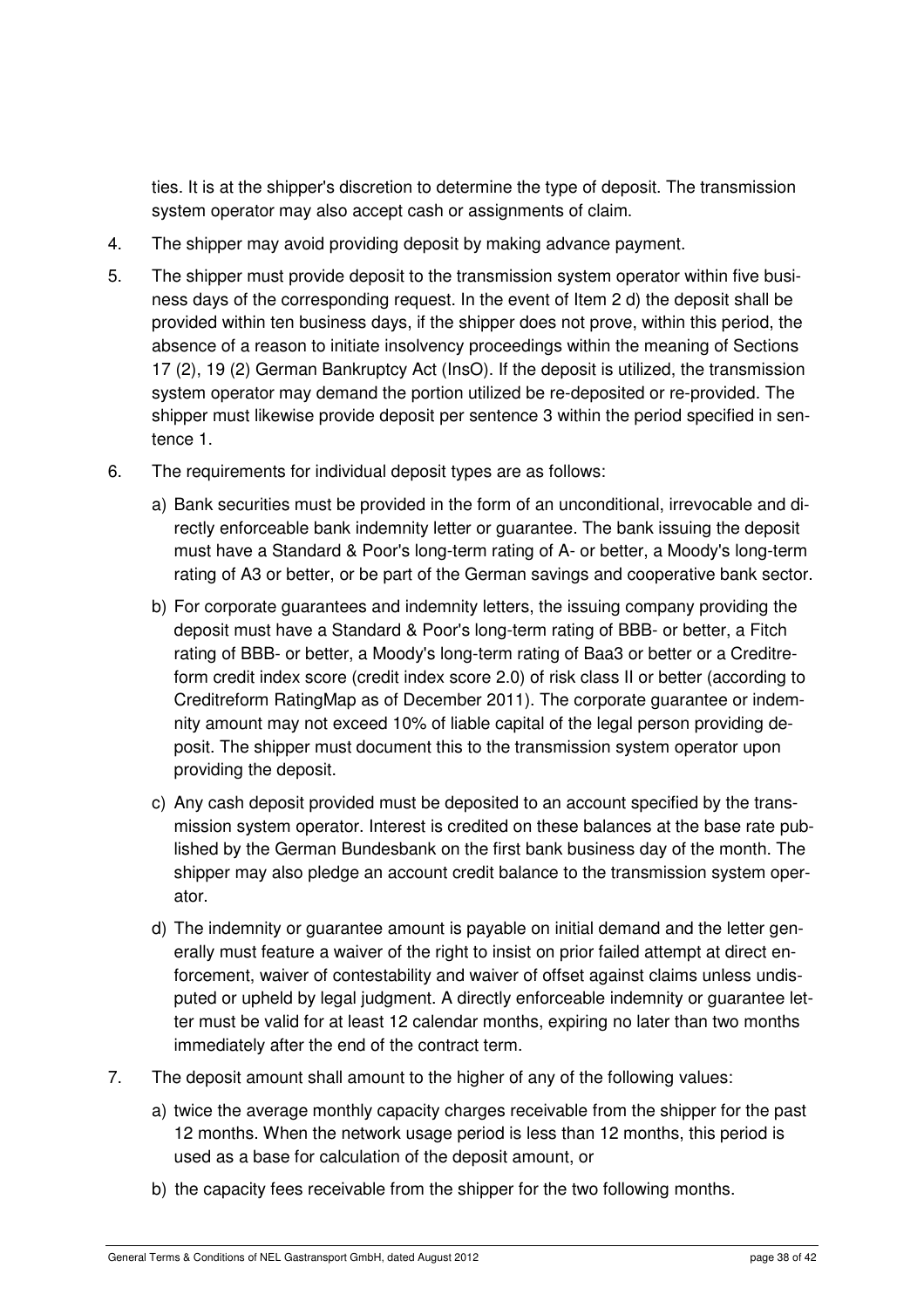Deviating from sentence 1, for a period of 6 months from the moment of admission according to Section 2a Item 2, the amount of the deposit shall amount to twice the average monthly capacity charges for expected capacity bookings for a period of 12 months. The shipper shall be obligated to provide the transmission system operator with any requested information necessary therefor in text form. In the first 6 months, admission can be restricted to the extent of the expected capacity bookings. It is possible at any time to adapt the extent of admission after the shipper has previously increased its deposit according to the amended expected capacity.

- 8. The transmission system operator may utilize deposit provided that it has issued a payment due notice for overdue amounts after payment has been delayed and the reasonable deadline set for making payment has not been met.
- 9. Securities provided must be returned without undue delay when the reasons for their being required no longer apply. The transmission system operator must review whether the reasons justifying the posting of deposit at least every six months. During such review the transmission system operator must verify whether the deposit amount meets the specifications per item 7. In the event that such review reveals that the realizable value of all securities provided exceeds the amount of the applicable value according to Item 7 not only insignificantly, the transmission system operator shall return the corresponding portion of the deposit amount. If several securities have been provided, the transmission system operator may choose at his discretion which securities to return. In the event that the realizable value of all securities provided falls below the amount of the applicable value according to Item 7 not only insignificantly, the transmission system operator may demand adjustment accordingly. The shipper may demand an advance payment arrangement be ceased after six months at the earliest if payments were made on time during the last 12 month.

#### **Section 37 Termination of contract**

- 1. This contract may be terminated without notice for a material reason ("wichtiger Grund").
- 2. Material reason shall in particular be deemed to be given when:
	- a) serious, repeated violation of material contractual obligations despite issuance of warning or
	- b) the shipper fails to promptly meet his obligation to provide deposit or make advance payment per Section 36 or the deposit or payment is not fully paid or
	- c) a request for initiation of insolvency proceedings for the shipper's assets has been filed and despite request, the insolvency administrator has not declared the continuation with the meaning of Section 103 German Bankruptcy Act (InsO) and in the case of requesting initiation of insolvency proceedings by a third party, the shipper or the insolvency administrator does not prove the absence of a reason to open the insolvency proceeding with the meaning of Section 17 (2), Section 19 (2) German Bankruptcy Act (InsO) within five business days.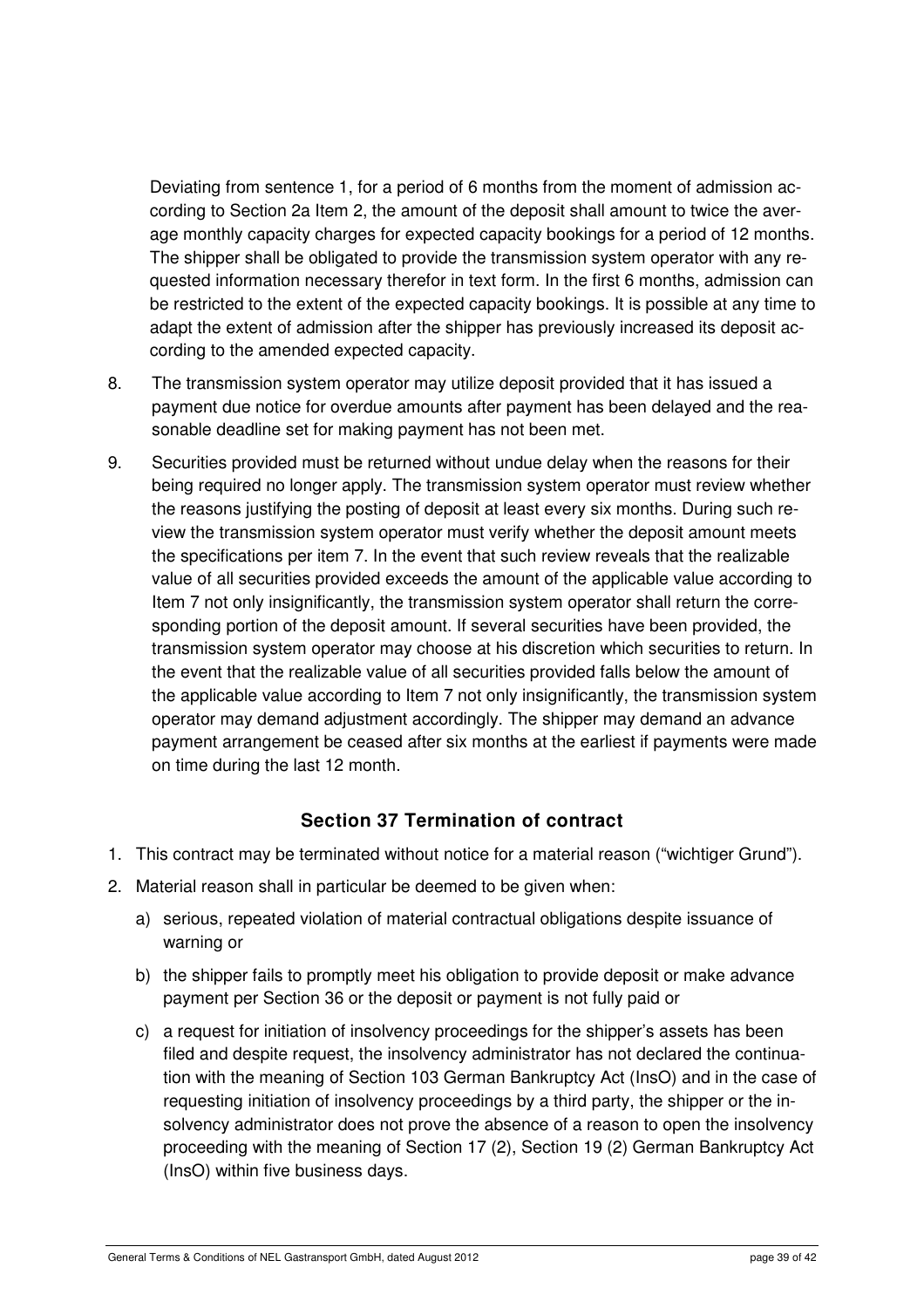## **Section 38 Loyality**

- 1. If during the term of the contract unforeseen circumstances should occur having significant economic, technological or legal impact on the contract for which the contract or terms and conditions have no provisions in place, or which were not considered at contract conclusion so as to become any contract provision unreasonable for one party to the contract, the affected party may demand of the other party a corresponding amendment of contractual provisions addressing the changed circumstances, taking into account all economic, technological and/or legal implications for the other party.
- 2. The party referring to such circumstances shall set forth and prove the necessary facts of that matter.
- 3. A right to amend the contract provisions exists from the date on which the party in question initially demands such amendment of contractual provisions due to changed circumstances, unless earlier demand by that party was not reasonably feasible.

## **Section 39 Confidentiality**

- 1. The parties shall keep the content of the contract and all information obtained thereunder by one party from the other party (hereinafter referred to as "confidential information") in confidence and shall not to disclose or make available such confidential information to third parties without the other party's prior written consent, except as provided under item 2 and Section 33. Each party shall exclusively use the confidential information for the purpose of execution of the respective contract.
- 2. Either party shall be entitled to disclose confidential information obtained from the other party without written consent:
	- a) to an affiliated company which shall be in the same manner as the disclosing party
	- b) to its representatives, advisors/consultants, banks and insurance companies if and to the extent that such disclosure is required for the proper performance of contractual obligations and prior to making such disclosure such person or has itself obligated to undertake confidentiality or is legally bound to do so by law or professional oath.
	- c) to the extent that such confidential information:
		- this information is legitimately already known to the obtaining party by the date of its receipt from the other party
		- is already publicly available or becomes available to the public other than through act or omission of the obtaining party
		- is required to be disclosed by a party under applicable law or by a juridical or governmental order, or by a request of a regulatory authority; in such case the disclosing party must notify the other party accordingly without undue delay.
- 3. The confidentiality obligation shall end 2 years after expiry of the respective contract.
- 4. Section 6a EnWG shall remain unaffected.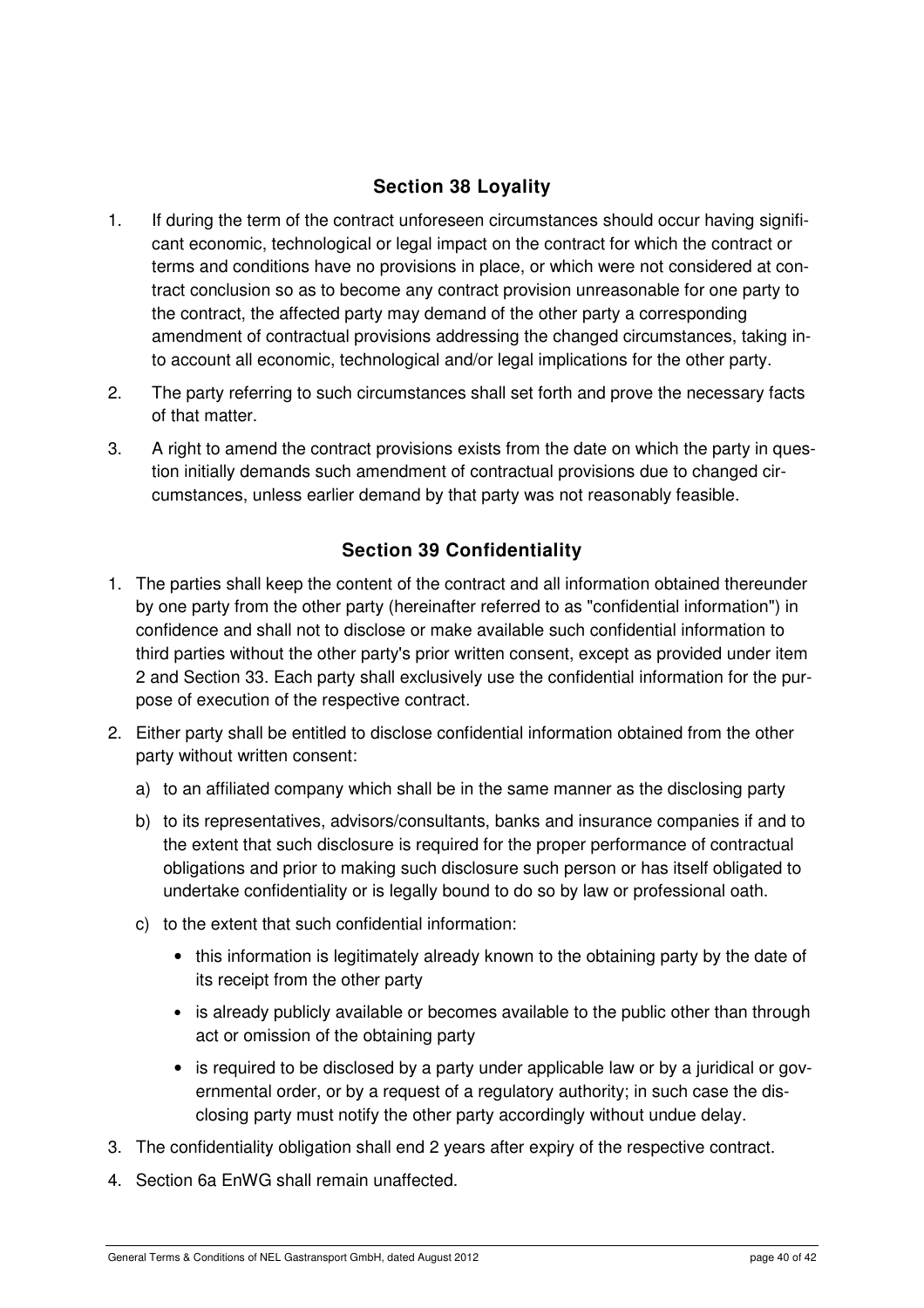#### **Section 40 Legal succession**

- 1. Subject to Section 19, contractual rights and obligations may only be assigned with the other party's prior consent, either in whole or in part. Consent may only be withheld for material reason.
- 2. Transfer in whole per item 1 to an affiliated company within the meaning of Section 15 Corporate Law (AktG) shall not require prior consent, but only written notification to the other party.

#### **Section 41 Contract amendments**

- 1. The transmission system operator may amend the General terms and conditions outlined in this contract with immediate effect as necessary to comply with applicable laws, regulations or legally binding orders by national or international courts or authorities – including particularly determinations and related announcements of the Federal Network Agency – or to comply with generally approved technical standards. In such case the transmission system operator must notify the shipper thereof without undue delay. If contract amendments result in the shipper being materially disadvantaged in economic terms, the shipper may terminate his contracts at the end of the month following the effective date, providing 15 business days' notice. No compensation shall be payable. This provision applies accordingly for amendments necessary for the further consolidation of market areas.
- 2. The transmission system operator is entitled to amend the terms and conditions outlined under this contract with future effect in cases other than as outlined under item 1. The transmission system operator shall notify the shipper in advance –two months prior to the effective date – of the amended terms and conditions under this contract in text form and publish the amended terms and conditions under this contract on his website. In justified cases the transmission system operator can deviate from the period laid down in sentence 2. Amendments of the terms and conditions of this contract shall be deemed accepted by the shipper unless rejected by the shipper within 30 days of receipt of notification thereof. In the event of rejection, the previous contract terms and conditions continue to apply. Text form is sufficient for rejection purposes. The transmission system operator must notify the shipper of the start of the rejection notification period, and that if not rejected the amended contract terms and conditions shall be deemed accepted.
- 3. Adjustments of charges are made as outlined under Section 25.

#### **Section 42 Severability**

- 1. If any provision of this contract or appendices thereto is or becomes ineffective or unenforceable, the effectiveness of the other provisions of this contract or appendices thereto shall not be affected.
- 2. The parties replace any ineffective or unenforceable provision with provisions which achieve an economic result as similar as possible to that of the ineffective or unenforceable provision. This shall also apply in case of gap in the provisions.